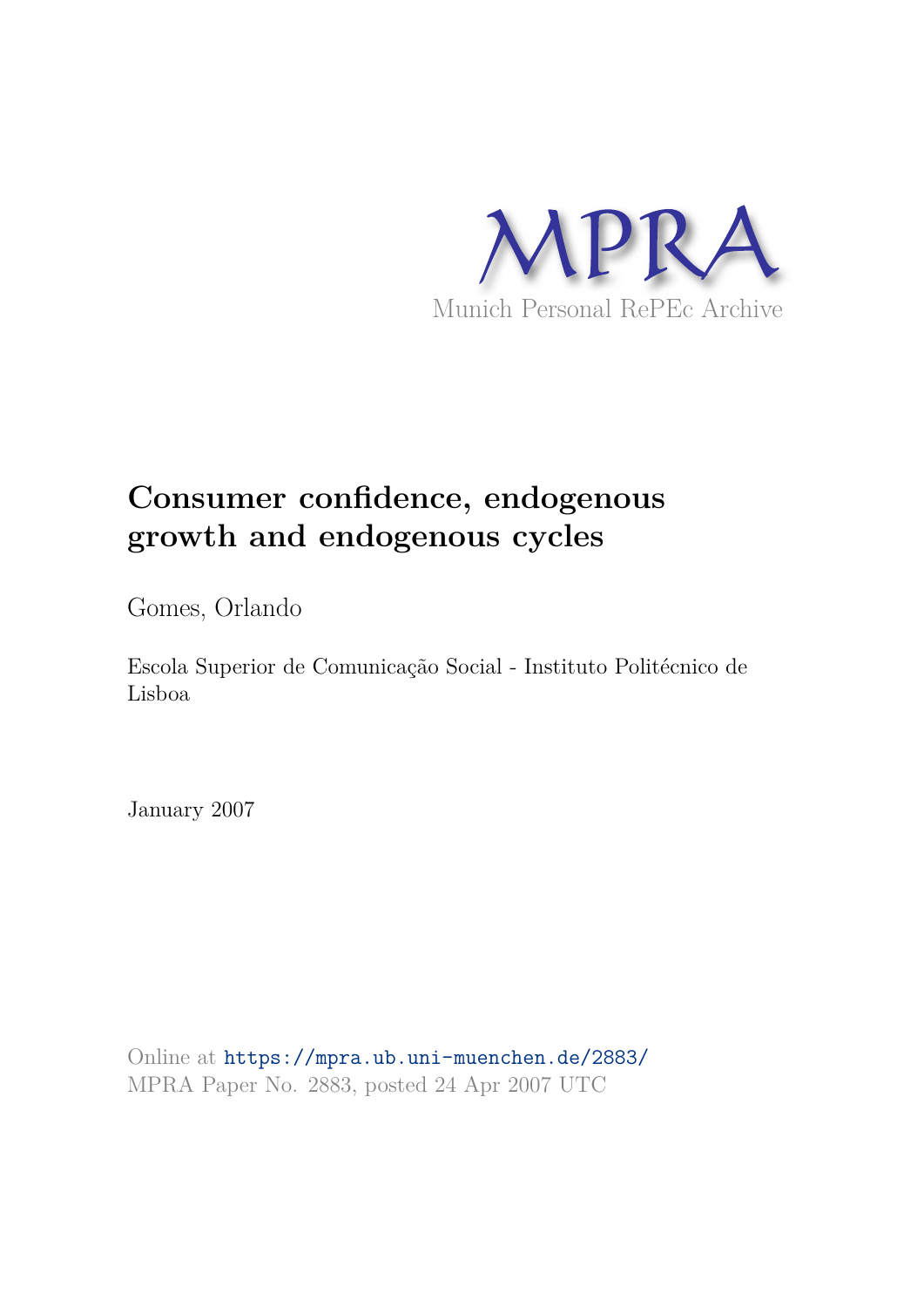# Consumer Confidence, Endogenous Growth and Endogenous Cycles

Orlando Gomes<sup>\*</sup>

Escola Superior de Comunicação Social [Instituto Politécnico de Lisboa] and Unidade de Investigação em Desenvolvimento Empresarial [UNIDE/ISCTE].

- January, 2007 -

**Abstract:** Endogenous growth models are generally designed to address long term trends of growth. They explain how the economy converges to or diverges from a balanced growth path and they characterize aggregate behaviour given the optimization problem faced by a representative agent that maximizes consumption utility. In such frameworks, only potential output matters and all decisions, by firms and households, are taken assuming that any output gap does not interfere with the agents' behaviour. In this paper, we develop growth models (without and with optimization) that depart from the conventional framework in the sense that consumption decisions take into account output fluctuations. Households will raise their propensity to consume in periods of expansion and they will lower it in phases of recession. Such a framework allows to introduce nonlinear features into the model, making it feasible to obtain, for reasonable parameter values, endogenous fluctuations. These are triggered by a Neimark-Sacker bifurcation.

**Keywords:** Endogenous growth, Endogenous business cycles, Nonlinear dynamics, Neimark-Sacker bifurcation.

**JEL classification**: O41, E32, C61.

 $\overline{a}$ 

<sup>∗</sup> Orlando Gomes; address: Escola Superior de Comunicação Social, Campus de Benfica do IPL, 1549- 014 Lisbon, Portugal. Phone number: + 351 93 342 09 15; fax: + 351 217 162 540. E-mail: ogomes@escs.ipl.pt.

Acknowledgements: Financial support from the Fundação Ciência e Tecnologia, Lisbon, is grateful acknowledged, under the contract No POCTI/ECO/48628/2002, partially funded by the European Regional Development Fund (ERDF).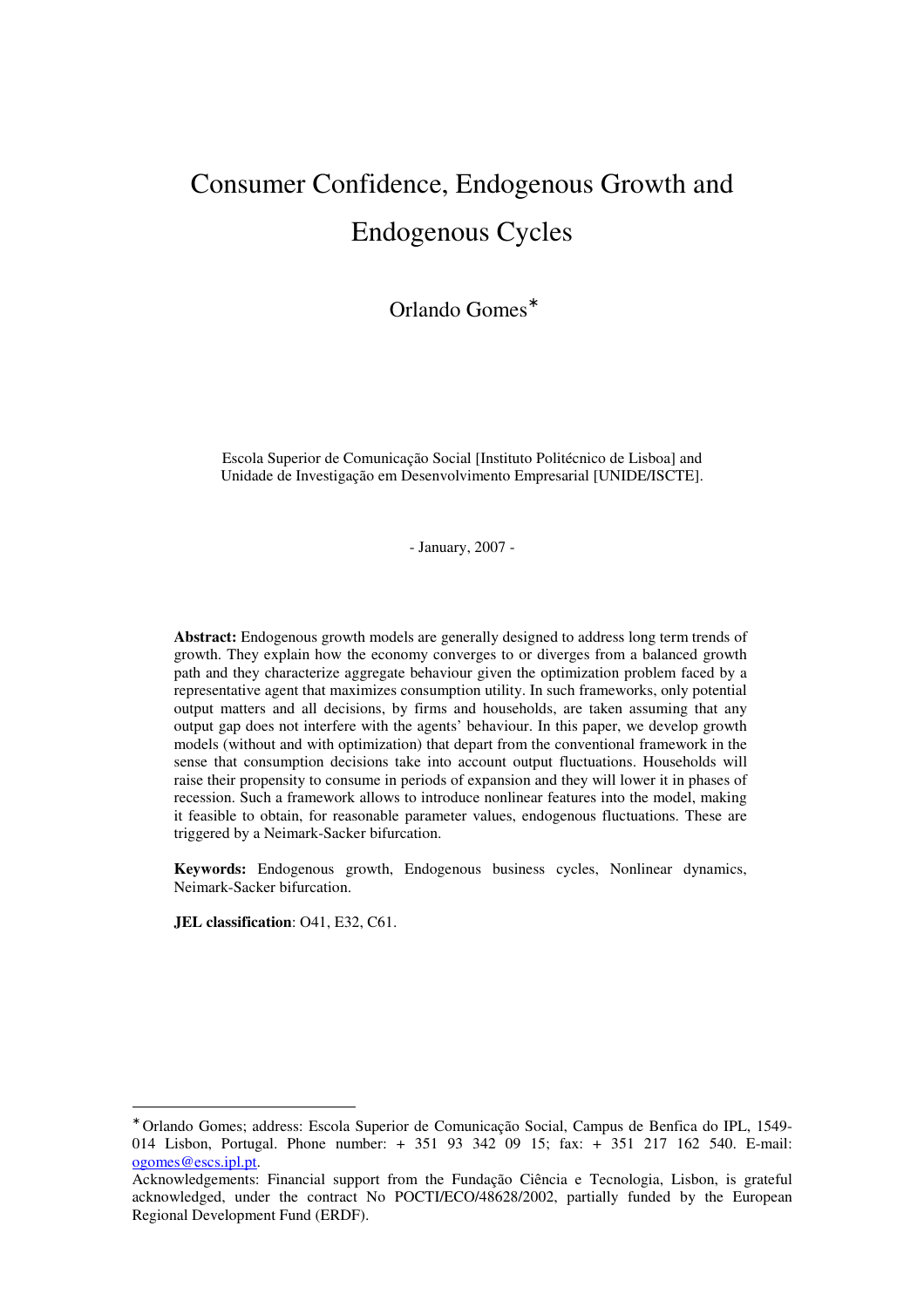## **1. Introduction**

Standard growth models commonly overlook any possible reaction of households relatively to short run economic performance (i.e., to business cycles). Such growth models are long term paradigms, where a permanent coincidence between effective output and potential output is implicitly assumed. In this paper, we reinterpret the conventional *AK* endogenous growth model when this is modified to include consumers' response to previous periods' deviations of output relatively to its potential level. This response relates to a simple mechanism that involves confidence: when the output gap in the previous periods is systematically positive, demand side agents become increasingly confident, and they will consume an amount of resources that is tendencially higher than the consumption level derived from the benchmark growth models (the optimal consumption level of a Ramsey-like setup or the consumption level that arises from assuming a constant marginal propensity to save); if, alternatively, the observed output gap in the near past corresponds to negative value, then the contemporaneous level of consumption falls below the reference level.

The described mechanism intends to add realism to the simple growth model. It is well accepted by the economics profession that households in fact take into account short term macroeconomic fluctuations in order to plan their income allocation decisions. Links between consumer confidence and business cycles have been extensively reported in the empirical literature: for instance, McNabb and Taylor (2002) find evidence of causality between GDP movements and consumer confidence indexes, for several of the most important economies in Europe (UK, France, Italy and the Netherlands). A similar conclusion is highlighted by Goh (2003) for the economy of New Zealand; this author, in particular, states that consumer confidence reflects current economic conditions, which confirms the reasonability of our assumption: households are influenced by the perceived macro performance and will adopt a more or less enthusiastic attitude towards consumption accordingly.

Some authors remark that the consumer sentiment is often biased and does not reflect exactly the true amplitude of business cycles [it is the case of Souleles (2004), who studies consumer confidence for the American state of Michigan]; nevertheless, even when the extent of the relation between the cycle and consumers sentiment and attitude is questionable, it seems unreasonable to drop completely this relation as it happens in most of the contemporaneous growth analysis.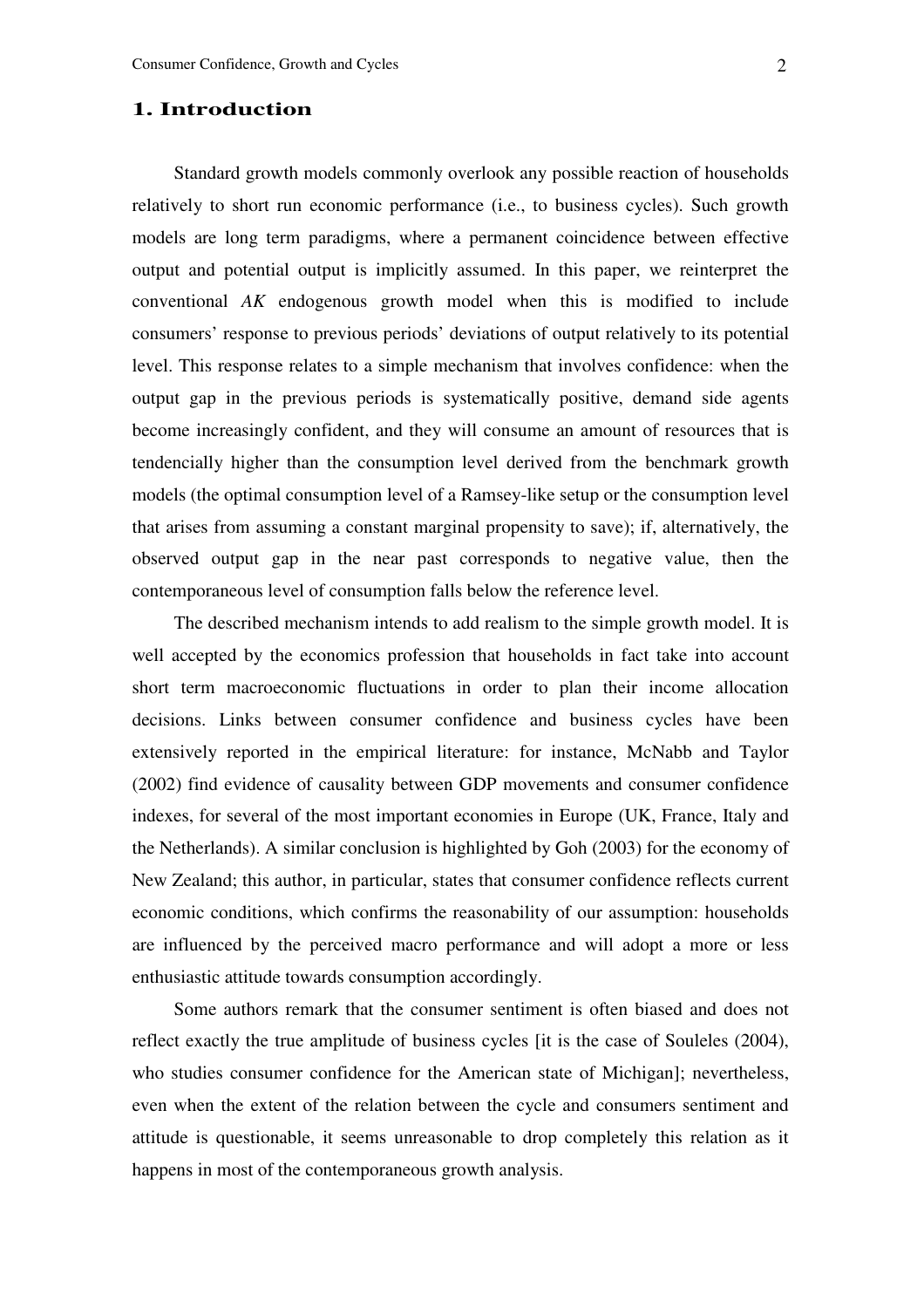Note that our argument can be separated in two causal relations: first, cycles influence consumers' confidence; second, confidence automatically generates a reaction in terms of the relative level of consumption out of income. The second relation is even less subject to doubt than the first. Studies like Bram and Ludvigson (1998), Souleles (2004) and Dion (2006) clearly reveal that higher confidence is related to lower savings, given the logical argument that increases in expected future resources reduce the strength of the precautionary motive to save. However, some other authors, like Croushore (2004) have difficulty in finding a statistically significant relation between the measured degree of consumer optimism and effective levels of consumption. Even though the evidence on increasing confidence regarding short run aggregate performance cannot always confirm a direct correlation with rising consumption shares out of income, this is an intuitive relation that is reasonable to include in a theoretical framework that aims at combining the evidence on cyclical movements with an explanation of long run growth.

Back to our modelling setup, we should stress that the simple additional assumption that we introduce provokes relevant changes over the way one understands the growth process. This is no longer invariably materialized in a steady state positive constant growth rate that remains unchanged unless some exogenous disturbance occurs; instead, the response of the representative consumer to deviations from potential output might imply, for reasonable parameter values (e.g., technology level, savings rate or discount factor), everlasting fluctuations in the growth rate of the main economic aggregates. Essentially, one may infer from the analysis that business cycles are, under certain circumstances, self sustained, i.e., because deviations from the observable growth trend do exist, households will modify their behaviour, and these systematic changes on behaviour induce cycles to persist, originating a process that tends to repeat itself endlessly.

The analysis we develop may be associated with the literature on endogenous business cycles (EBC), a strand of thought that justifies economic fluctuations through assumptions that imply nonlinear modelling structures, which are able to generate long term cyclical behaviour that commonly arises after some type of bifurcation (that is provoked by a change in a parameter value). This literature goes back to the influential work by Stutzer (1980), Benhabib and Day (1981), Day (1982), Grandmont (1985), Boldrin and Montrucchio (1986) and Deneckere and Pelikan (1986), among others. These authors saw on basic nonlinear mathematical models (like the logistic map) a fruitful field to explore endogenous fluctuations associated with growth processes.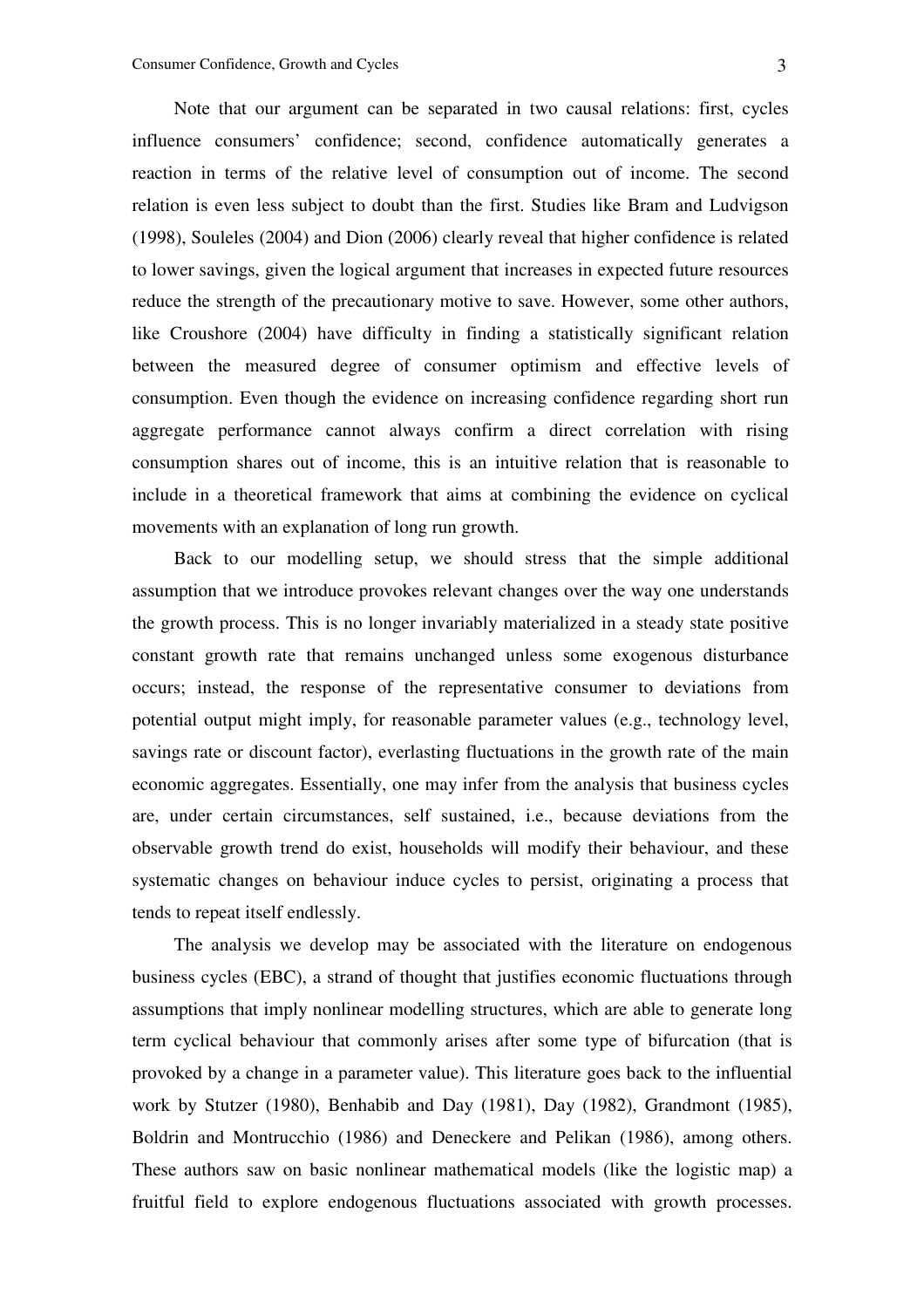Responding to the real business cycles (RBC) theory, these authors found a way to conciliate into a same theoretical structure business cycles and growth. The main criticism relating to these first approaches to endogenous cycles had to do essentially with the somehow unreasonable hypotheses that were underlying the theoretical structures; it seemed that nonlinearities were not a consequence of economic assumptions, but the other way around: the need for nonlinearities forced some questionable assumptions.

Recently, various routes to endogenous cycles have been explored. The work by Brock and Hommes (1997) constitutes a fundamental reference because it has initiated a great deal of discussion on deterministic fluctuations. This work has inspired relevant contributions, mainly in what concerns financial analysis [Brock and Hommes (1998), Gaunersdorfer (2000), Lux and Marchesi (2000), Chiarella, Dieci and Gardini (2002), Chiarella and He (2003), Westerhoff (2004), De Grauwe and Grimaldi (2005), Hommes, Sonnemans, Tuinstra and van de Velden (2005) are relevant examples of this extensive literature]. We find as well relevant contributions with the same inspiration relating real analysis, as it is the case of the work by Goeree and Hommes (2000) and Onozaki, Sieg and Yokoo (2000, 2003).

The previous references relate to endogenous cycles generated by agent heterogeneity, but the most growth oriented reflections on endogenous fluctuations continue to address a scenario of representative agent. These contributions can be mainly separated in two groups. First, we find the overlapping generations analysis of economies with production technologies subject to increasing returns; this analysis comes in the tradition of Grandmont (1985) and has been developed by Cazavillan, Lloyd-Braga and Pintus (1998), Aloi, Dixon and Lloyd-Braga (2000), Cazavillan and Pintus (2004) and Lloyd-Braga, Nourry and Venditti (2006), among others. The second approach is also based on the presence of production externalities that generate increasing returns to scale, but this takes the optimization setup of the RBC models (i.e., an utility maximization control problem, with consumption and leisure as arguments of the utility function). In this respect, it is worth to mention the work by Christiano and Harrison (1999), Schmitt-Grohé (2000), Guo and Lansing (2002), Goenka and Poulsen (2004) and Coury and Wen (2005), among others.

There are other approaches to endogenous fluctuations in aggregate economic models that deserve to be mentioned. We refer only two additional contributions: the technical work by Nishimura, Sorger and Yano (1994), Nishimura and Yano (1994, 1995) and related papers, who study extreme conditions under which the competitive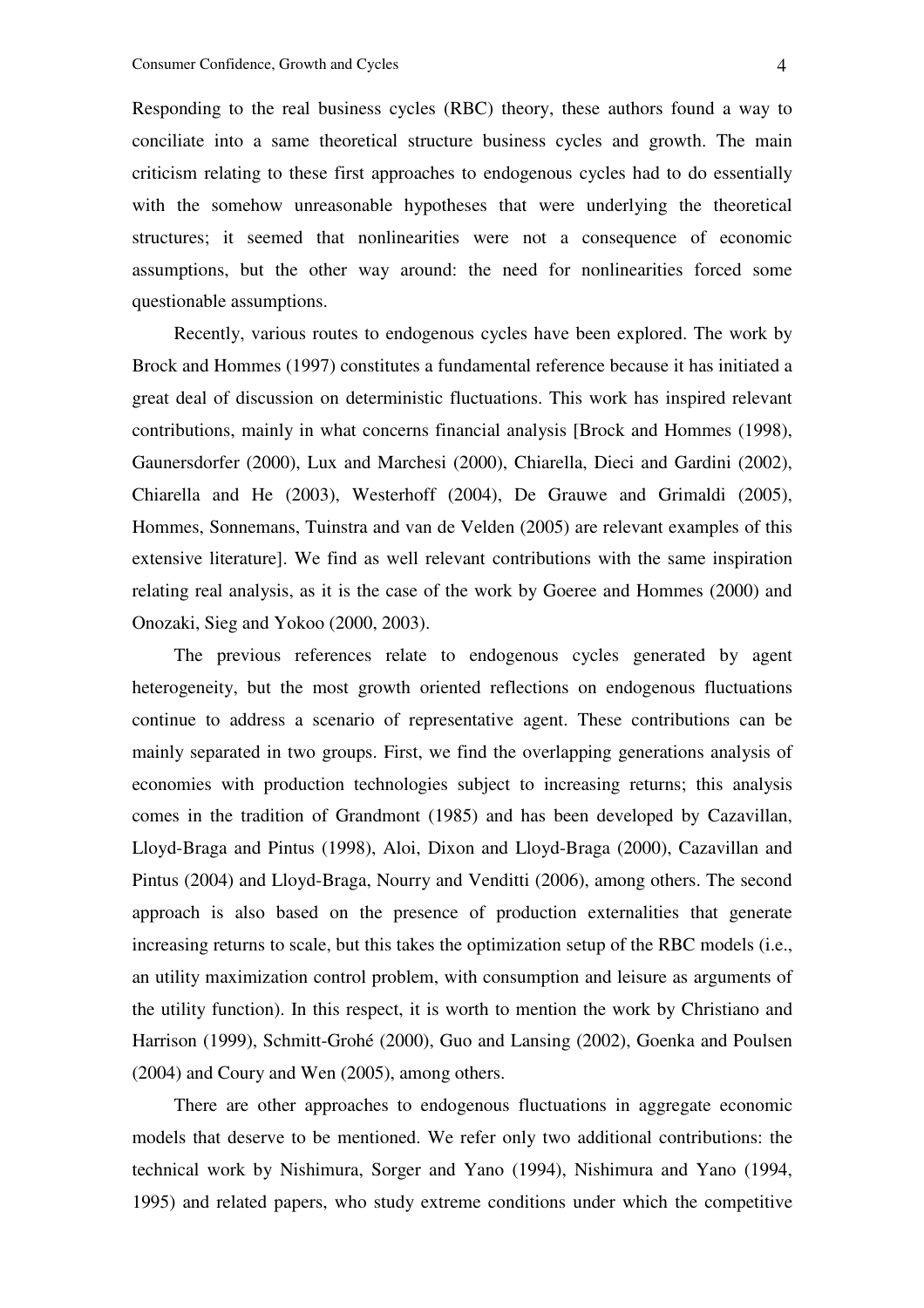growth scenario can generate long term non linear motion; and Cellarier (2006), who drops the optimal plan of conventional growth models and replaces it by a constant gain learning mechanism which is capable of producing endogenous fluctuations.

In the model developed along the following sections, which is likely to generate cyclical behaviour, fluctuations are triggered by a Neimark-Sacker bifurcation or Hopf bifurcation in discrete time. This is a type of bifurcation that fits well the economic data on business cycles, in the sense that the bifurcation induces a quasi-periodic movement (something between period cycles and chaotic motion) where several periods of expansion are followed by several periods of slower growth, which is similar to what real data time series reveal [see Dosi, Fagiolo and Roventini (2006) for a review of the main stylized facts concerning business cycles]. In fact, the importance of the link between the Hopf bifurcation (mostly in continuous time) and the inquiry about the nature of business cycles has been highlighted in the literature, as it happens with Semmler (1994), Asada and Semmler (1995) and Manfredi and Fanti (2004).

The remainder of the paper is organized as follows. Section 2 presents the general properties of the type of dynamic system we intend to approach; some definitions concerning nonlinearities, in the specific environment we consider, are set forth. Section 3 develops the endogenous growth model with consumer confidence on a scenario where no optimization by a representative consumer is assumed. Section 4 repeats the analysis of section 3 for a model with consumption utility maximization. In both sections, the local properties of the model are explored and global dynamics are discussed through a numerical / graphical analysis. Finally, section 5 concludes.

### **2. Useful definitions**

The dynamic systems to consider in the following sections correspond to pairs  $(X,h)$ , with *h* a map defined in the state space  $X \subseteq \mathbb{R}$  (we assume that *X* is a non-empty and compact subset of R). The map defines the law of motion of a variable  $k \in X$ , with  $t=0,1,2, \ldots$ , and the first  $k_i$  given  $(i=0,1,2,\ldots,n)$ , with *n* some positive integer. This law of motion assumes the generic form  $k_{t+1} = h(k_t, k_{t-1}, \ldots, k_{t-n})$ .

Let *h*  $h^{(1)}(k_n, k_{n-1}, \ldots, k_0)$  be the first iteration of *h*, and let  $(k_n, k_{n-1},...,k_0) = h \circ h \circ ... \circ h^{(1)}(k_n, k_{n-1},...,k_0)$  $^{(1)}$  $_{1},\ldots,$   $\mathfrak{a}_{\,0}$  $h^{(t)}(k_n, k_{n-1},..., k_0) = h \circ h \circ ... \circ h^{(1)}(k_n, k_{n-1},..., k_0)$  correspond to the iteration *t* of the map.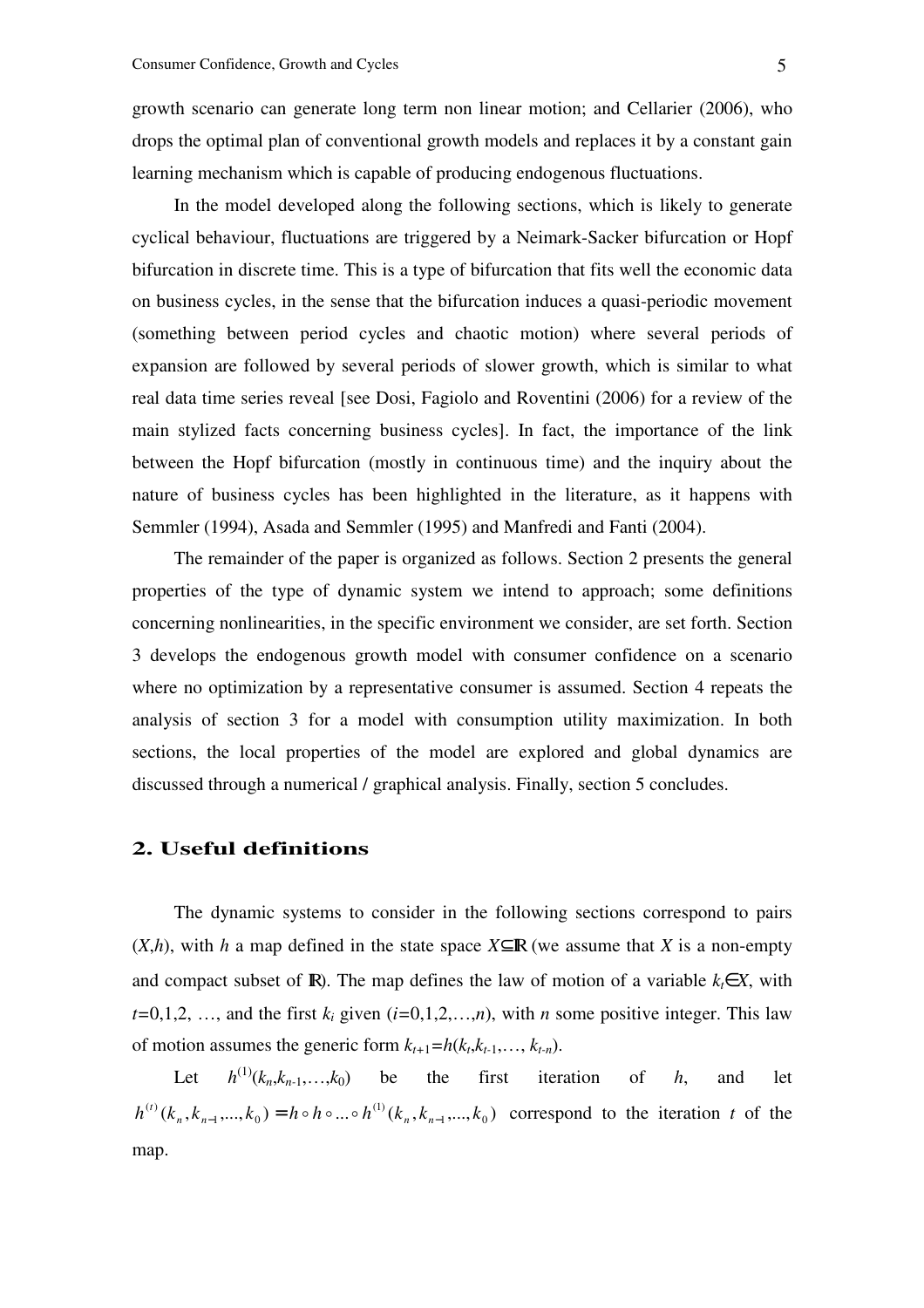The class of models we propose takes the endogenous variable  $k_t$  as a variable that grows at a constant rate in the long run. Thus, we define a steady state or balanced growth path of the system as,

**Definition 1:** Consider that  $k_t$  grows at a constant rate in the long term, that is,  $\vert = \gamma$  $\rfloor$ 1 L L Γ − − − +  $\lim_{n\to\infty}\frac{n^{(k)}(k_n,k_{n-1},...,k_0)}{h^{(t)}(k_n,k_{n-1},...,k_n)}-1$  $(k_n, k_{n-1},..., k_0)$  $(k_n, k_{n-1},..., k_0)$ lim  $1, \ldots, n_0$  $(t)$  $1, \ldots, n_0$  $(t+1)$  $h^{(t)}(k_{n},k_{n-1},...,k_{n})$  $h^{(t+1)}(k_{n},k_{n-1},...,k_{n})$ *n n t n n t*  $\lim_{t\to+\infty}\left|\frac{\partial}{\partial t}(t)\frac{\partial}{\partial t}(t)\frac{\partial}{\partial t}(t+\mathbf{k}_1,\ldots,\mathbf{k}_n)\right|^{2}-1\right|=\gamma, \text{ with } \gamma\in\mathbb{R} \text{ Let } k_t\equiv\frac{\partial}{\partial t}\left(1+\gamma\right)^{t}$ *t t k k*  $(1+\gamma)$ ˆ  $+$   $\gamma^{'}$  $\equiv \frac{m_t}{a}$ . A balanced growth path or steady state corresponds to the set  $E = \{ \overline{k} \mid \overline{k} = h(\overline{k}, \overline{k}, \dots, \overline{k}) \}$ , i.e., corresponds to a set of one or more positive constant values that are obtained through the dynamic system under the condition  $\bar{k} = \hat{k}_{t+1} - \hat{k}_t = \hat{k}_{t-1} - \dots = \hat{k}_{t-n}$ .

The previous one-dimensional system can be transformed into a  $(n+1)$ -equations system and only one time lag in  $h(.)$ . To obtain this system, consider variables  $\widetilde{k}_t = \widehat{k}_t - \overline{k}$ ,  $\widetilde{z}_{1,t} = \widetilde{k}_{t-1}$ ,  $\widetilde{z}_{2,t} = \widetilde{z}_{1,t-1}$ , ...,  $\widetilde{z}_{n,t} = \widetilde{z}_{n-1,t-1}$ . A new system, that includes  $n+1$ difference equations, arises:  $\tilde{k}_{t+1} = h(\tilde{k}_t + \bar{k}, \tilde{z}_{1,t} + \bar{k}, \tilde{z}_{2,t} + \bar{k}, ..., \tilde{z}_{n,t} + \bar{k}) - \bar{k}$  $\tilde{\mathcal{L}}_1 = h(\tilde{k}_t + \bar{k}, \tilde{z}_{1,t} + \bar{k}, \tilde{z}_{2,t} + \bar{k}, ..., \tilde{z}_{n,t} + \bar{k}) - \bar{k}, \quad \tilde{z}_{1,t+1} = \tilde{k}_t$ and  $\tilde{z}_{i,t+1} = \tilde{z}_{i-1,t}$ ,  $i=2,...,n$ . Note that the steady state of this system is the origin,  $(\overline{\tilde{k}}, \overline{\tilde{z}}_1, \overline{\tilde{z}}_2, ..., \overline{\tilde{z}}_n) = (0,0,0,...,0)$ .

We redefine the initial problem as system  $(X \times X \times \ldots \times X, \mathbf{h})$ , that is,  $(X^{n+1}, \mathbf{h})$ , with the law of motion given by  $\mathbf{z}_{t+1} = \mathbf{h}(\tilde{k}_t, \tilde{z}_{1,t}, \tilde{z}_{2,t},..., \tilde{z}_{n,t})$ and where  $\mathbf{z}_{t+1} = \begin{bmatrix} \tilde{k}_{t+1} & \tilde{z}_{1,t+1} & \tilde{z}_{2,t+1} & \cdots & \tilde{z}_{n,t+1} \end{bmatrix}$  and  $\mathbf{h}(\tilde{k}_t, \tilde{z}_{1,t}, \tilde{z}_{2,t}, \dots, \tilde{z}_{n,t}) = \left[ h(\tilde{k}_t + \bar{k}, \tilde{z}_{1,t} + \bar{k}, \tilde{z}_{2,t} + \bar{k}, \dots, \tilde{z}_{n,t} + \bar{k}) - \bar{k} \quad \tilde{k}_t \quad \tilde{z}_{1,t} \quad \cdots \quad \tilde{z}_{n-1,t} \right]'$ For the new presentation of the system,  $\mathbf{h}^{(1)}(\tilde{k}_n, \tilde{z}_{1,n}, \tilde{z}_{2,n},..., \tilde{z}_{n,n})$  $\mathbf{h}^{(1)}(\tilde{k}_n, \tilde{z}_{1,n}, \tilde{z}_{2,n},..., \tilde{z}_{n,n})$  represents its first iteration and, as before,  $\mathbf{h}^{(t)}(\tilde{k}_n, \tilde{z}_{1,n}, \tilde{z}_{2,n},...,\tilde{z}_{n,n}) = \mathbf{h} \circ \mathbf{h} \circ ... \circ \mathbf{h}^{(1)}(\tilde{k}_n, \tilde{z}_{1,n}, \tilde{z}_{2,n},...,\tilde{z}_{n,n})$  $(1)$  $_{1,n}, \ldots, \ldots, \ldots,$  $(t)$ *n n n nn n n n nn*  $\mathbf{h}^{(t)}(\tilde{k}_n, \tilde{z}_{1,n}, \tilde{z}_{2,n}, \dots, \tilde{z}_{n,n}) = \mathbf{h} \circ \mathbf{h} \circ \dots \circ \mathbf{h}^{(1)}(\tilde{k}_n, \tilde{z}_{1,n}, \tilde{z}_{2,n}, \dots, \tilde{z}_{n,n})$ relates to the iteration number *t*.

The trajectory of the endogenous variable and the orbit of the system can be defined as follows,

#### **Definition 2**:

The sequence  $\tau(\tilde{k}_n, \tilde{z}_{1,n}, \tilde{z}_{2,n}, ..., \tilde{z}_{n,n}) = (\mathbf{h}^{(t)}(\tilde{k}_n, \tilde{z}_{1,n}, \tilde{z}_{2,n}, ..., \tilde{z}_{n,n}))_{t=1}^{+\infty}$  $(\tilde{k}_n, \tilde{z}_{1,n}, \tilde{z}_{2,n}, ..., \tilde{z}_{n,n}) = (\mathbf{h}^{(t)}(\tilde{k}_n, \tilde{z}_{1,n}, \tilde{z}_{2,n}, ..., \tilde{z}_{n,n}))_t^T$ *t*  $\tau(k_n, \tilde{z}_{1,n}, \tilde{z}_{2,n},..., \tilde{z}_{n,n}) = (\mathbf{h}^{(t)}(k_n, \tilde{z}_{1,n}, \tilde{z}_{2,n},..., \tilde{z}_{n,n}))_{t=1}^{+\infty}$  represents the trajectory of  $k_t$ , as described by the evolution of  $\tilde{k}_t$ ,  $\tilde{z}_{1,t}$ ,  $\tilde{z}_{2,t}$ , ...,  $\tilde{z}_{n,t}$  in the space of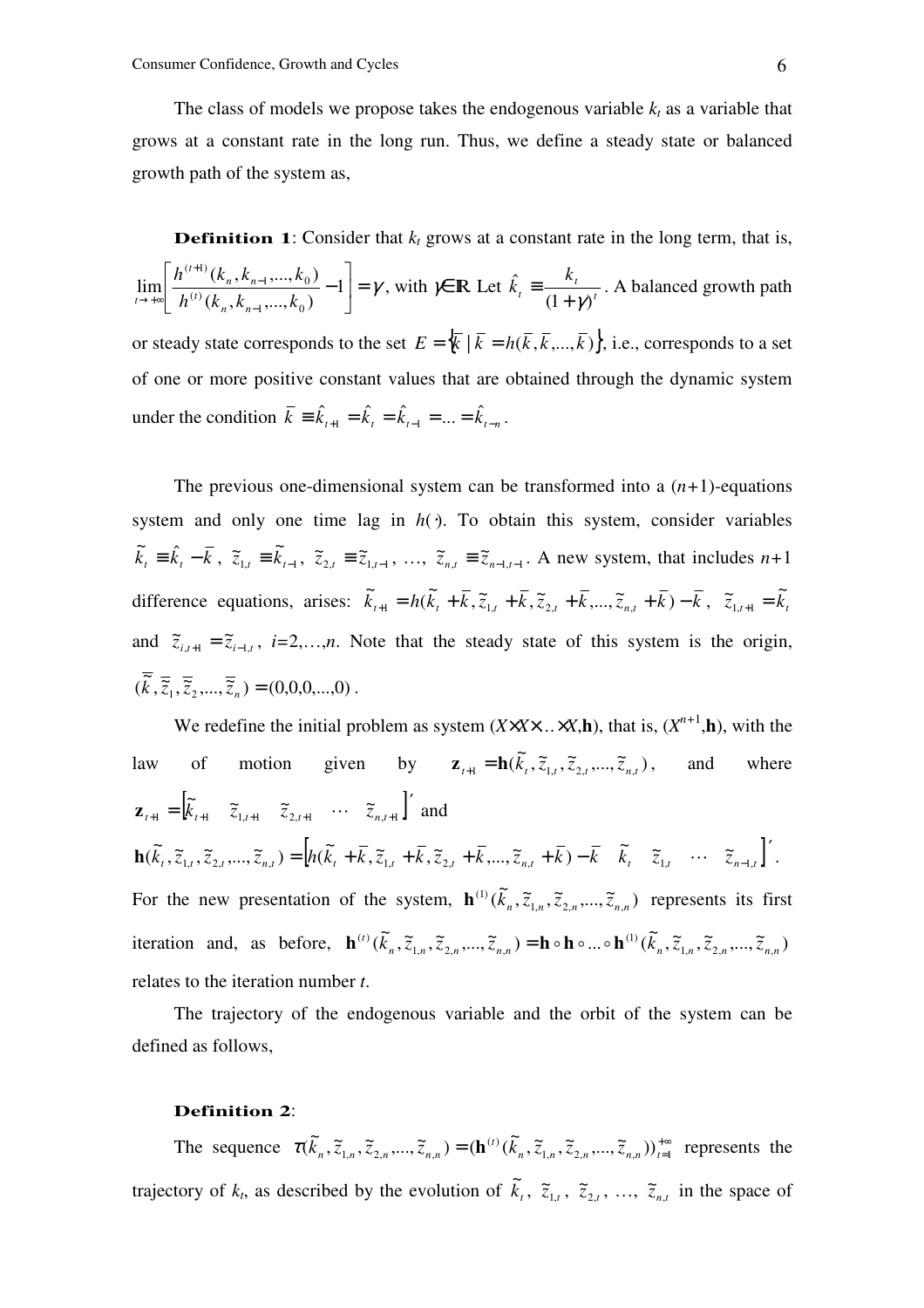motion (i.e., in time), starting from a given point  $(\tilde{k}_n, \tilde{z}_{1,n}, \tilde{z}_{2,n},..., \tilde{z}_{n,n})$ . The orbit of the system can be formally presented as the set of points  $\omega(\tilde{k}_n, \tilde{z}_{1,n}, \tilde{z}_{2,n},...,\tilde{z}_{n,n}) = \left\{ (\tilde{k}, \tilde{z}_1, \tilde{z}_2,..., \tilde{z}_n) \mid (\tilde{k}, \tilde{z}_1, \tilde{z}_2,..., \tilde{z}_n) = \mathbf{h}^{(t)}(\tilde{k}_n, \tilde{z}_{1,n}, \tilde{z}_{2,n},...,\tilde{z}_{n,n}) \text{, for some } t \geq 1 \right\}$ . The orbit corresponds to the evolution of the system in the state space (i.e., the space of variables), starting from  $(\widetilde{k}_n, \widetilde{z}_{1,n}, \widetilde{z}_{2,n},..., \widetilde{z}_{n,n})$ .

The map  $h(\tilde{k}_t, \tilde{z}_{1,t}, \tilde{z}_{2,t},..., \tilde{z}_{n,t})$  might be a nonlinear map (the assumptions underlying the growth models to discuss afterwards produce such kind of map); this means that its underlying dynamics are tendencialy morphologically rich, i.e., it can give place to cyclical or complex trajectories for the assumed endogenous variable. Hence, one should emphasize that dynamic results are not necessarily limited to fixed point stability or instability; cycles of different periodicities, a-periodicity and chaotic motion may as well reflect the behaviour over time of variable  $k_t$ , depending on the specification of *h*(⋅).

Note that we are essentially referring to types of long run outcomes (i.e., once the transient phase is overcome), and thus the notion of stability (or possibility of convergence to the long term outcome) becomes central in our argument. With respect to this point, we take the conventional concept of asymptotic stability.

**Definition 3:** Let *W* be an invariant compact subset of  $X^{n+1}$ . Asymptotic stability of the map **h** towards set *W* requires:

*a*) for every neighbourhood *U* of *W*, there exists a point  $(\tilde{k}_n^U, \tilde{z}_{1,n}^U, \tilde{z}_{2,n}^U, ..., \tilde{z}_{n,n}^U)$ *U nn U n U n U*  $k_n^{\;\;\prime\prime}$  ,  $\widetilde{z}_{1,n}^{\;\;\prime\prime}$  ,  $\widetilde{z}_{2,n}^{\;\;\prime\prime}$  ,…,  $\widetilde{z}$ such that any orbit starting at  $(\tilde{k}_n^U, \tilde{z}_{1,n}^U, \tilde{z}_{2,n}^U, ..., \tilde{z}_{n,n}^U)$ *U nn U n U n U*  $k_n^{\nu}$ ,  $\tilde{z}_{1,n}^{\nu}$ ,  $\tilde{z}_{2,n}^{\nu}$ ,  $\ldots$ ,  $\tilde{z}_{n,n}^{\nu}$ ) is entirely contained in *U*, that is,  $\omega(\tilde{k}_{n}^{U}, \tilde{z}_{1,n}^{U}, \tilde{z}_{2,n}^{U}, ..., \tilde{z}_{n,n}^{U}) \subset U$ *nn U n U n U*  $\omega(\tilde{k}_n^{U}, \tilde{z}_{1,n}^{U}, \tilde{z}_{2,n}^{U}, ..., \tilde{z}_{n,n}^{U}) \subset U$ ;

b) the set  $B(W) = \{(\tilde{k}_t, \tilde{z}_{1,t}, \tilde{z}_{2,t}, \dots, \tilde{z}_{n,t}) \in X^{n+1} \mid \lim_{t \to +\infty} d\left[\omega(\tilde{k}_t, \tilde{z}_{1,t}, \tilde{z}_{2,t}, \dots, \tilde{z}_{n,t}), W\right] = 0\}$ 

is a neighbourhood of *W*. In this set, *d* is some distance measure between the position of the endogenous variable, given by its orbit, and set *W*.

Definition 3 deserves some comments. First, set *W* is known as an attractor or attracting set, as long as it is a topologically transitive set. As mentioned, we may have several types of attractors, that range from a fixed point to periodic or a-periodic points. If chaotic motion is identifiable, the set to which the system converges into in the long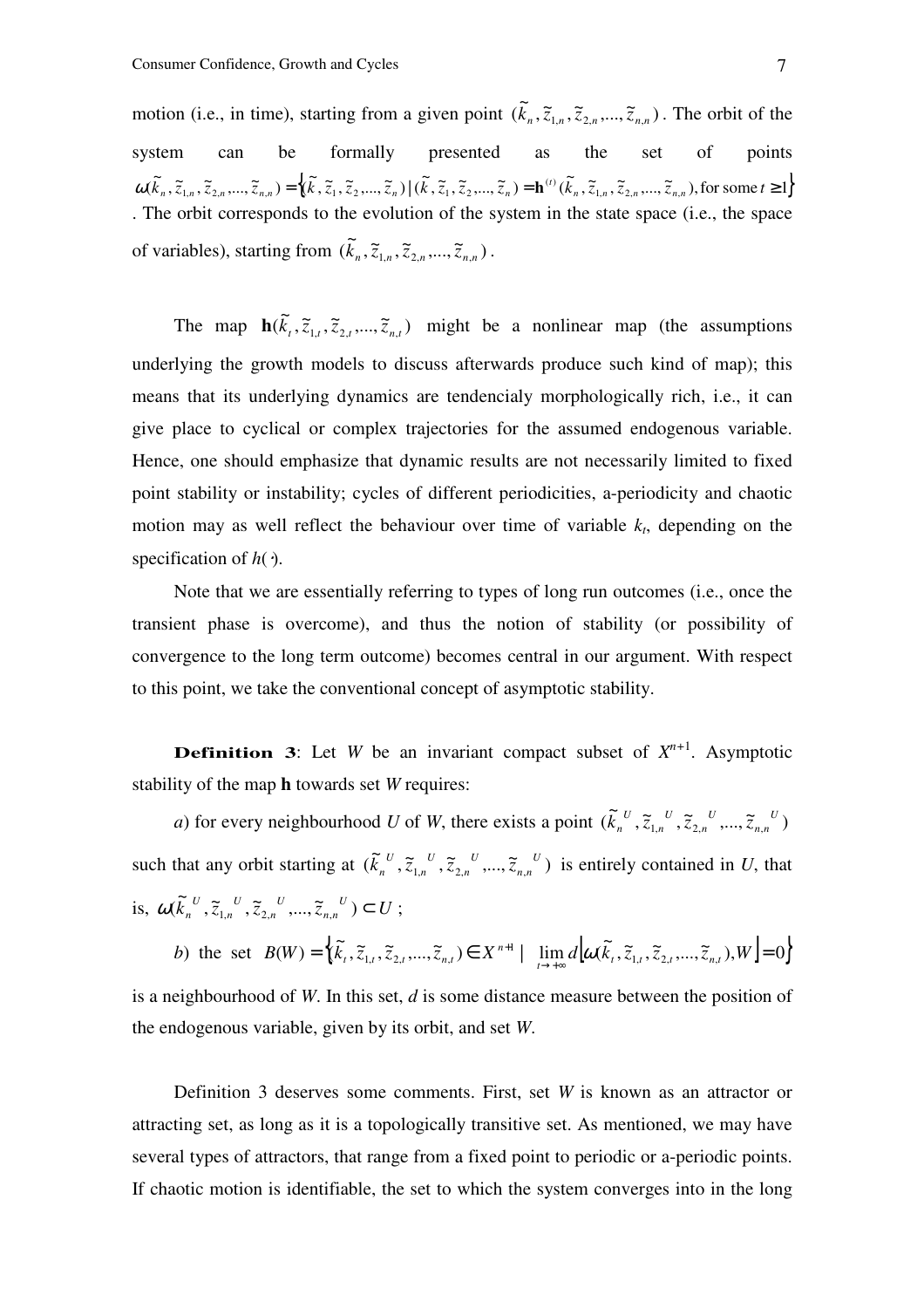term takes generally the designation of a strange attractor. Second, the stability property may apply solely to a subset of  $X^{n+1}$ , which was presented as set  $B(W)$ . This set is the basin of attraction, that is, the set of all initial points corresponding to orbits that converge to the attracting set. According to the definition, the orbits originating in points inside the basin will coincide with the attractor in the long term (i.e., the distance between the orbits and the attractor tends to zero). Of course, by the definition, *W*⊆*B*(*W*).

Let us now characterize the several types of attracting sets. Definition 4 relates to the two simplest categories.

**Definition 4:** For the system of difference equations  $\mathbf{z}_{t+1} = \mathbf{h}(\tilde{k}_t, \tilde{z}_{1,t}, \tilde{z}_{2,t}, ..., \tilde{z}_{n,t})$ , a point  $(\tilde{k}^*, \tilde{z}_i^*)$  $k^{\dagger}$ ,  $\tilde{z}_i^{\dagger}$ ),  $i=1,...,n$ , is a periodic point of (minimal) period  $p \ge 1$  if  $\mathbf{h}^{(p)}(\tilde{k}^*, \tilde{z}_i^*) = (\tilde{k}^*, \tilde{z}_i^*)$  $i \neq j$   $\in$   $\mathcal{N}$   $\mathcal{N}_i$  $\mathbf{h}^{(p)}(\vec{k}^*, \tilde{z}_i^*) = (\vec{k}^*, \tilde{z}_i^*)$ . A fixed point is a period 1 periodic point.

Considering the definition, the orbit

$$
\omega(\tilde{k}^*, \tilde{z}_i^*) = \left\{ (\tilde{k}^*, \tilde{z}_i^*) \mid (\tilde{k}^*, \tilde{z}_i^*) = \mathbf{h}^{(p)}(\tilde{k}^*, \tilde{z}_i^*), \mathbf{h}^{(p-1)}(\tilde{k}^*, \tilde{z}_i^*), \dots, \mathbf{h}^{(1)}(\tilde{k}^*, \tilde{z}_i^*) \right\}
$$
 is a sequence of *p* distinct points that are visited repeatedly by the system in a given order.

Periodic orbits correspond to a first level of complexity that the dynamics of nonlinear models can contain; a higher degree of complexity can be defined as aperiodic motion, which corresponds to orbits relatively to which no periodicity is identifiable but where the dynamics are relatively simple to be considered as chaos (we will deal with chaos below).

A-periodic or quasi-periodic orbits are most of the cases the result of a Neimark-Sacker bifurcation, which contrarily to other types of bifurcations (e.g., flip) do not involve a process of period doubling cycles; with the referred kind of bifurcation, generally we have a process where a fixed point stable equilibrium gives place to aperiodic cycles that can eventually degenerate in chaotic motion before the system ends up in an unstable equilibrium. Thus, while a flip bifurcation implies increasing (doubling) the number of cycles as some parameter value is changed, a Neimark-Sacker bifurcation implies a similar process but where doubling periodicity is replaced by quasi-periodicity of increasing order, that, as stated, in the limit can lead to chaos (as any other bifurcation). We will discuss further this specific type of bifurcation later, in the end of this section.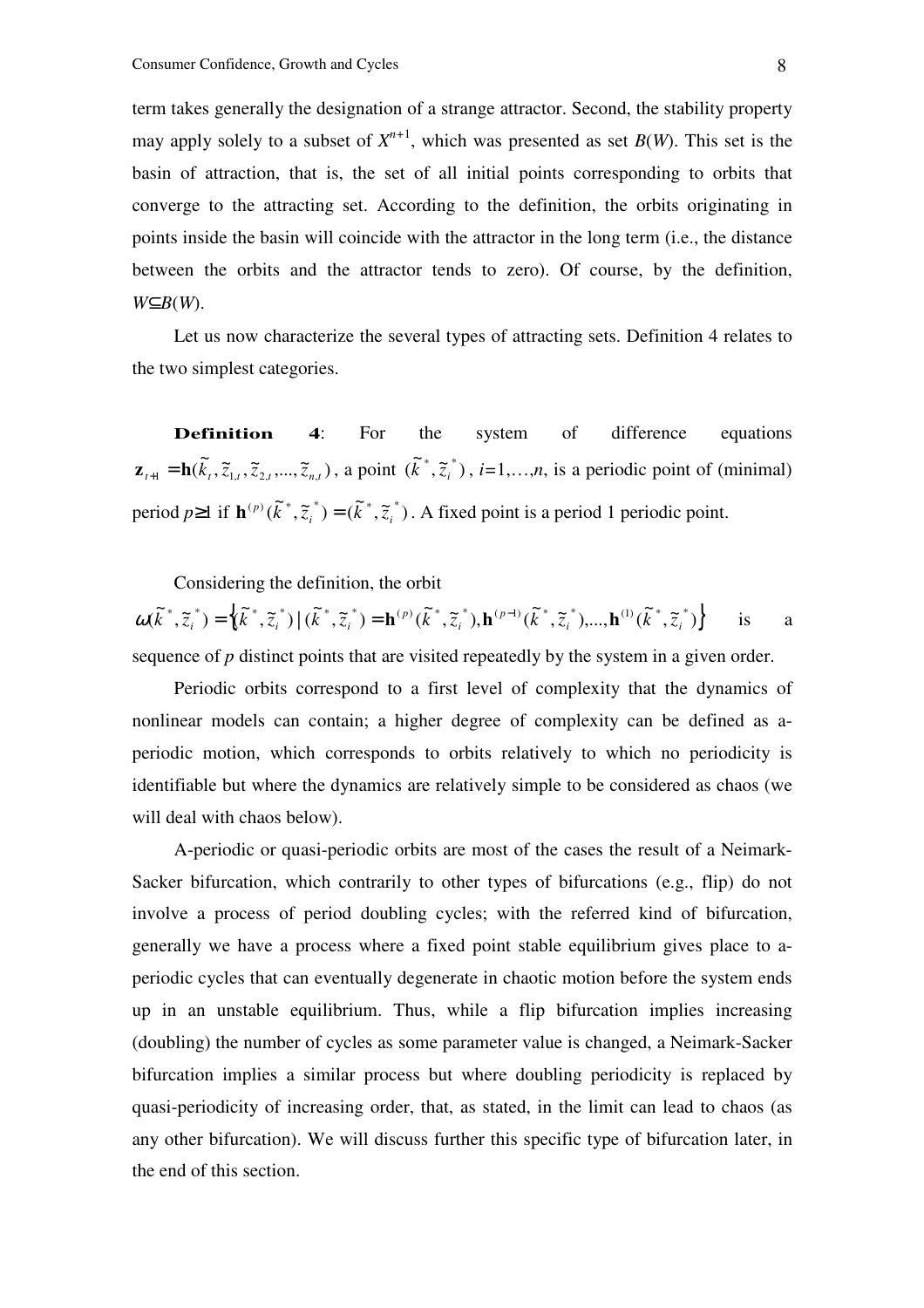There is no easy definition of quasi-periodicity, so we describe it by default as the intermediate case between identifiable periodicity (of any order) and chaotic motion.

To get to chaos, one needs some definitions; one of these is the notion of scrambled set.

**Definition 5** (this definition relies on Mitra, Nishimura and Sorger (2005)) A subset *S* of  $X^{n+1}$  is a scrambled set for the dynamic system  $(X^{n+1}, h)$  if the following conditions are satisfied:

*i*) For any  $(\tilde{k}_n^{\ \cdot}, \tilde{z}_{1,n}^{\ \cdot}, \tilde{z}_{2,n}^{\ \cdot}, ..., \tilde{z}_{n,n}^{\ \cdot})$ ,  $(\tilde{k}_n^{\ \cdot\cdot}, \tilde{z}_{1,n}^{\ \cdot\cdot}, \tilde{z}_{2,n}^{\ \cdot\cdot}, ..., \tilde{z}_{n,n}^{\ \cdot\cdot}) \in S$  the following condition is verified:

 $\liminf_{n \to \infty} \left| \mathbf{h}^{(t)}(\tilde{k}_n^{\, \prime}, \tilde{z}_{1,n}^{\, \prime}, \tilde{z}_{2,n}^{\, \prime},..., \tilde{z}_{n,n}^{\, \prime}) - \mathbf{h}^{(t)}(\tilde{k}_n^{\, \prime\, \prime}, \tilde{z}_{1,n}^{\, \prime\, \prime}, \tilde{z}_{2,n}^{\, \prime\, \prime},..., \tilde{z}_{n,n}^{\, \prime\, \prime}) \right| = 0$  $(t)$  $1, n \rightarrow 2, n \rightarrow \cdots, 4, n$  $\min_{\theta \to \infty} \left| \mathbf{h}^{(t)}(\tilde{k}_{n}^{'}', \tilde{z}_{1,n}^{'}', \tilde{z}_{2,n}^{'}',..., \tilde{z}_{n,n}^{'}') - \mathbf{h}^{(t)}(\tilde{k}_{n}^{'}', \tilde{z}_{1,n}^{'}', \tilde{z}_{2,n}^{'}',..., \tilde{z}_{n,n}^{'}') \right| =$ *t*  $n \rightarrow \sim_{1,n}$   $\sim_{2,n}$   $\cdots$ ,  $\sim_{n,n}$ *t*  $\min_{t\to\infty} \left| \mathbf{h}^{(t)}(k_n^{\prime}, \tilde{z}_{1,n}^{\prime}, \tilde{z}_{2,n}^{\prime}, ..., \tilde{z}_{n,n}^{\prime}) - \mathbf{h}^{(t)}(k_n^{\prime\prime}, \tilde{z}_{1,n}^{\prime\prime}, \tilde{z}_{2,n}^{\prime\prime}, ..., \tilde{z}_{n,n}^{\prime\prime}) \right| = 0;$ *ii*) For any  $(\tilde{k}_n^{\, \prime}, \tilde{z}_{1,n}^{\, \prime}, \tilde{z}_{2,n}^{\, \prime},..., \tilde{z}_{n,n}^{\, \prime}) \in S$  and either  $(\widetilde{k}_n^{\ \cdot},\widetilde{z}_{1,n}^{\ \cdot},\widetilde{z}_{2,n}^{\ \cdot},...,\widetilde{z}_{n,n}^{\ \cdot})\neq (\widetilde{k}_n^{\ \cdot\cdot},\widetilde{z}_{1,n}^{\ \cdot\cdot},\widetilde{z}_{2,n}^{\ \cdot\cdot},...,\widetilde{z}_{n,n}^{\ \cdot\cdot})\in S$  or  $(\widetilde{k}_n^{\ \cdot\cdot},\widetilde{z}_{1,n}^{\ \cdot\cdot},\widetilde{z}_{2,n}^{\ \cdot\cdot},...,\widetilde{z}_{n,n}^{\ \cdot\cdot})\in P$ (with *P* the set of all periodic points of the dynamic system  $(X^{n+1}, h)$ ) it holds that:  $\limsup_{n} \Big| {\bf h}^{(t)}(\tilde{k}_n^{\ \prime},\tilde{z}_{1,n}^{\ \prime},\tilde{z}_{2,n}^{\ \prime},...,\tilde{z}_{n,n}^{\ \prime}) - {\bf h}^{(t)}(\tilde{k}_n^{\ \prime\prime},\tilde{z}_{1,n}^{\ \prime\prime},\tilde{z}_{2,n}^{\ \prime\prime},...,\tilde{z}_{n,n}^{\ \prime\prime}) \Big| > 0$  $(t)$  $1, n \rightarrow \sim 2, n \rightarrow \cdots, \sim n,$  $\left| \begin{matrix} \tilde{(\tilde{k}}_n^-,\tilde{z}_{1,n}^-,\tilde{z}_{2,n}^-,\dots,\tilde{z}_{n,n}^- \end{matrix} \right| - \mathbf{h}^{(t)}(\tilde{k}_n^{\ ' \ '},\tilde{z}_{1,n}^{\ ' \ '},\tilde{z}_{2,n}^{\ ' \ '},\dots,\tilde{z}_{n,n}^{\ ' \ '}) \right| >$  $\lim_{n \to \infty} \left( \kappa_n, \kappa_{1,n}, \kappa_{2,n}, \ldots, \kappa_{n,n} \right)$  **ii**  $\left( \kappa_n, \kappa_{1,n}, \kappa_{2,n}, \ldots, \kappa_{n,n} \right)$ *t*  $n \rightarrow \sim_{1,n}$   $\sim_{2,n}$   $\cdots$ ,  $\sim_{n,n}$ *t t*  $\mathbf{h}^{(t)}(k_n^{\prime\prime}, \tilde{z}_{1,n}^{\prime\prime}, \tilde{z}_{2,n}^{\prime\prime}, ..., \tilde{z}_{n,n}^{\prime\prime}) - \mathbf{h}^{(t)}(k_n^{\prime\prime\prime}, \tilde{z}_{1,n}^{\prime\prime\prime}, \tilde{z}_{2,n}^{\prime\prime\prime}, ..., \tilde{z}_{n,n}^{\prime\prime\prime}) \geq 0$ .

According to the definition, *S* is a scrambled set in the sense that any orbit starting in this set does not asymptotically converge to any periodic orbit. This means that inside a scrambled set there is sensitive dependence with respect to initial conditions (SDIC), which corresponds to stating that nearby orbits tend to diverge exponentially. This is a well accepted notion of chaos; a model with SDIC can be associated with the presence of chaotic motion, although one should be careful since this is not a complete and rigorous notion of chaos. The definition, as assembled by Sarkovskii (1964) and Li and York (1975), requires the scrambled set to be uncountable (i.e., to be infinite and without a one-to-one correspondence with the set of natural numbers); since this definition has in consideration the topological / geometrical properties of sets, it is known as the definition of topological chaos [as opposed to ergodic chaos, which deals with the statistic properties of ensembles of deterministic orbits; concerning ergodicity and chaos see Huang and Day (2001) and Huang (2005)].

**Definition 6:** The dynamic system  $(X^{n+1}, h)$  exhibits topological chaos if its orbits are defined in an uncountable scrambled set and some of these orbits (at least one) correspond to periodic points of period that is not a power of 2.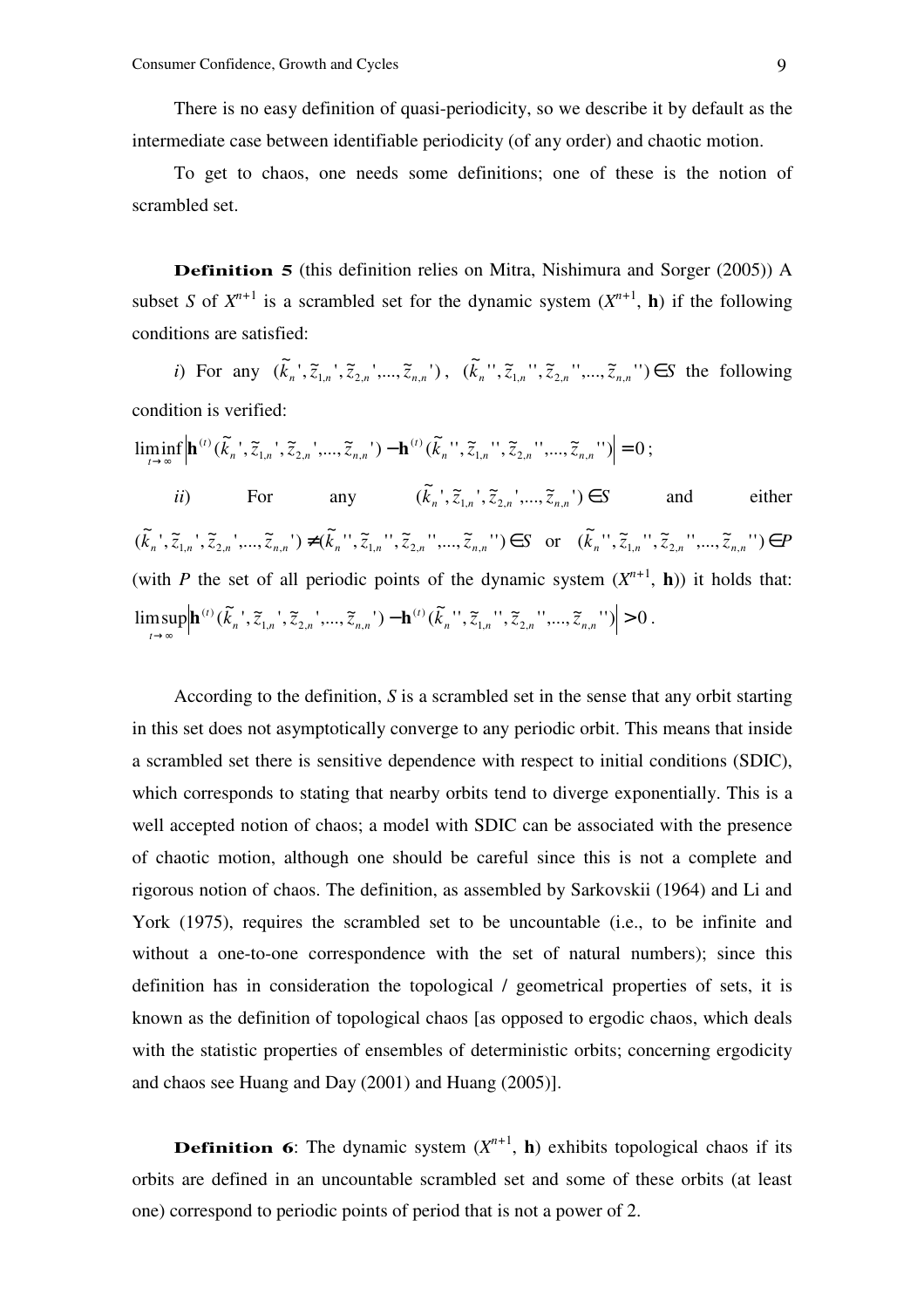A practical way to distinguish between periodic cycles, quasi-periodicity and chaos consists in computing Lyapunov characteristic exponents (LCEs); these respect to a measure of exponential divergence of nearby orbits, and are defined, in the case of our

system, by 
$$
LCEs = \lim_{n \to \infty} \frac{1}{n} \cdot \ln \left\| \prod_{i=0}^{n-1} Dh(\tilde{k}_i, \tilde{z}_{1,i}, \tilde{z}_{2,i}, \dots, \tilde{z}_{n,i}) \right\|
$$
, where 
$$
Dh(\tilde{k}_i, \tilde{z}_{1,i}, \tilde{z}_{2,i}, \dots, \tilde{z}_{n,i})
$$
 is

a  $(n+1)\times(n+1)$  matrix with the elements given by the derivative of each one of the equations of the system relatively to each one of the variables of the system.

In the case of a  $n+1$  dimensional system,  $n+1$  LCEs are determinable and their signs allow to classify types of orbits. In particular, it is known that:

*i*) for an asymptotically stable fixed point, all LCEs are negative. This reflects the fact that for stable fixed points the distance between orbits originating at different initial conditions tend to decrease in time, as these orbits converge to the same long run equilibrium value;

*ii*) for the cases of periodicity and quasi-periodicity, at least one of the LCEs is equal to zero, while the others remain negative. In this case orbits do not approach or diverge relatively to a same long run locus;

*iii*) finally, a positive LCE signals that nearby orbits exponentially diverge and, thus, the presence of at least one positive LCE relates to the lack of predictability in the system, which is often a good argument to support the presence of chaos.

With the computation of Lyapunov exponents it becomes relatively easy to distinguish between chaos (which implies unpredictability) and quasi-periodicity, where the dynamics are predictable, although no order is identifiable for the underlying cycles. Another measure that allows for such a distinction is metric entropy (a measure of the degree of unpredictability of a deterministic system): only chaotic systems display positive entropy, because these are the ones with associated unpredictable dynamics. Quasi-periodic systems, as we have defined them to be a-periodic but not chaotic, will display zero entropy as any other system with predictable dynamics.

Measures of complexity and chaos are not our main concern here. Alongside with the analytical treatment of the growth models in next sections, we will look at LCEs as a way to clarify the qualitative nature of the steady state of the system. Additional insights about the general nature of nonlinear systems and measures of chaos can be found in the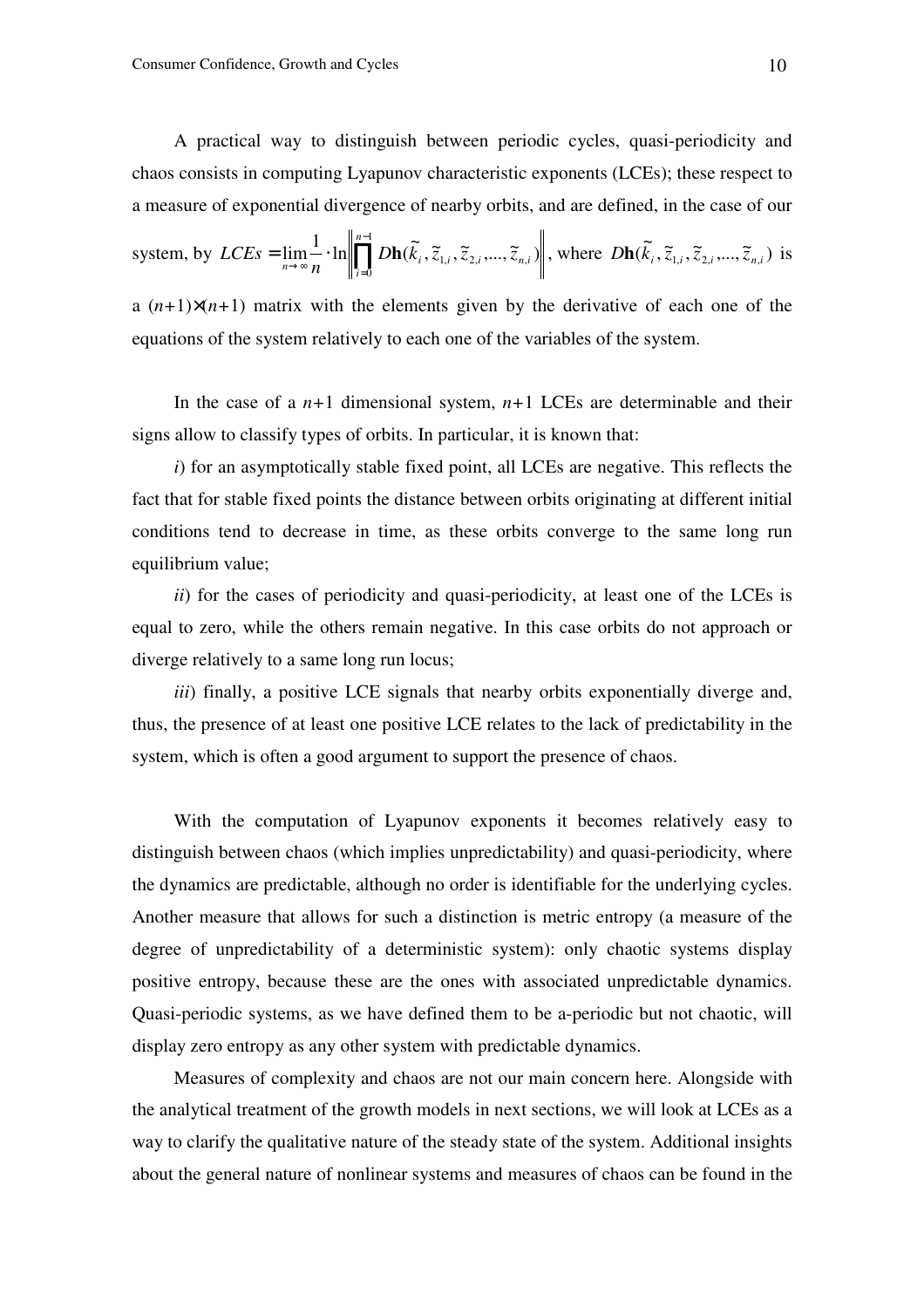literature. See, for instance, Alligood, Sauer and Yorke (1997), Lorenz (1997), Elaydi (2000) or Medio and Lines (2001).

An insightful approach to nonlinear dynamics in models as the ones we propose imply the need for an attentive analysis of both local and global dynamics. Global dynamics promote the accurate understanding of how orbits evolve towards the long term attracting set, but they are dependent on fully specifying the array of parameter values, because each set of parameter values may give place to a unique attractor. Local analysis allows for a more general investigation of the properties of the system but it can only go so far as to distinguish between regions of stability (stable node or stable focus), saddle-path stability and instability (unstable node or unstable focus); these regions are separated by bifurcation lines, and the movement from one region to another is made through a varying parameter that gains the designation of bifurcation parameter. Thus, local analysis hides the possible presence of periodic, quasi-periodic or / and chaotic motion that eventually characterizes the model's dynamics. For instance, in the growth models of the following sections, a bifurcation separates locally a region of stability from a region of instability; global analysis allows to realize that once the stable region is abandoned, quasi-periodicity arises for a given interval of some parameter value, before instability begins to prevail.

To close this section, and given that the growth models to be developed present non conventional dynamics (i.e., dynamics besides fixed-point stability or periodic stability) as a result of a Neimark-Sacker bifurcation, we concentrate in the fundamental properties underlying this type of bifurcation.

Recover system  $(X^{n+1}, h)$  and assume the following family of maps:  $\mathbf{h}(\tilde{k}_t, \tilde{z}_{1,t}, \tilde{z}_{2,t},..., \tilde{z}_{n,t}; \zeta)$ , with  $\zeta \in \mathbb{R}$  a parameter. Let also  $\lambda_1(\overline{\zeta})$ ,  $\lambda_2(\overline{\zeta})$ , ...,  $\lambda_{n+1}(\overline{\zeta})$  be the eigenvalues of the Jacobian matrix of the system in the vicinity of  $(\overline{\tilde{k}}, \overline{\tilde{z}}_1, \overline{\tilde{z}}_2, ..., \overline{\tilde{z}}_n) = (0,0,0,...,0)$ , for a given value of  $\zeta(\zeta = \overline{\zeta})$ .

**Definition 7**: A Neimark-Sacker bifurcation, or Hopf bifurcation for maps, occurs when the conditions below are simultaneously satisfied:

*i*) Any two eigenvalues of the Jacobian matrix of the system  $(X^{n+1}, h)$  for a parameter value  $\zeta = \zeta$ ,  $\lambda_i(\zeta)$  and  $\lambda_j(\zeta)$ , are complex conjugate eigenvalues, with  $\lambda_i(\zeta) \cdot \lambda_j(\zeta) = 1;$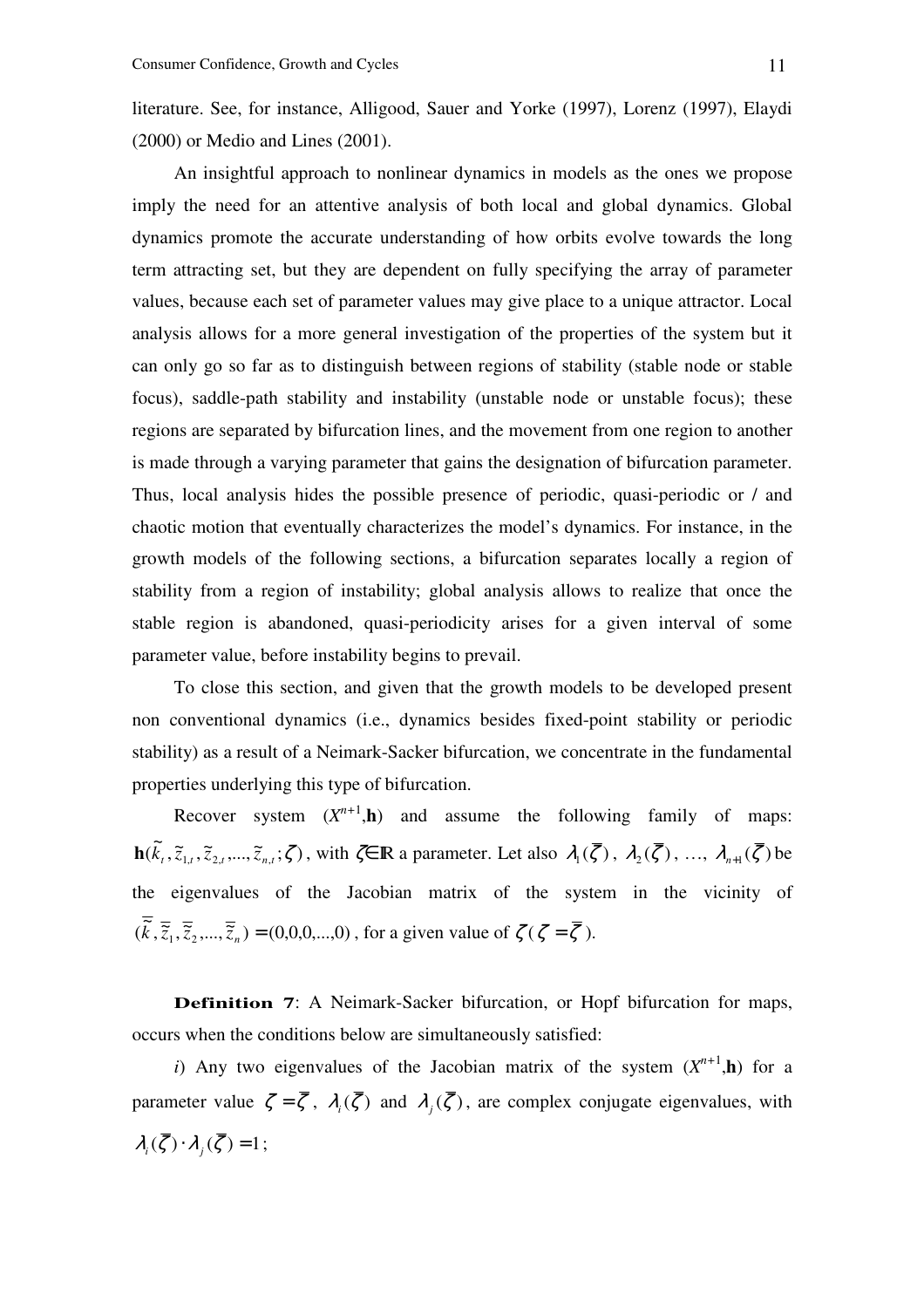*ii)* The derivative 
$$
\frac{d(\lambda_i(\overline{\zeta}) \cdot \lambda_j(\overline{\zeta}))}{d\zeta}
$$
 is not a null value;

*iii*)  $[\lambda_i(\overline{\zeta})]^m \neq 1$  and  $[\lambda_j(\overline{\zeta})]^m \neq 1$  for  $m=1, 2, 3$  and 4 [according to Medio and Lines (2001), this property is needed in order to get eigenvalues that are not low roots of unity].

Therefore, the central condition for a Neimark-Sacker bifurcation to occur is that at least a pair of eigenvalues from the Jacobian matrix of the linearized dynamic system in the steady state vicinity has to be a pair of complex conjugate eigenvalues, with the corresponding modulus equal to one (this is condition  $i$  of definition  $i$ ); the other conditions complete the required properties for the referred bifurcation to take place.

# **3. The model without optimization**

Consider a typical closed economy where government intervention is absent. Let  $y_t$ ,  $k_t$ ,  $i_t$  and  $c_t$  be the levels of per capita output, physical capital, investment and consumption, respectively, and assume that the growth rate of population / labour is zero. Capital accumulation is defined as investment less capital depreciation,  $k_{t+1} - k_t = i_t - \delta k_t$ , with  $\delta > 0$  the depreciation rate and  $k_0$  given. We take as well the level of investment as corresponding to households' savings, i.e.,  $i_t = y_t - c_t$ . Under the standard Solow capital accumulation equation, consumption respects to a fixed amount of output or income, that is, consumers adopt the simplest possible rule: marginal propensity to consume does not change over time, unless some exogenous disturbance occurs.

Over this basic growth structure, we introduce the change suggested by the assumption in the following paragraph.

**Main assumption**: Consumers react to recent deviations of income relatively to the potential income level. If last periods' output gap (difference between effective and potential output / income) is positive, then aggregate consumption will be more than proportional relatively to today's income; if last periods' output gap is negative, then contemporaneous aggregate consumption will be less than proportional relatively to the present amount of aggregate income.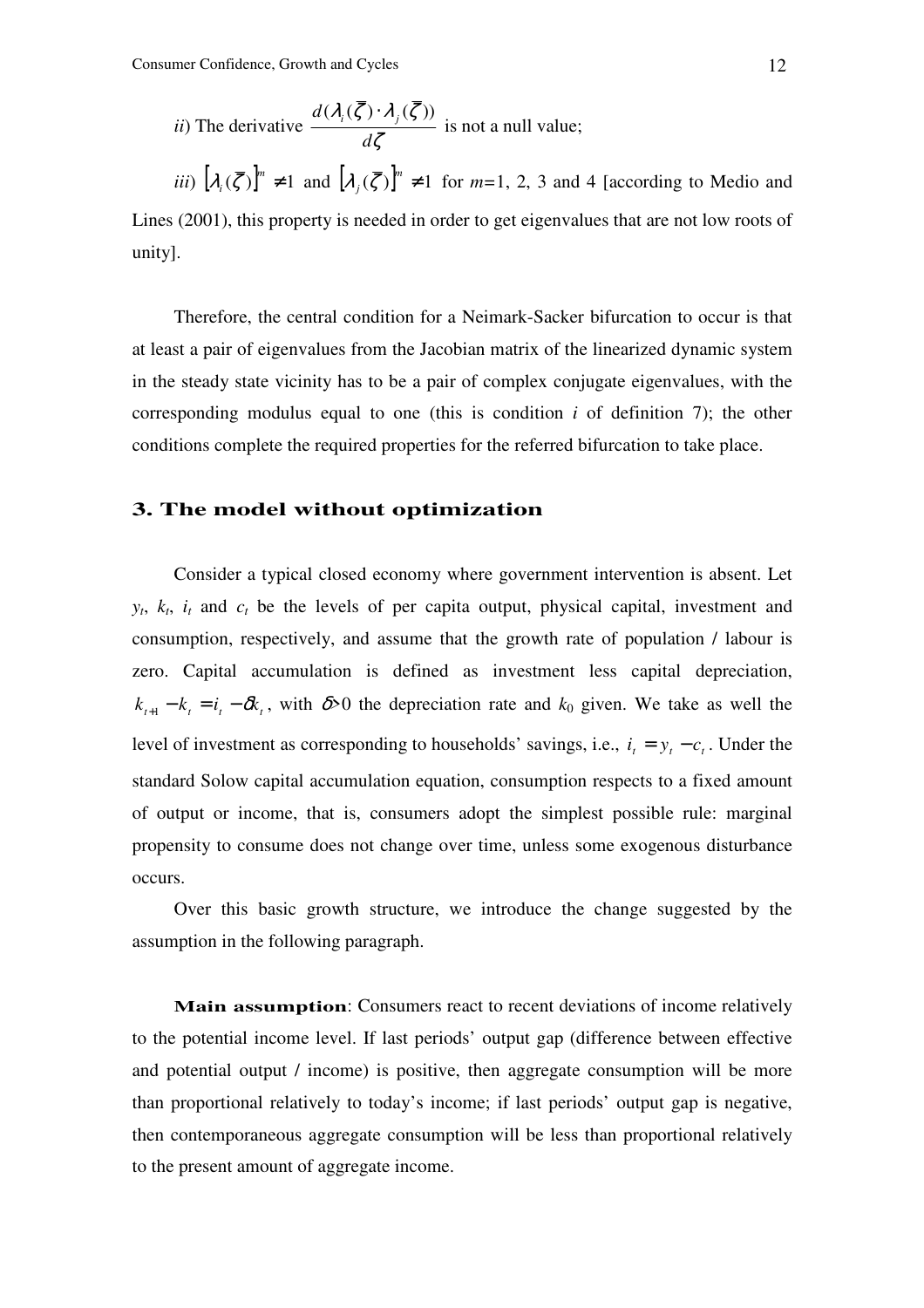The previous assumption indicates that the framework we are proposing reflects the trivial capital accumulation process of growth models only if the output gap remains at a null value; in other words, the Solow accumulation equation is a particular analysis of growth when considering that there is a permanent coincidence between effective and potential levels of output and, even if there is not such coincidence, consumers do not respond to observed gaps.

To formalize the above assumption, let  $x_t$  be the output gap measured in logs  $(x_t = \ln y_t - \ln y_t^*$ , with  $y_t^*$  the potential level of per capita output; this is a variable that is supposed to follow a growth trend corresponding to the balanced growth path). Consider the case where previous periods' output gap is zero as the benchmark case, so that  $s \in (0,1)$  defines the marginal propensity to save (savings rate) when  $x_{t-1} = x_{t-2} = ... =$  $x_{t-n}=0$ , with *n* the number of past periods that households estimate as relevant to base present consumption decisions. Per capita consumption is given by  $c_t = (1-s) \cdot y_t \cdot g(x_{t-1}, x_{t-2}, \dots, x_{t-n})$ . According to our main assumption,  $g(0,0,\dots,0)=1$ ,  $g(x_{t-1}, x_{t-2},..., x_{t-n}) > 1$  if the weighted average of  $x_{t-1}, x_{t-2},..., x_{t-n}$  is positive, and  $g(x_{t-1}, x_{t-2},..., x_{t-n}) < 1$  if the weighted average of  $x_{t-1}, x_{t-2},..., x_{t-n}$  is negative; below we will address the way these averages are computed. From an economic point of view, we are stating that the level of consumption is a fixed percentage of output (1-*s*) if no output gap is observable in the previous periods; when the output gap is, on average, positive then households will react by rising consumption above the benchmark level in *t*; finally, in the circumstance where the output gap is predominantly negative in previous periods, the reaction of consumers will be lowering consumption levels in *t* further and further below the benchmark level as the output gap widens.

Therefore, we are basically defining a mechanism of response of households relatively to business cycles; in a favourable phase of the business cycle, agents will be more optimistic and will react by applying a larger share of their disposable income to consumption; likewise, if the precedent time periods indicates a recession phase, the reaction is to reduce the consumption share out of income. This optimism-pessimism response mechanism to economic fluctuations introduces an important link between today's process of capital accumulation and consumption, and past economic performance; furthermore, it attributes to households a role that is commonly absent in this kind of economic analysis: they are no longer well informed agents fully aware of the economy's growth trend and insensitive to any other factor; rather, they incorporate in their decisions about income allocation an adjustment term that reflects how the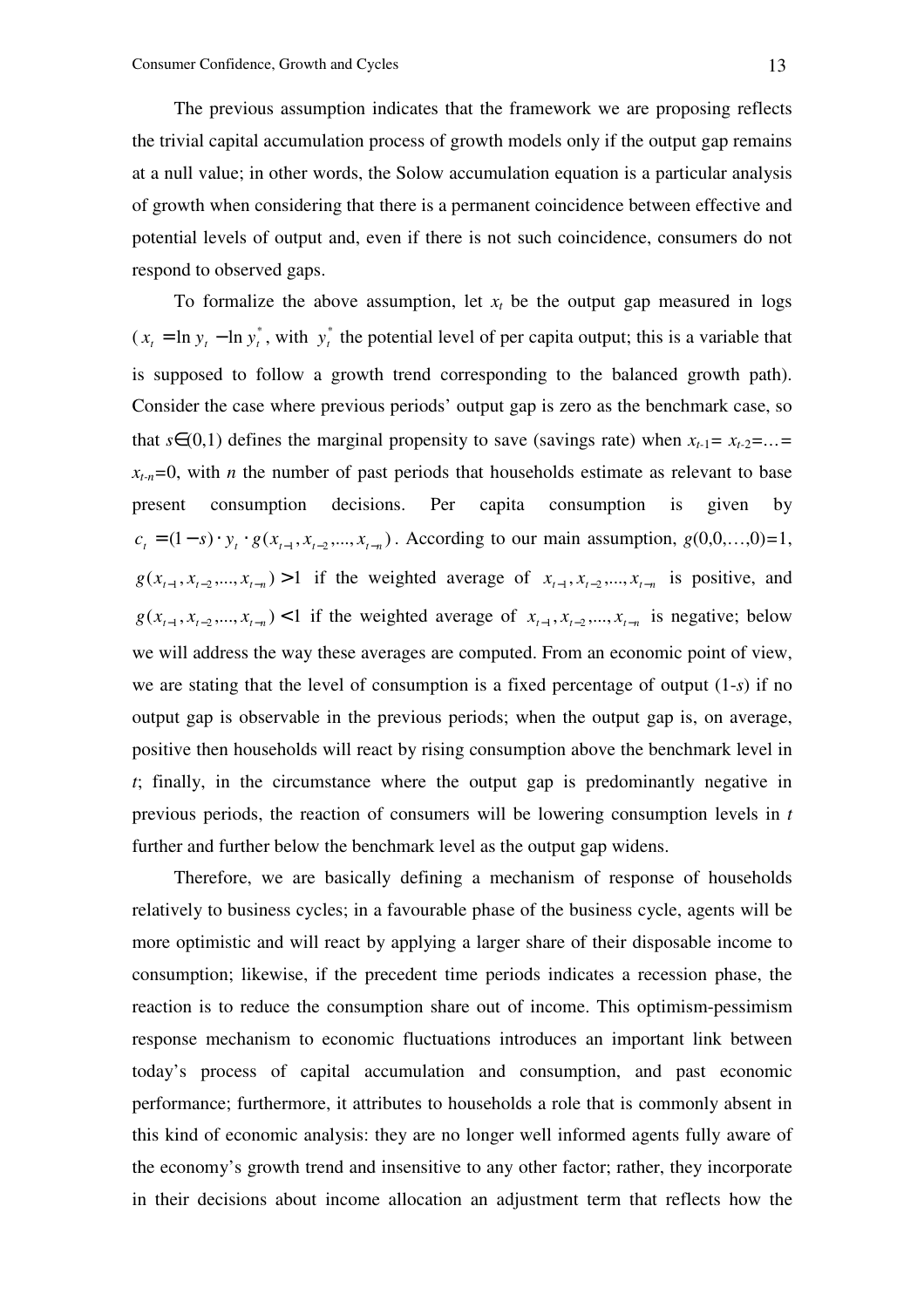economy moves in the short run. Because this new framework is able to produce endogenous cycles under some circumstances, we might say that cycles are selffulfilling: they exist as the result of the agents' reaction to their existence.

We define function  $g(x_{t-1}, x_{t-2},..., x_{t-n})$  as a continuous, positive and increasing function that obeys to condition  $g(0,0,...,0)=1$ . The analytical tractability of the model requires a specific functional form; the following function contemplates the referred properties:  $g(x_{t-1}, x_{t-2},..., x_{t-n}) = \exp(a_1x_{t-1} + a_2x_{t-2} + ... + a_nx_{t-n}), \quad a_1 > a_2 > ... > a_n > 0.$ Parameters  $a_i$ ,  $i=1,2,...,n$  are ordered in a descending way to reflect the logical idea that consumers give more importance to recent output gaps than to far in the past deviations from the potential output, when taking decisions about consumption. Thus, these constant values may be interpreted as the weights the consumer attributes to past economic performance. To simplify the analysis, we consider a rate of discount for the mentioned weights; assuming a constant rate  $\mu$  >0, one defines a new parameter *a* that obeys to the condition  $a = a_1 = (1 + \mu) \cdot a_2 = (1 + \mu)^2 \cdot a_3 = \dots = (1 + \mu)^{n-1} \cdot a_n$ 3 2  $a_1 = (1 + \mu) \cdot a_2 = (1 + \mu)^2 \cdot a_3 = \dots = (1 + \mu)^{n-1} \cdot a_n;$  as a consequence, we should rewrite function *g* as  $\overline{\phantom{a}}$ J 1  $\mathbf{r}$ L Г  $\overline{\phantom{a}}$ J  $\backslash$  $\overline{\phantom{a}}$  $\setminus$ ſ ⋅ +  $x_{t-2} + ... +$  $g(x_{t-1}, x_{t-2},..., x_{t-n}) = \exp\left[a \cdot \left(x_{t-1} + \frac{1}{1+\mu} \cdot x_{t-2} + ... + \frac{1}{(1+\mu)^{n-1}} \cdot x_{t-n}\right)\right]$ ... +  $\frac{1}{4}$ 1  $(x_{t-1}, x_{t-2},..., x_{t-n}) = \exp\left[a \cdot \left(x_{t-1} + \frac{1}{x_{t-1}}\right)\right]$  $\mu$   $(1+\mu)$ . Recalling the definition of output gap, an equivalent presentation of this function comes,  $[1/(1+\mu)]^i$  $\prod_{i=1}$  $\cdot$ [1/(1+ −  $\mathcal{L}_{t-1}, \mathcal{X}_{t-2},..., \mathcal{X}_{t-n}) = \prod_{i=1}^{\infty} \left| \frac{\mathcal{Y}_{t-i}}{\mathcal{Y}_{t-i}} \right|$  $\overline{\phantom{a}}$  $\rfloor$ 1  $\mathbf{r}$  $\mathbf{r}$ L  $\lceil$  $\overline{\phantom{a}}$ J  $\backslash$  $\overline{\phantom{a}}$ l ſ =  $\binom{n}{v}$   $\binom{a \cdot [1/(1+\mu)]^{i-1}}{v}$ *i a*  $t - i$  $\mathcal{X}_{t-1}, \mathcal{X}_{t-2},..., \mathcal{X}_{t-n}) = \prod \left| \frac{\mathcal{Y}_{t-i}}{\mathcal{X}_{t-i}} \right|$ *i y*  $g(x_{t-1}, x_{t-2},..., x_{t-n}) = \prod_{i=1}^{n} \left| \frac{y}{x_i} \right|$ 1  $1/(1+\mu)$  $1, \lambda_{t-2}, \ldots, \lambda_{t-n}$   $-11$  |  $\ldots$ 1  $(x_{t-1}, x_{t-2},..., x_{t-n})$ µ .

To close our model, one needs to define a production function  $y_t = f(k_t)$ . This setup corresponds to an endogenous growth framework, and therefore the production function must exhibit constant returns, that is,  $f'(k_1) = \frac{f(k_1)}{k_1} = A > 0$  $f(k_i) = \frac{f(k_i)}{1} = A >$ *k kf f k t t*  $t_{t}$ ) =  $\frac{J(\alpha_{t})}{L}$  = A > 0, with this parameter reflecting the technological level concerning the production of final goods.

The above characterization can be synthesized through a simple one difference equation system, which is

$$
k_{t+1} = f(k_t) - (1-s) \cdot f(k_t) \cdot \prod_{i=1}^{n} \left[ \left( \frac{f(k_{t-i})}{y_{t-i}^*} \right)^{a \cdot [1/(1+\mu)]^{i-1}} \right] + (1-\delta) \cdot k_t
$$
 (1)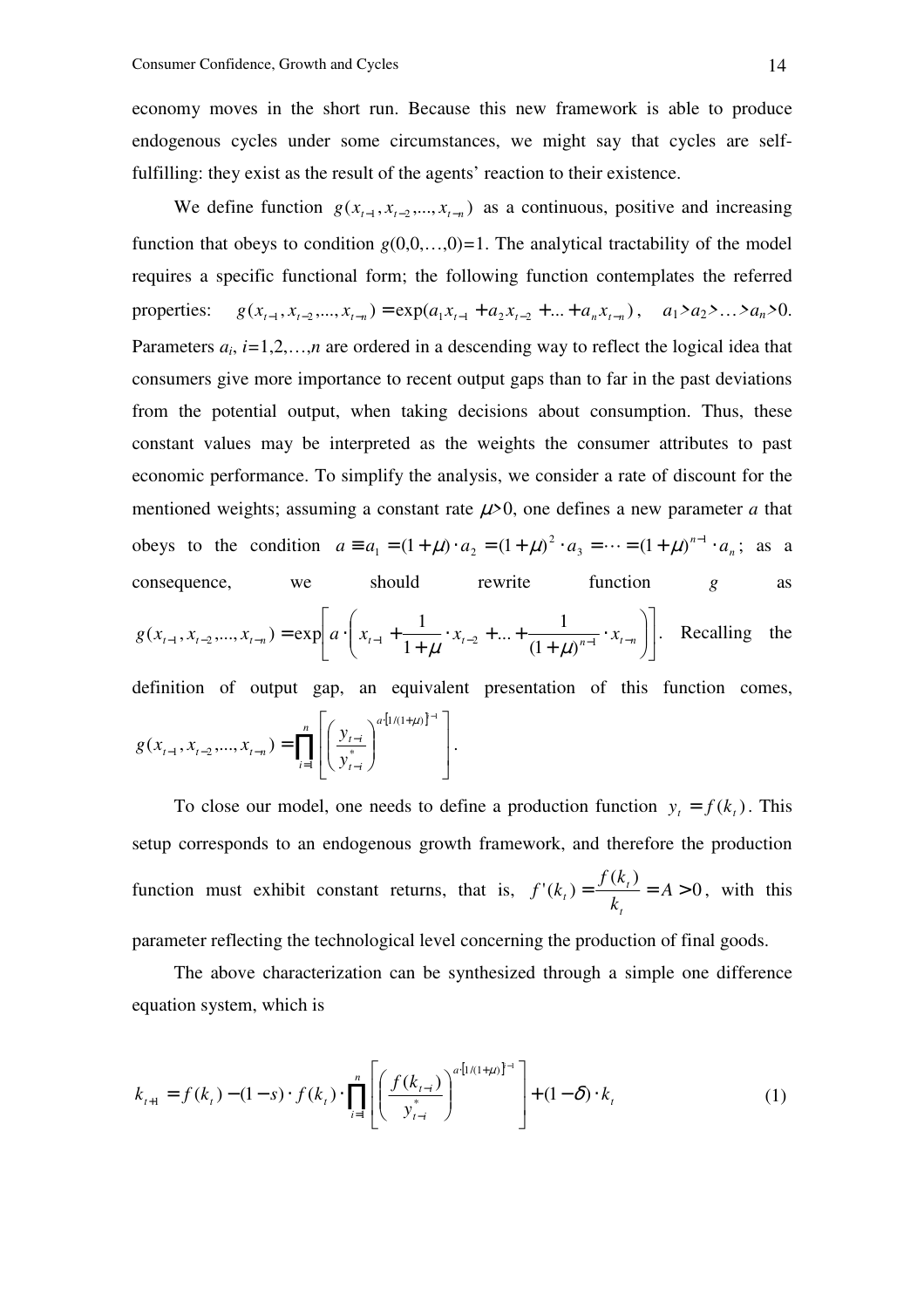We are assuming an endogenous growth setup and, thus, the economy is supposed to grow at a positive and constant rate in the steady state. Defining this growth rate by letter  $\chi$  the potential output corresponds to  $y_t^* = \hat{y}^* \cdot (1 + \gamma)^t$ , with  $\hat{y}^*$  a positive constant. Notice that we are just saying that potential output follows, in every time moment, the balanced or steady state growth path.

Recover variable  $k_t = \frac{n_t}{(1 + \alpha)^t}$ *t t k k*  $(1+\gamma)$ ˆ  $+$  γ $\overline{ }$  $\equiv \frac{m_t}{r}$ , already presented in the previous section. This

new capital variable is not constant for all *t*, but it should be constant in the steady state. Replacing variables  $y_t^*$  and  $k_t$  in equation (1) by the respective detrended values, it is straightforward to encounter the following equation (note that the production function is homogeneous of degree one),

$$
\hat{k}_{t+1} = \frac{1}{1+\gamma} \left[ f(\hat{k}_t) - (1-s) \cdot (1/\hat{y}^*)^{\alpha} \sum_{i=1}^n [1/(1+\mu)]^{i-1} \cdot f(\hat{k}_t) \cdot \prod_{i=1}^n \left[ f(\hat{k}_{t-i})^{\alpha} [1/(1+\mu)]^{i-1} \right] + (1-\delta) \cdot \hat{k}_t \right] \tag{2}
$$

Equation (2) takes us to the steady state result,

1

*.* 

*Proposition 1: The capital accumulation equation with consumption levels adjusted to last periods' economic performance has a unique steady state, where the detrended per capita value corresponds to the following expression:* 

$$
\overline{k} = \frac{\hat{y}^*}{A} \cdot \left(\frac{A - \gamma - \delta}{(1 - s) \cdot A}\right)^{\int_a^b \sum_{i=1}^n [1/(1 + \mu)]^i}
$$

**Proof**: see appendix.

Note that condition  $A > \gamma + \delta$  is essential for a steady state result with economic meaning.

To analyze the dynamics of equation (2) we follow the procedure suggested in section 2. Taking variables  $\tilde{k}_t = \hat{k}_t - \bar{k}$ ,  $\tilde{z}_{1,t} = \tilde{k}_{t-1}$ ,  $\tilde{z}_{2,t} = \tilde{z}_{1,t-1}$ , ...,  $\tilde{z}_{n,t} = \tilde{z}_{n-1,t-1}$ , we replace these in the referred equation to obtain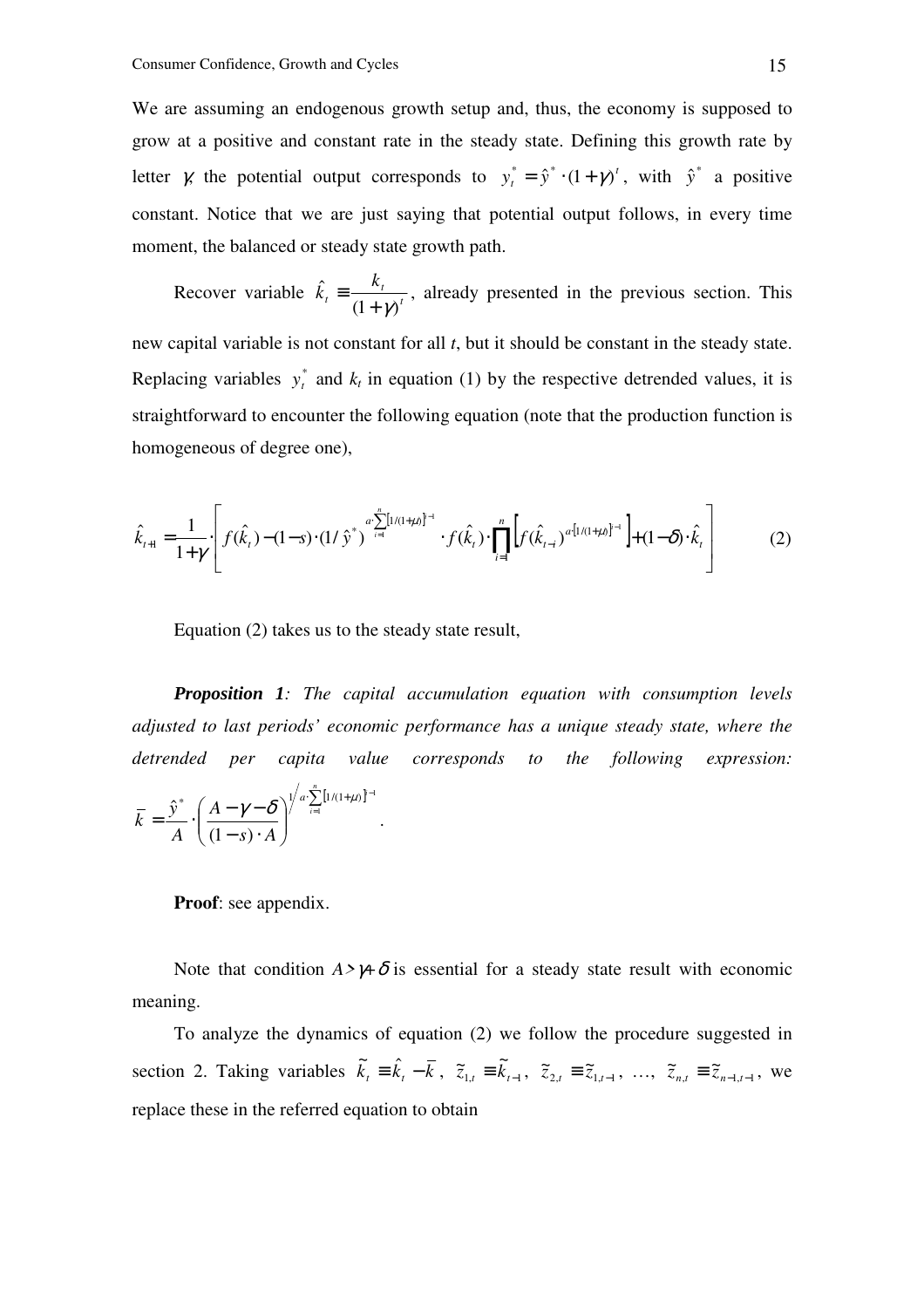$$
\widetilde{k}_{t+1} = \frac{1}{1+\gamma} \cdot \left[ (1+A-\delta) \cdot \widetilde{k}_t + (A-\gamma-\delta) \cdot \overline{k} \right]
$$
\n
$$
- (1-s) \cdot A \cdot (A/\hat{y}^*)^{a \sum_{i=1}^n [1/(1+\mu)]^{i-1}} \cdot (\widetilde{k}_t + \overline{k}) \cdot \prod_{i=1}^n \left[ (\widetilde{z}_{i,t} + \overline{k})^{a \cdot [1/(1+\mu)]^{i-1}} \right] \right]
$$
\n(3)

The dynamics of the model is addressable by studying a  $(n+1)$ -equation,  $(n+1)$ endogenous variables system. The *n*+1 equations are (3),  $\tilde{z}_{i,t+1} = \tilde{k}_t$  and  $\tilde{z}_{i,t+1} = \tilde{z}_{i-1,t}$ , *i*=2,…,*n*, while the endogenous variables are obviously  $\tilde{k}_t$  and  $\tilde{z}_{i,t}$ , *i*=1,…,*n*.

#### **3.1 Local dynamics**

Local dynamics are straightforward to interpret, although high dimensions turn computation of stability conditions and bifurcation points a cumbersome task. Hence, we shortly address the general properties of the linearized system in the vicinity of the steady state and we proceed to the investigation of local stability conditions for three particular cases: *n=*1, *n=*2 and *n=*3.

Given the unique steady state point, the linearization of the system in the neighbourhood of such point allows to present it in matricial form,

$$
\begin{bmatrix}\n\tilde{k}_{t+1} \\
\tilde{z}_{1,t+1} \\
\tilde{z}_{2,t+1} \\
\vdots \\
\tilde{z}_{n,t+1}\n\end{bmatrix} =\n\begin{bmatrix}\n1 & -a \cdot \frac{A - \gamma - \delta}{1 + \gamma} & -\frac{a}{1 + \mu} \cdot \frac{A - \gamma - \delta}{1 + \gamma} \\
- \frac{1 + \mu}{1 + \gamma} & \frac{1 + \gamma}{1 + \mu} \cdot \frac{A - \gamma - \delta}{1 + \mu} \\
\vdots \\
\tilde{z}_{n,t+1}\n\end{bmatrix}\n\begin{bmatrix}\n\tilde{k}_{t} \\
\tilde{z}_{1,t} \\
\tilde{z}_{2,t} \\
\vdots \\
\tilde{z}_{n,t}\n\end{bmatrix}
$$
\n(4)

In system (4), **I** is an identity matrix of order *n*, and **0** is a column vector with *n* elements. The peculiar shape of the Jacobian matrix of system (4) allows for a direct computation of its trace, determinant and sums of principal minors of any order. The calculus leads to:

$$
Tr(J)=1;
$$
  
\n
$$
\sum M_{\times 2}(J) = a \cdot \frac{A - \gamma - \delta}{1 + \gamma};
$$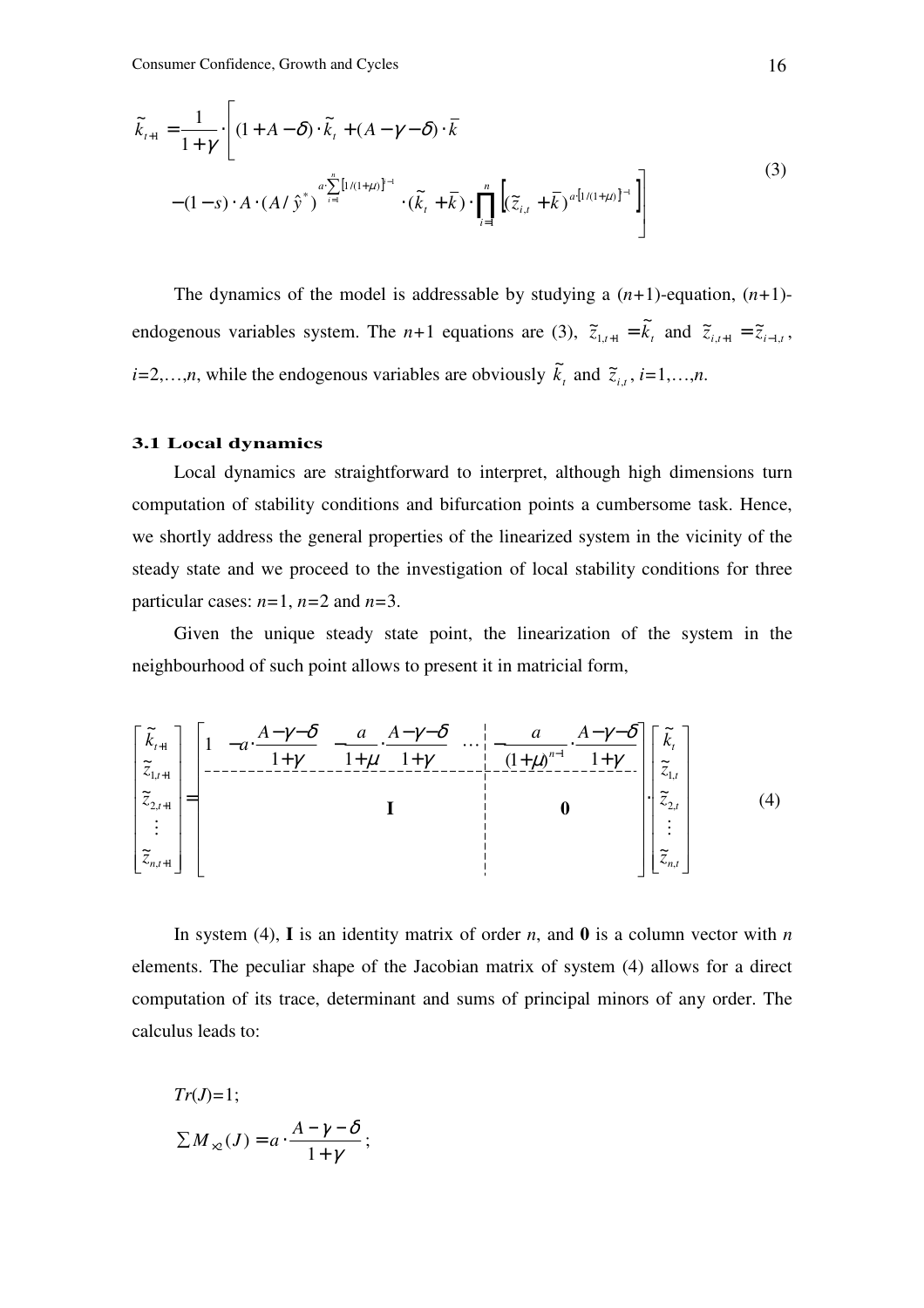$$
\sum M_{\times 3}(J) = -\frac{a}{1+\mu} \cdot \frac{A-\gamma-\delta}{1+\gamma};
$$
  
\n
$$
\sum M_{\times 4}(J) = \frac{a}{(1+\mu)^2} \cdot \frac{A-\gamma-\delta}{1+\gamma};
$$
  
\n...  
\n
$$
\sum M_{\times n}(J) = \left(-\frac{1}{1+\mu}\right)^{n-2} \cdot a \cdot \frac{A-\gamma-\delta}{1+\gamma};
$$
  
\n
$$
Det(J) = \left(-\frac{1}{1+\mu}\right)^{n-1} \cdot a \cdot \frac{A-\gamma-\delta}{1+\gamma},
$$

where  $\sum M_{\gamma i}(J)$ ,  $i = 2,...,n$  represents the sum of the principal minors of order *i*.

A generic result concerning local stability can be stated as follows.

*Proposition 2: The system is locally stable if all the roots of the characteristic polynomial* 

$$
P_{J}(\lambda) = (-1)^{n+1} \cdot \left[ -(1+\mu) \right]^{n-1} \cdot \frac{1+\gamma}{a \cdot (A-\gamma-\delta)} \cdot \lambda^{n+1} + (-1)^{n} \cdot \left[ -(1+\mu) \right]^{n-1} \cdot \frac{1+\gamma}{a \cdot (A-\gamma-\delta)} \cdot \lambda^{n+1}
$$
  
+ 
$$
\sum_{j=1}^{n-1} (-1)^{n-j} \cdot \left[ -(1+\mu) \right]^{n-j} \cdot \lambda^{n-j} + 1
$$

 *lie inside the unit circle.* 

### **Proof**: see appendix.

The expression in proposition 2 does not allow for explicitly discussing the specific economic conditions concerning different local stability results. Thus, we study the most straightforward cases.

**Case 1**:  $n=1$ . The simplest case is the one in which the representative consumer considers solely the previous period output gap to base consumption decisions. In this case, the linearized system contains a 2×2 Jacobian matrix,

$$
\begin{bmatrix} \tilde{k}_{t+1} \\ \tilde{z}_{t,t+1} \end{bmatrix} = \begin{bmatrix} 1 & -a \cdot \frac{A - \gamma - \delta}{1 + \gamma} \\ 1 & 0 \end{bmatrix} \cdot \begin{bmatrix} \tilde{k}_t \\ \tilde{z}_{t,t} \end{bmatrix}
$$
 (5)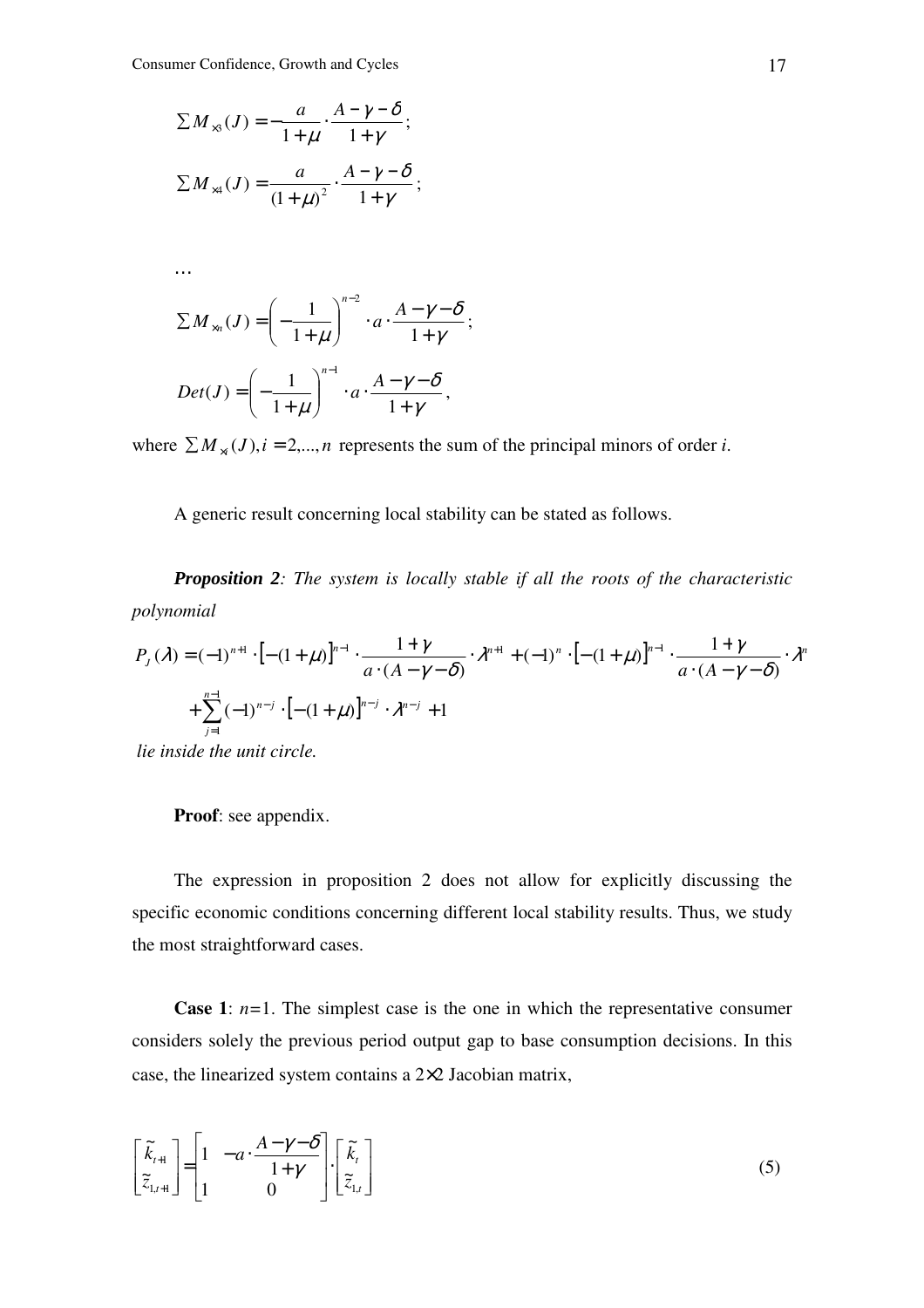The trace and the determinant of the Jacobian matrix of system (5) are, respectively,  $Tr(J)=1$  and  $Det(J)=\frac{N}{1-\frac{1}{2}} > 0$ 1  $(J) = \frac{11}{1}$ +  $=\frac{A-\gamma$ γ  $Det(J) = \frac{A - \gamma - \delta}{I} > 0$ . Depending on the values of parameters *a*, *A*,  $\gamma$  and  $\delta$ , different local dynamic results are obtainable. Figure 1 graphically represents the dynamic possibilities.

\*\*\* Figure 1 here \*\*\*

In figure 1, three bifurcation lines are represented. The space corresponding to the area inside the triangle formed by these three lines is the region of stability. Unstable outcomes are found outside the bifurcation lines. As one regards, only one kind of bifurcation is admissible in this framework, the one for which  $Det(J)=1$ , that is, a Neimark-Sacker bifurcation. The interesting point is that by introducing a slight change in a basic capital accumulation equation, regarding the amount of consumption, one generates a type of bifurcation that cannot be found in one dimensional systems. As we will observe through global dynamic analysis, invariant cycles will arise for certain values of parameters.

Proposition 3 synthesizes the result on local dynamics.

*Proposition 3: The capital accumulation equation with consumption levels adjusted to last period's economic performance implies the following local dynamics:* 

*a*)  $A = \frac{1}{\epsilon} + \frac{1}{\epsilon} \cdot \frac{a}{\epsilon} + \gamma + \delta$ J  $\left(\frac{1+a}{a}\right)$ l  $=\frac{1}{-}+\left(\frac{1+}{2}\right)$ *a a a*  $A = \frac{1}{1+a} \cdot \gamma + \delta$  is the condition that defines the point where the

*Neimark-Sacker bifurcation occurs;* 

b) the system is locally unstable for 
$$
A > \frac{1}{a} + \left(\frac{1+a}{a}\right) \cdot \gamma + \delta
$$
;  
c) the system is locally stable for  $A < \frac{1}{a} + \left(\frac{1+a}{a}\right) \cdot \gamma + \delta$ .

**Proof**: see appendix.

**Case 2:**  $n=2$ . As we increase the number of periods that the representative household takes into consideration to form contemporaneous consumption decisions, the computation of a stability condition becomes harder from a calculus point of view,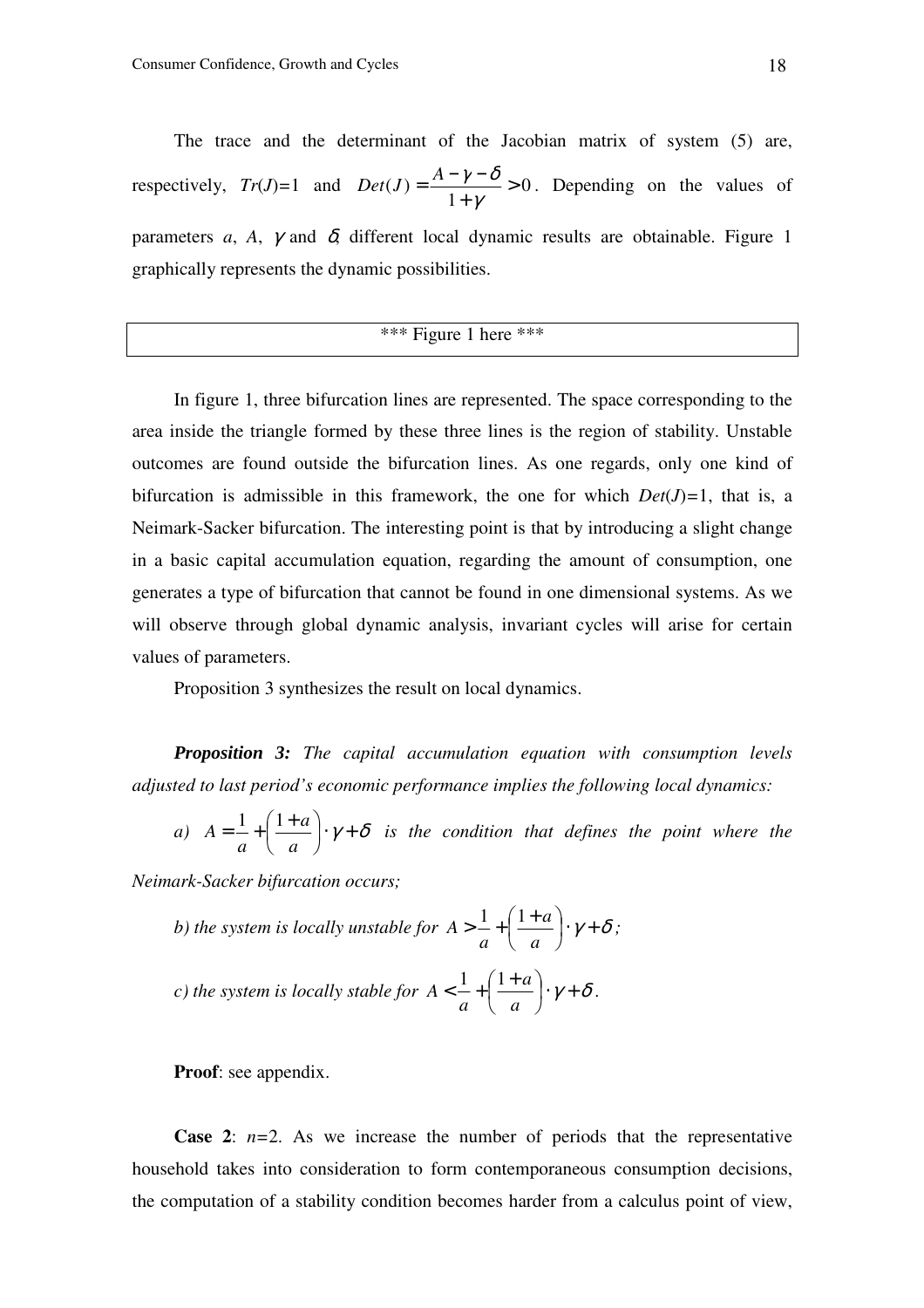but qualitatively we find that no significant changes arise: a Neimark-Sacker bifurcation continues to separate a region of stability for a relatively low technology level and a region of instability for a relatively high technology index. The analysis of this case is synthesized through proposition 4.

*Proposition 4: The model of capital accumulation without optimization and with consumption decisions based on the economic performance of the last two periods is locally characterized by the following conditions:* 

a) A Neimark-Sacker bifurcation exists under  
\n
$$
A = \frac{1+\gamma}{a} \cdot (1+\mu) \cdot \left[ \sqrt{\left(\frac{2+\mu}{2}\right)^2 + 1} - \frac{2+\mu}{2} \right] + \gamma + \delta ;
$$
\nb) Local stability holds for  $A < \frac{1+\gamma}{a} \cdot (1+\mu) \cdot \left[ \sqrt{\left(\frac{2+\mu}{2}\right)^2 + 1} - \frac{2+\mu}{2} \right] + \gamma + \delta ;$   
\nc) Local instability holds for  $A > \frac{1+\gamma}{a} \cdot (1+\mu) \cdot \left[ \sqrt{\left(\frac{2+\mu}{2}\right)^2 + 1} - \frac{2+\mu}{2} \right] + \gamma + \delta.$ 

**Proof**: see appendix.

Recalling that, in our model and for *n=*2,  $+ \mu$ ∑  $=-\frac{\sum m_{x}}{x}$ 1  $Det(J) = -\frac{\sum M_{\gamma 2}(J)}{I}$ , we can clarify

the dynamics underlying this specific case by drawing a diagram that relates the sum of the order two minors of *J* with the determinant of the matrix. Figure 2 reveals a line segment near to the origin where stability holds, while, after the bifurcation point, instability rules.

# \*\*\* Figure 2 here \*\*\*

**Case 3:**  $n=3$ . When consumption decisions are based on the previous three periods' aggregate economic outcomes, the Jacobian matrix of the linearized system in the steady state vicinity will display a trace equal to 1, a positive sum of principal minors of order 1, a negative sum of principal minors of order 2, and a positive determinant. These signs lead to the unquestionable observation that two of the eigenvalues of the Jacobian matrix are negative and that the other two are positive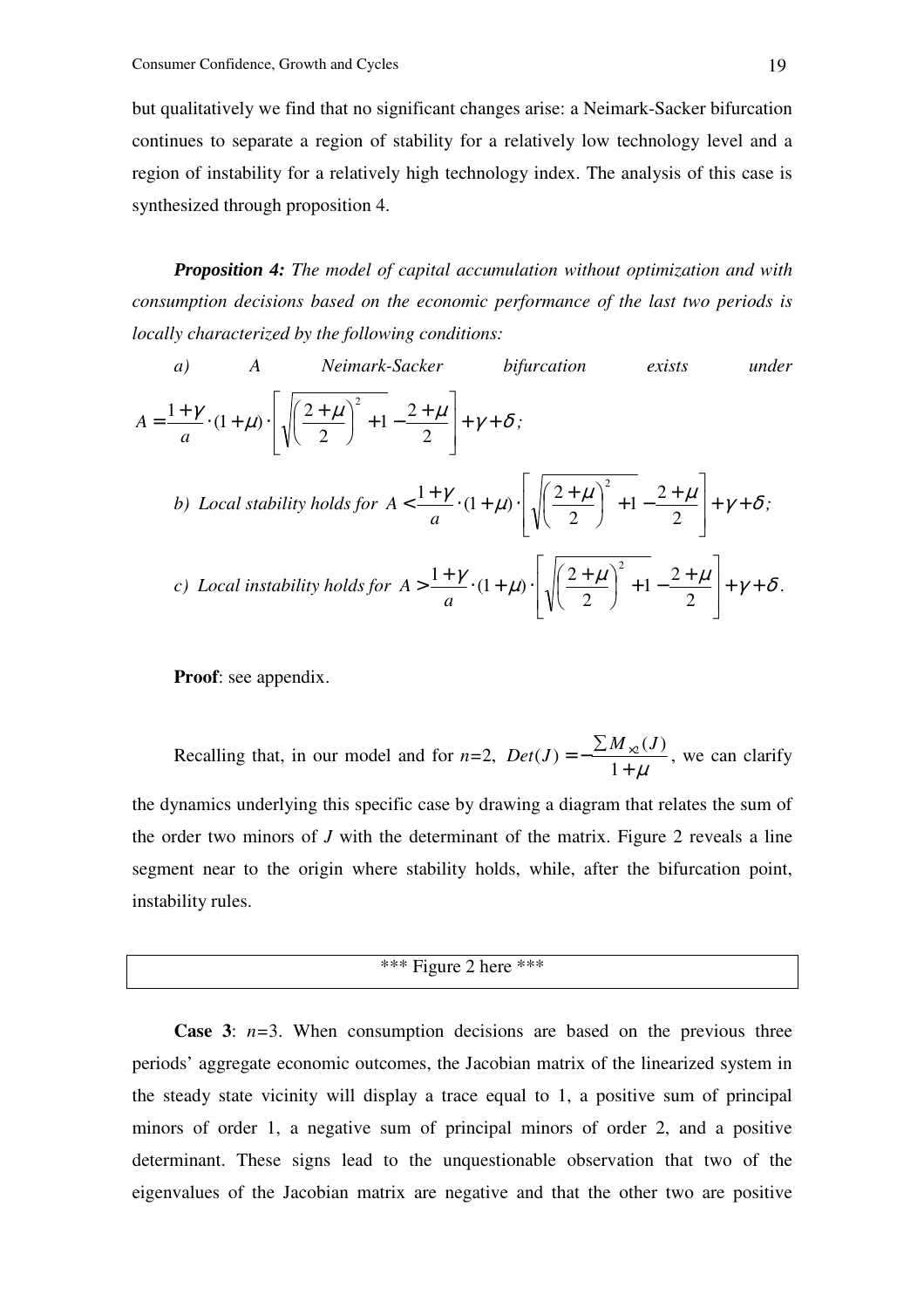values. This information is vital to highlight a stability result concerning the threeperiod case.

*Proposition 5: In the growth model without optimization, taking consumption decisions by evaluating the previous three periods implies the following stability result.* 

*a) Local stability:* 

$$
\frac{\mu \cdot (2+\mu)}{(1+\mu)^6} \cdot \left( a \cdot \frac{A-\gamma-\delta}{1+\gamma} \right)^3 + \left( \frac{1-\mu-\mu^2}{(1+\mu)^4} \right) \cdot \left( a \cdot \frac{A-\gamma-\delta}{1+\gamma} \right)^2 + \frac{4+3\mu+\mu^2}{(1+\mu)^2} \cdot \left( a \cdot \frac{A-\gamma-\delta}{1+\gamma} \right) < 1
$$
\nand

\n
$$
a \cdot \frac{A-\gamma-\delta}{1+\gamma} < (1+\mu)^2;
$$

*b) Neimark-Sacker bifurcation:* 

$$
\frac{\mu \cdot (2+\mu)}{(1+\mu)^6} \cdot \left(a \cdot \frac{A-\gamma-\delta}{1+\gamma}\right)^3 + \left(\frac{1-\mu-\mu^2}{(1+\mu)^4}\right) \cdot \left(a \cdot \frac{A-\gamma-\delta}{1+\gamma}\right)^2 + \frac{4+3\mu+\mu^2}{(1+\mu)^2} \cdot \left(a \cdot \frac{A-\gamma-\delta}{1+\gamma}\right) = 1
$$
  
or 
$$
a \cdot \frac{A-\gamma-\delta}{1+\gamma} = (1+\mu)^2 ;
$$

*c) Local instability:* 

$$
\frac{\mu \cdot (2+\mu)}{(1+\mu)^6} \cdot \left( a \cdot \frac{A-\gamma-\delta}{1+\gamma} \right)^3 + \left( \frac{1-\mu-\mu^2}{(1+\mu)^4} \right) \cdot \left( a \cdot \frac{A-\gamma-\delta}{1+\gamma} \right)^2 + \frac{4+3\mu+\mu^2}{(1+\mu)^2} \cdot \left( a \cdot \frac{A-\gamma-\delta}{1+\gamma} \right) > 1
$$
  
or 
$$
a \cdot \frac{A-\gamma-\delta}{1+\gamma} > (1+\mu)^2.
$$

**Proof**: see appendix.

To extend the analysis of local dynamics beyond *n=*3 is not a worthwhile task, since computation leads to heavy expressions that are progressively less informative. Nevertheless, we have found a pattern: stability holds for certain combinations of parameter values; this stability can only be broken when the product of two eigenvalues is equal to one (Neimark-Sacker bifurcation), and after the bifurcation instability will prevail (next subsection will reveal, through a numerical example, that after the bifurcation and before instability sets in it is possible that an area of quasi-periodic cycles exist).

### **3.2 Global dynamics**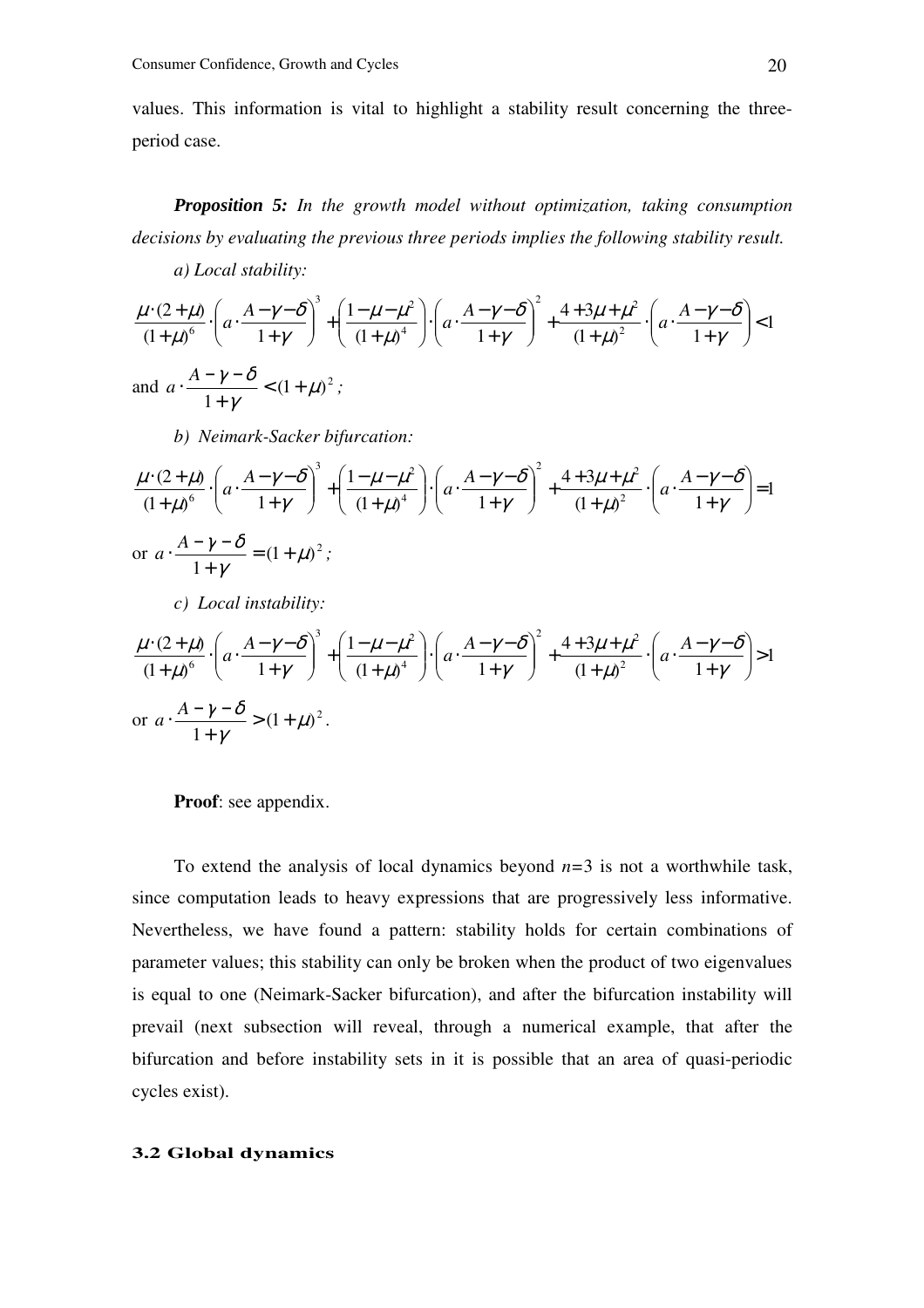Depending on the kind of nonlinearities involved, a bifurcation such as the one just characterized can separate regions of fixed point stability from regions of instability or it can produce a region where cycles of different periodicities emerge following the bifurcation and before instability begins to prevail. In the present model, the Neimark-Sacker bifurcation gives effectively place to endogenous fluctuations for certain combinations of parameter values. The following graphical analysis concentrates on the simplest case  $n=1$ , but since we are not limited by relevant computation problems in the numerical study of the global properties of the system, we end the section with an example that assumes  $n=4$ . We will observe that a same kind of dynamics is revealed for the two discussed cases (similar dynamics can be found for any other value of *n*).

Take the following set of benchmark values, which represent reasonable economic conditions (in particular, we consider a long run growth rate of 4%): [ $s \delta \gamma \hat{y}^*$  $a$ ]=[0.25 0.05 0.04 1 10] and let  $n=1$ . We elect *A* as the bifurcation parameter. In figure 3, we display the bifurcation diagram; it clearly indicates that the system undergoes a bifurcation that generates a region of cyclical behaviour for a limited interval of the parameter's value.<sup>1</sup>

# \*\*\* Figure 3 here \*\*\*

With figure 4, we take a closer look to the multiple bifurcations that this dynamic process generates, as the technology parameter is varied.

# \*\*\* Figure 4 here \*\*\*

In section 2, one has discussed the possibility of the cycles arising from the bifurcation process to correspond either to quasi-periodic cycles or to chaotic motion. In particular, quasi-periodicity does not imply a divergence of nearby orbits or SDIC, and therefore one of the two Lyapunov exponents (in this case, we have an order 2 Jacobian matrix and, thus, 2 LCEs exist) can take a null value, but it will not be positive. With figure 5, that represents LCEs for different values of the index *A*, we clarify this point. In particular, we observe that the upper LCE is, for most of the values of the parameter, very close to zero, indicating the presence of quasi-periodicity; the jumps in the

 $\overline{a}$ 

<sup>1</sup> All the figures concerning global dynamics presented in this paper are drawn using IDMC software (interactive Dynamical Model Calculator). This is a free software program available at www.dss.uniud.it/nonlinear, and copyright of Marji Lines and Alfredo Medio.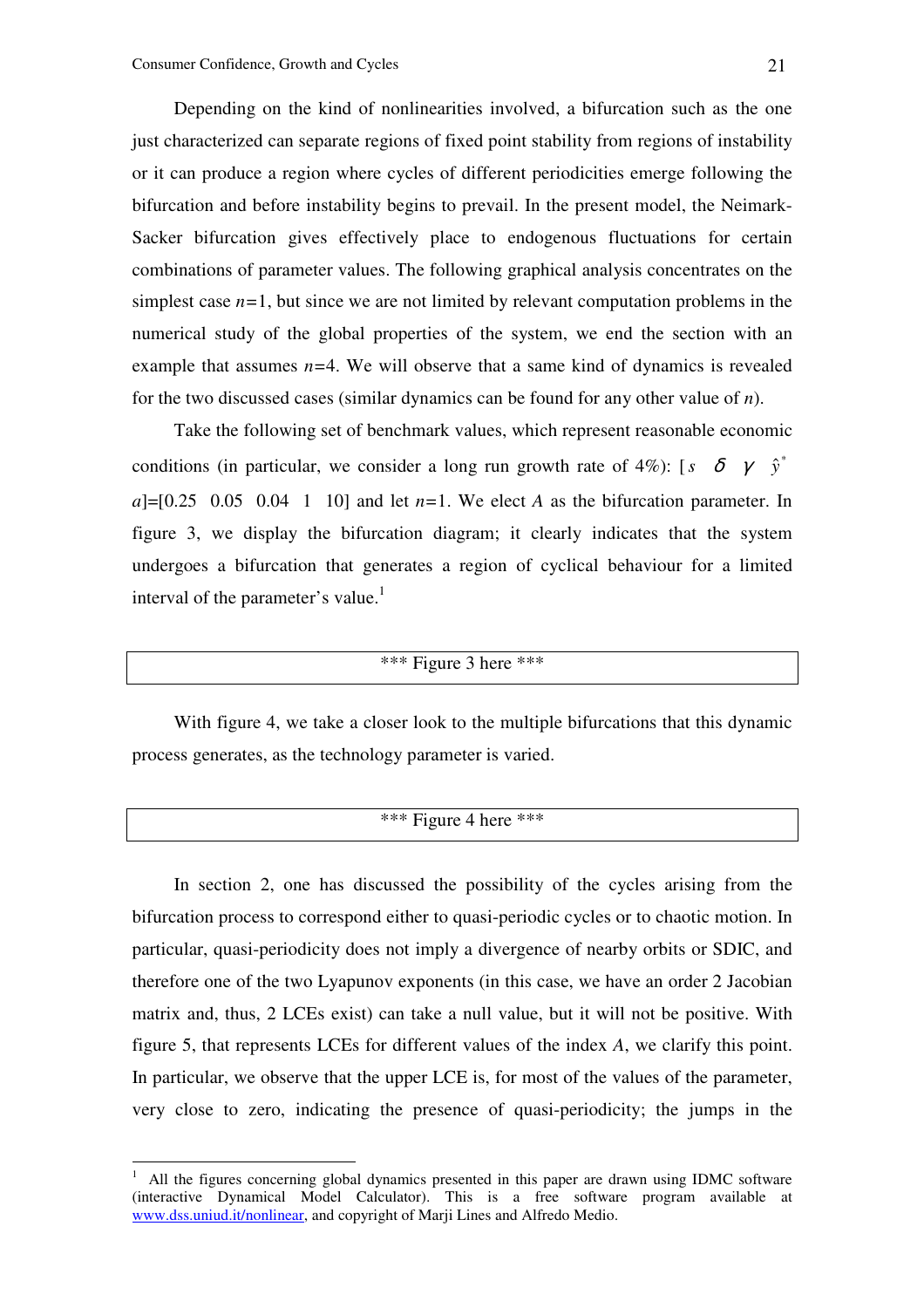trajectory of both LCEs just signal small regions of instability that one can confirm to exist by looking at the bifurcation diagram in figure 3.

## \*\*\* Figure 5 here \*\*\*

Proceeding with the visual analysis, figure 6 represents an attracting set for a value of the technology parameter with which quasi-periodicity holds, and in figure 7 a chaotic attractor is revealed, for another value of the considered parameter.

# \*\*\* Figures 6 and 7 here \*\*\*

The graphical analysis becomes complete with a basin of attraction (figure 8), that we present for *A=*0.33, and a time series of the endogenous variable of the model (figure 9), for  $A=0.25$ . Recall that this endogenous variable,  $\tilde{k}_t$ , has undertaken a double transformation: it was detrended and scaled to correspond to zero in the steady state.

# \*\*\* Figures 8 and 9 here \*\*\*

With figure 9, we reveal our main result; a simple change in the conventional capital accumulation equation, that involves taking into account considerations about the business cycle when consumption decisions are made, results in endogenous business cycles. It is, as expressed in the introduction, the behaviour of households and their confidence regarding the short run economic scenario that generates and sustains economic fluctuations over time.

Note, as well, that the steady state value of the per capita physical capital variable, when the growth of trend is withdrawn, is, for the considered set of parameters,  $0.1$ 0.75  $\frac{1}{1}$ .  $\left( \frac{A - 0.09}{2.000} \right)$ J  $\left(\frac{A-0.09}{2.00} \right)$ l  $=\frac{1}{4}$   $\cdot \left( \frac{A-1}{2} \right)$ *A A A*  $k = \frac{1}{k} \left| \frac{A - 0.695}{0.55 \cdot k} \right|$ . Consider one of the assumed technology values, e.g.  $A = 0.25$ ; with this value,  $\overline{k} = 5.238$ . Thus, the true capital variable is given by *t*  $k_{t} = (\tilde{k}_{t} + 5.238) \cdot (1.04)^{t}$ , and its growth rate is  $\gamma(k_{t}) = ((\tilde{k}_{t} + 5.238)/(\tilde{k}_{t-1} + 5.238)) - 1$ . As in standard endogenous growth models, the long term average growth rate  $\langle \gamma(\vec{k}) \rangle$  is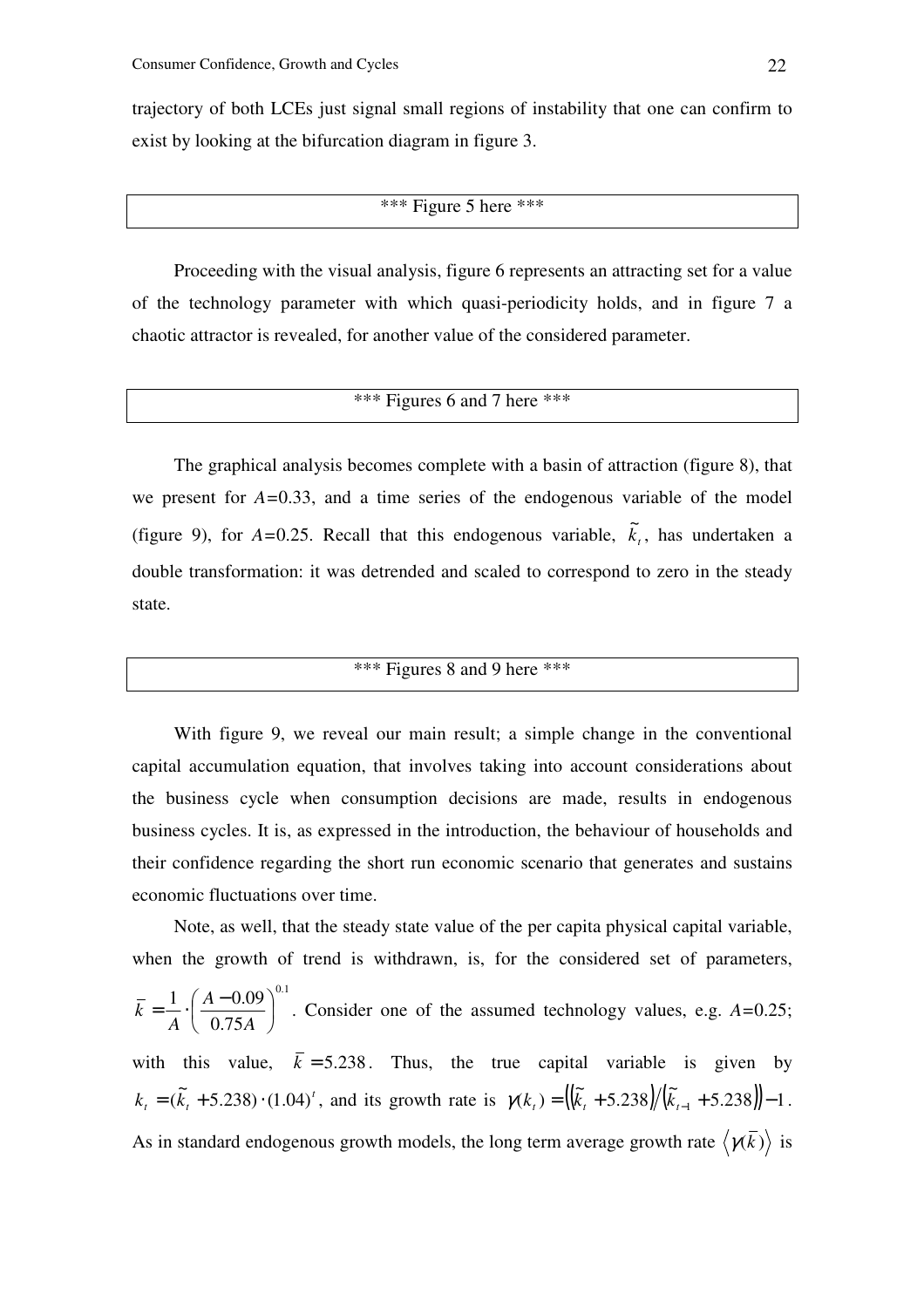constant, but unlike the standard endogenous growth model deterministic fluctuations on the growth rate are observable.

For *n>*1, a similar type of analysis is possible to undertake. To save in space, we just consider  $n=4$  and present a bifurcation diagram like the one in figure 3 (figure 10). The same array of parameters is assumed, along with  $\mu$ =0.05. In this case, it is clear the occurrence of the bifurcation, of the same type as in the above example, and therefore the same kind of time trajectory as in figure 9 is obtainable for variable  $\tilde{k}_t$ , when *A* is above 0.105.

# \*\*\* Figure 10 here \*\*\*

# **4. The model with optimization**

The model with an exogenous savings rate can easily be sophisticated in order to incorporate consumption utility maximization. Let us now define the per capita consumption variable in the following way:  $c_t = E_{t-1}c_t + c_t^c$ .

Term  $E_{t-1}c_t$  is the level of consumption when the output gap is permanently zero, that is, if the expected level of output coincides with the potential level, then individuals will consume an amount  $E_{t-1}c_t$  of final goods. To this amount of consumption we call expected consumption. In this problem, the representative agent chooses to maximize expected utility, that is, the objective function is  $V_1 = \sum U(E_{t-1}c_t) \cdot \beta^t$ *t*  $V_1 = \sum_{t=1}^{+\infty} U(E_{t-1}c_t) \cdot \beta$ = − 1  $\mathcal{L}_1 = \sum U(E_{t-1}c_t) \cdot \boldsymbol{\beta}^t$ . Parameter  $\boldsymbol{\beta} < 1$ is the discount factor; note that we consider an infinite horizon.

The other component of consumption respects to a reaction to fluctuations. As in the non optimization case, we consider that this fraction of consumption is measured as a percentage of per capita output. Letting  $\sigma$  be a positive parameter, we define  $\sigma$ <sup>c</sup>  $\equiv \sigma \cdot y_i \cdot [g(x_{t-1}, x_{t-2},..., x_{t-n})-1]$  $c_t^c \equiv \sigma \cdot y_t \cdot [g(x_{t-1}, x_{t-2},...,x_{t-n})-1]$ . Function *g* is the same as in the previous section. This expression indicates that if all  $x_t$ ,  $i=1,2,...,n$  are equal to zero then  $c_t^c = 0$  $c_t^c = 0$ , that is, the problem becomes the standard Ramsey growth model (in this case with a constant returns production function); it is straightforward to verify that if the weighted average of  $x_{t-1}, x_{t-2},..., x_{t-n}$  is positive then  $c_t^c > 0$  $c_t^c > 0$  and, also, if the weighted average of  $x_{t-1}, x_{t-2},..., x_{t-n}$  is negative then  $c_t^c < 0$  $c_t^c < 0$ .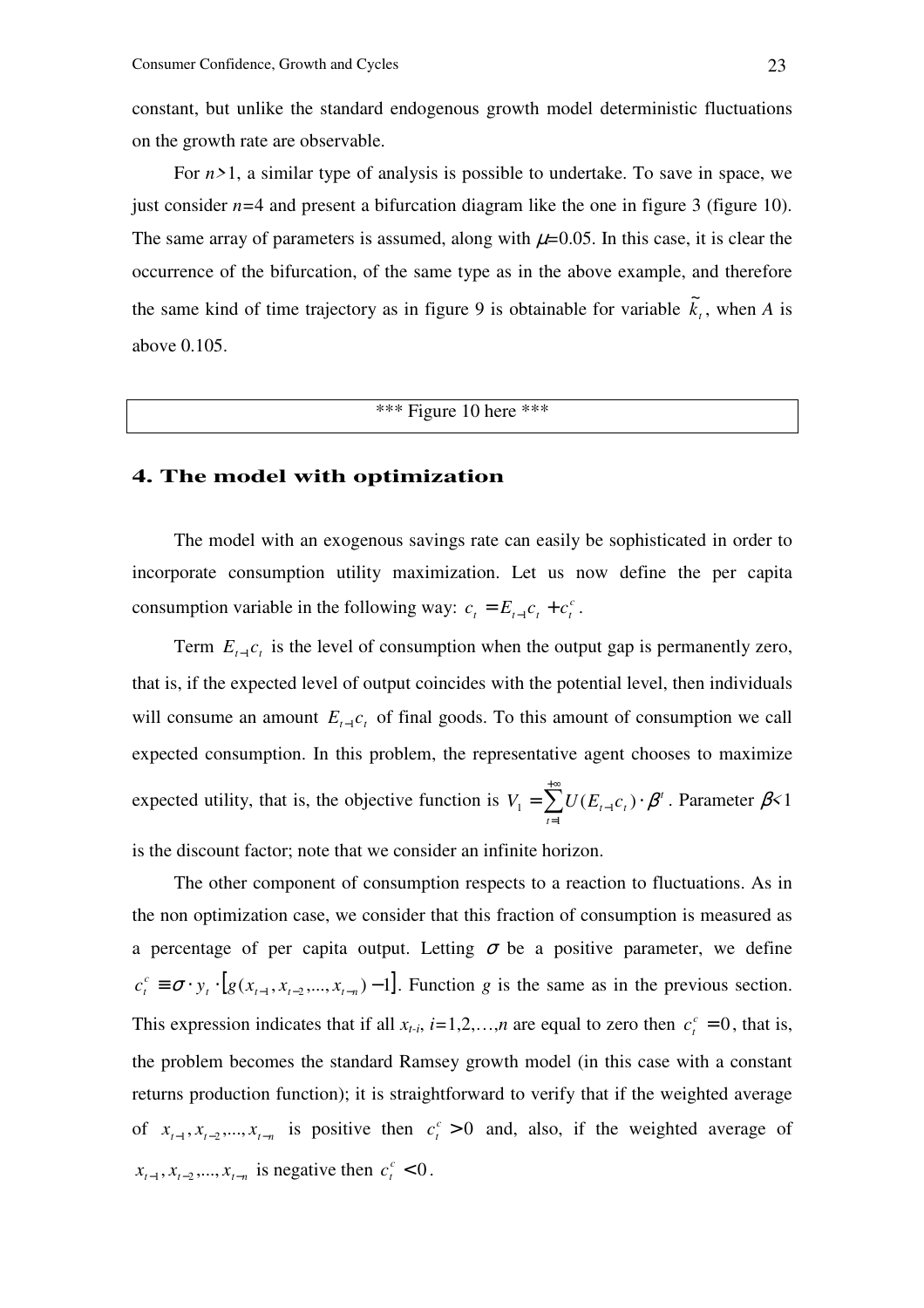Hence, the logic underlying the theoretical structure is exactly the same as in the case without optimization: households respond to previous periods' economic performance by consuming more (expansions) or less (recessions) than they would if one considers the benchmark model that is designed only for the case where no difference between effective and potential output is taken into account.

The utility maximization model with consumers reaction to deviations of output from its trend corresponds to the maximization of  $V_1$ , subject to the resource constraint  $k_{t+1} = y_t - c_t + (1 - \delta) \cdot k_t$ , with  $k_0$  given, the variable per capita consumption as defined above and  $E_{t-1}c_t$  a control variable.

Since the derivation of optimality conditions is standard, we neglect the details that give place to the motion of expected per capita consumption in optimal conditions, and just present this difference equation that arises from such computation:  $E_t c_{t+1} = \beta \cdot (1 + A - \delta) \cdot E_{t-1} c_t$ ; because the production function is linear, the rule that defines the time path of consumption reflects the existence of a constant growth rate of this aggregate over time. Thus, contrarily to the non optimization case, now we have an explicit growth rate  $\gamma = \beta \cdot (1 + A - \delta) - 1$ . Note that this is the growth rate of expected consumption, but it is also the steady state growth rate of capital and output, as one easily observes through the examination of the long term condition underlying the resource constraint.

Hence, we may define  $\hat{k}_t = \frac{k_t}{\left[\beta \cdot (1 + A - \delta)\right]^t}$  $\mu$ <sup>t</sup>  $\beta$  · (1 + A *k k*  $(1+A-\delta)$ ˆ  $\beta \cdot (1 + A - \delta)$  $\equiv \frac{m_t}{\sqrt{2\pi}}$  as a non growing variable in the

steady state. We also consider the following constant values:  $\hat{y}^* = \frac{y}{\left[\beta \cdot (1 + A - \delta)\right]^t}$  $\hat{y}^* = \frac{y}{\sqrt{2\pi}}$  $(1+A-\delta)$ ˆ \*  $y^*$  $\beta \cdot (1 + A - \delta)$  $\equiv \frac{y}{\sqrt{2\pi}}$  and

$$
\hat{c} = \frac{E_{t-1}c_t}{\left[\beta \cdot (1 + A - \delta)\right]^t}
$$
. The constant ratio  $\frac{\hat{c}}{k}$  will be designated by letter  $\psi$ , so that we

present the detrended expected consumption value as  $\hat{c} = \psi \cdot \overline{k}$ .

Rewriting the capital accumulation equation taking in consideration the above variables and values, we get

$$
\hat{k}_{t+1} = \frac{1}{\beta \cdot (1 + A - \delta)}.
$$
\n
$$
\left[ (1 + \sigma) \cdot f(\hat{k}_t) - \psi \cdot \overline{k} - \sigma \cdot (1/\hat{y}^*)^{a \sum_{i=1}^n [1/(1+\mu)]^{i-1}} \cdot f(\hat{k}_t) \cdot \prod_{i=1}^n \left[ f(\hat{k}_{t-i})^{a \cdot [1/(1+\mu)]^{i-1}} \right] + (1 - \delta) \cdot \hat{k}_t \right]
$$
\n(6)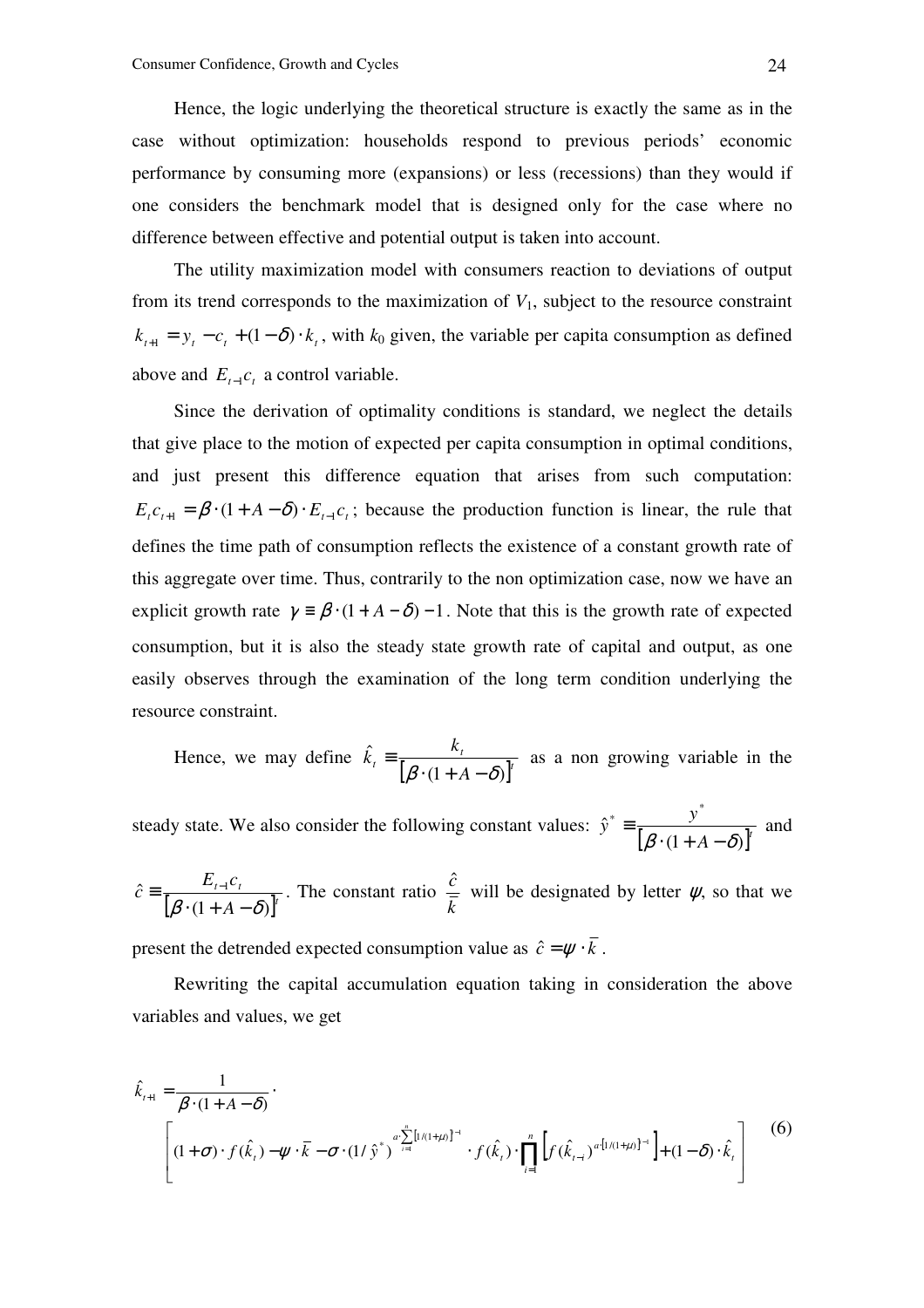Because we have transformed the consumption variable into a detrended constant, we have, as in the previous non optimization case, a one-dimensional system of the form  $\hat{k}_{t+1} = h(\hat{k}_t, \hat{k}_{t-1},...,\hat{k}_{t-n})$ . Therefore, we must use a same kind of procedure to study the dynamics associated with this model. First, we state the balanced growth path result.

*Proposition 6: The utility maximization problem with consumption reaction to short run economic conditions has a unique steady state, which is found by imposing the condition*  $\bar{k} = \hat{k}_{t+1} = \hat{k}_{t} = \hat{k}_{t-1} = ... = \hat{k}_{t-n}$  to (6). The balanced growth level of *accumulated capital is given by*   $\sum_{ }^{\infty}[1/(1+\mu)]^{i}$  $\rfloor$ 1 L Г ⋅  $=\frac{\hat{y}}{\hat{y}}\cdot\left(\frac{(1-\beta)\cdot(1+A-\delta)+\sigma A-\psi}{\hat{y}}\right)^{n/2}$  $-\sum_{n=1}^{n} [1/(1+\mu)]^{i-1}$ *i*  $a \sum [1/(1+\mu)]^i$ *A*  $(A - \delta) + \sigma A$ *A*  $\bar{k} = \frac{\hat{y}^*}{4} \cdot \left( \frac{(1-\beta) \cdot (1+A-\delta) + \sigma A - \psi}{4} \right)^{4/2}$  $\hat{\mathbf{y}}^* \left[ (1-\beta) \cdot (1+A-\delta) + \sigma A - \psi \right]^{1/a} \sum_{i=1}^{\lfloor (1/(1+\mu))^{i-1} \rfloor}$ σ  $\beta$ )  $\cdot$   $(1 + A - \delta)$  +  $\sigma$ A -  $\psi$   $\bigg|$ <sup>n</sup>  $\sum_{i=1}^{N}$   $\prod_{i=1}^{N}$  .

**Proof**: see appendix.

We must guarantee a positive long run capital stock and, thus, condition  $\psi$  <  $(1-\beta) \cdot (1+A-\delta) + \sigma A$  must hold.

As in the non optimization case, take  $\tilde{k}_t = \hat{k}_t - \bar{k}$ ,  $\tilde{z}_{1,t} = \tilde{k}_{t-1}$ ,  $\tilde{z}_{2,t} = \tilde{z}_{1,t-1}$ , ...,  $\tilde{z}_{n,t} \equiv \tilde{z}_{n-1,t-1}$ , to present another version of the capital accumulation equation,

$$
\widetilde{k}_{t+1} = \left[\frac{1}{\beta} + \frac{\sigma A}{\beta \cdot (1 + A - \delta)}\right] \cdot \widetilde{k}_t + \left[\frac{1 - \beta}{\beta} + \frac{\sigma A - \psi}{\beta \cdot (1 + A - \delta)}\right] \cdot \overline{k}
$$
\n
$$
-\frac{\sigma \cdot A \cdot (A / \hat{y}^*)}{\beta \cdot (1 + A - \delta)} \cdot (\widetilde{k}_t + \overline{k}) \cdot \left(\frac{\widetilde{z}_t + \overline{k}}{\hat{y}^*}\right)^a \cdot \prod_{i=1}^n \left[(\widetilde{z}_{i,t} + \overline{k})^{a \cdot [1/(1 + \mu)]^{i-1}}\right]
$$
\n(7)

The system subject to analysis is now constituted by (7),  $\tilde{z}_{1,t+1} = \tilde{k}_t$  and  $\tilde{z}_{i,t+1} = \tilde{z}_{i-1,t}$ ,  $i=2,...,n$ , with  $(\overline{\tilde{k}}, \overline{\tilde{z}}_1, \overline{\tilde{z}}_2,..., \overline{\tilde{z}}_n) = (0,0,0,...,0)$ .

#### **4.1 Local dynamics**

Local analysis requires the computation of the Jacobian matrix elements. The calculus of partial derivatives and corresponding evaluation in the steady state vicinity leads to the following linearized system: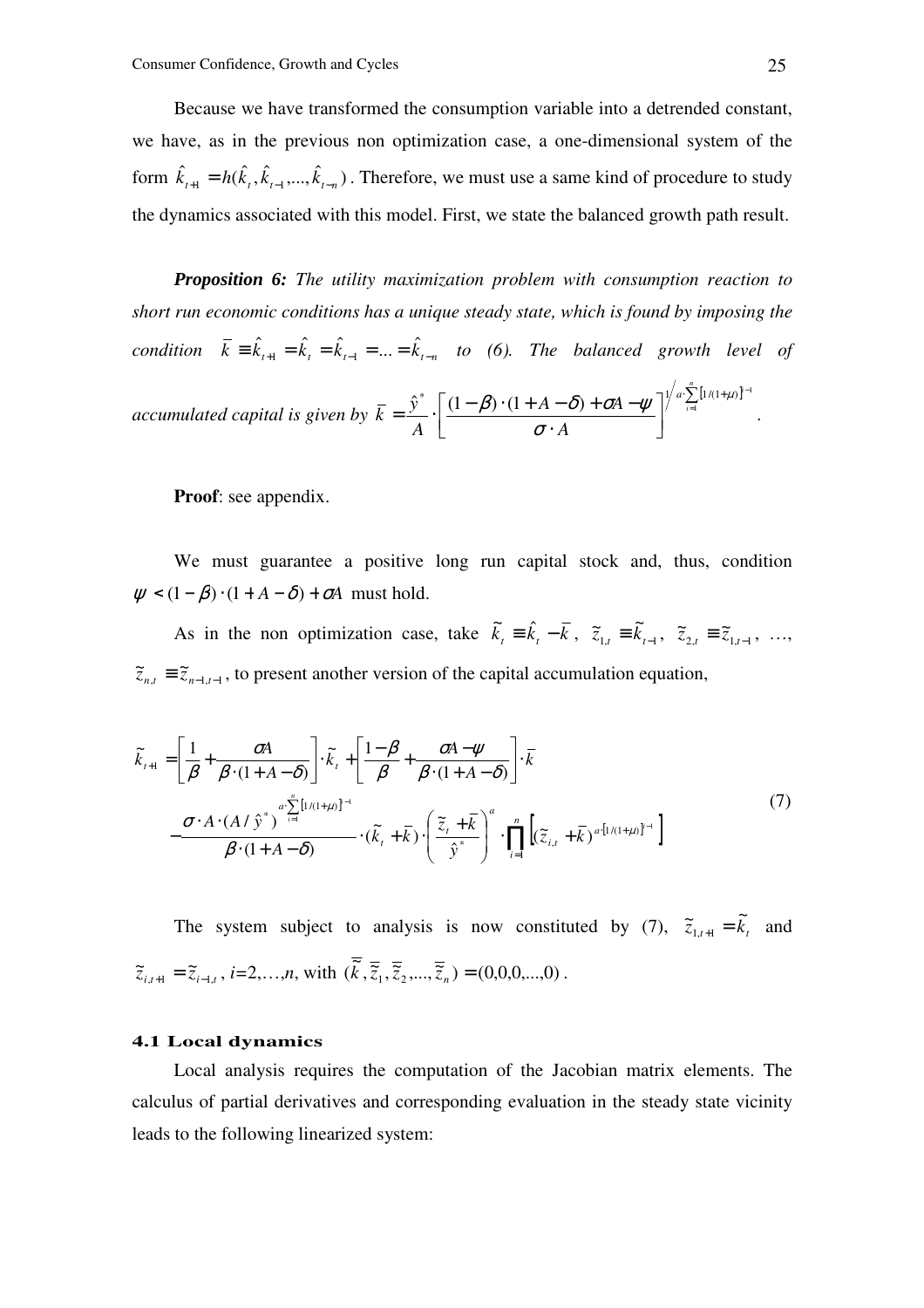$$
\begin{bmatrix}\n\tilde{k}_{i+1} \\
\tilde{z}_{i,i+1} \\
\tilde{z}_{i,i+1} \\
\tilde{z}_{i+1} \\
\vdots \\
\tilde{z}_{n,i+1}\n\end{bmatrix} =\n\begin{bmatrix}\n1 + \frac{\psi}{\beta \cdot (1 + A - \delta)} - a \cdot \frac{(1 - \beta) \cdot (1 + A - \delta) + \sigma A - \psi}{\beta \cdot (1 + A - \delta)} - \frac{a}{1 + \mu} \cdot \frac{(1 - \beta) \cdot (1 + A - \delta) + \sigma A - \psi}{\beta \cdot (1 + A - \delta)} \\
\vdots \\
\tilde{z}_{n,i+1}\n\end{bmatrix} \cdot \begin{bmatrix}\n\tilde{k}_{i} \\
\tilde{z}_{i+1} \\
\tilde{z}_{i+1} \\
\tilde{z}_{i+1} \\
\tilde{z}_{i+1} \\
\tilde{z}_{i+1} \\
\tilde{z}_{i+1} \\
\tilde{z}_{i+1}\n\end{bmatrix}
$$
\n(7)

The Jacobian matrix in system (7) has the same structure of the Jacobian matrix of the non optimization case, so we expect to obtain local dynamic results by following a same analysis' procedure. As before, the expressions of the trace, sums of principal minors and determinant are obtained straightforwardly from the (*n+*1) square matrix. These are:

$$
Tr(J) = 1 + \frac{\psi}{\beta \cdot (1 + A - \delta)};
$$
  
\n
$$
\sum M_{\times 2}(J) = a \cdot \frac{(1 - \beta) \cdot (1 + A - \delta) + \sigma A - \psi}{\beta \cdot (1 + A - \delta)};
$$
  
\n
$$
\sum M_{\times 3}(J) = -\frac{a}{1 + \mu} \cdot \frac{(1 - \beta) \cdot (1 + A - \delta) + \sigma A - \psi}{\beta \cdot (1 + A - \delta)};
$$
  
\n
$$
\sum M_{\times 4}(J) = \frac{a}{(1 + \mu)^2} \cdot \frac{(1 - \beta) \cdot (1 + A - \delta) + \sigma A - \psi}{\beta \cdot (1 + A - \delta)};
$$

…

$$
\sum M_{\times n}(J) = \left(-\frac{1}{1+\mu}\right)^{n-2} \cdot a \cdot \frac{(1-\beta)\cdot(1+A-\delta)+\sigma A-\psi}{\beta\cdot(1+A-\delta)};
$$
  

$$
Det(J) = \left(-\frac{1}{1+\mu}\right)^{n-1} \cdot a \cdot \frac{(1-\beta)\cdot(1+A-\delta)+\sigma A-\psi}{\beta\cdot(1+A-\delta)}.
$$

With the previous information, we might undertake the analysis of stability for any value of *n*. Proposition 7 presents a generic result similar to the one in proposition 2.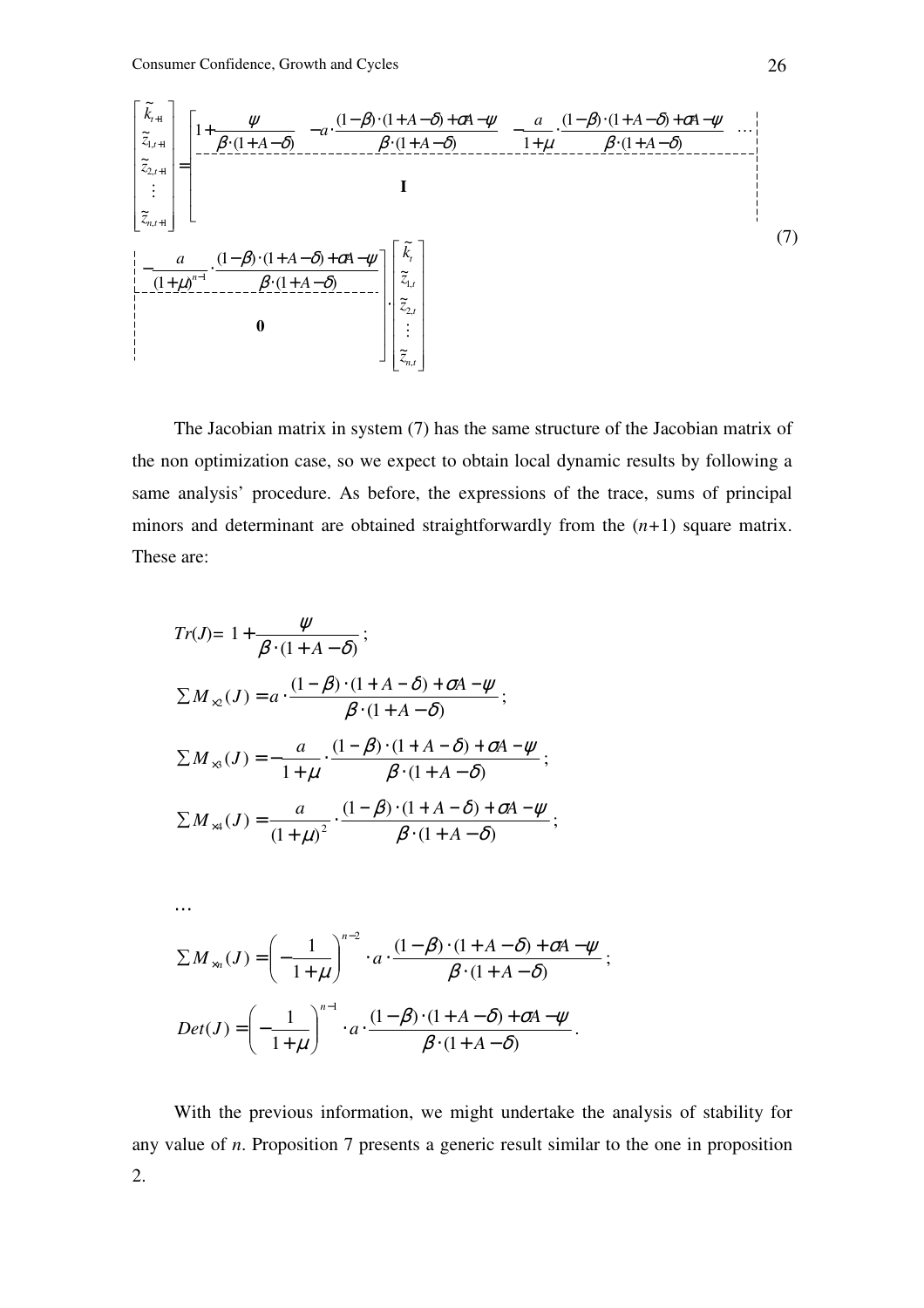*Proposition 7: The linearized system, of the growth model with expected utility maximization and consumption decisions based on past economic performance, is locally stable if all the roots of the characteristic polynomial* 

$$
P_{J}(\lambda) = (-1)^{n+1} \cdot \left[ -(1+\mu) \right]^{n-1} \cdot \frac{\beta \cdot (1+A-\delta)}{a \cdot [(1-\beta) \cdot (1+A-\delta) + \sigma A - \psi]} \cdot \lambda^{n+1}
$$
  
+  $(-1)^{n} \cdot \left[ -(1+\mu) \right]^{n-1} \cdot \frac{\beta \cdot (1+A-\delta)}{a \cdot [(1-\beta) \cdot (1+A-\delta) + \sigma A - \psi]} \cdot \left[ 1 + \frac{\psi}{\beta \cdot (1+A-\delta)} \right] \cdot \lambda^{n+1}$   
+  $\sum_{j=1}^{n-1} (-1)^{n-j} \cdot \left[ -(1+\mu) \right]^{n-j} \cdot \lambda^{n-j} + 1$ 

*lie inside the unit circle.* 

### **Proof**: see appendix.

To save space and to guarantee that we are working with tractable expressions, we now concentrate exclusively in the simplest case *n=*1.

For  $n=1$ , the linearized system is just

$$
\begin{bmatrix} \tilde{k}_{t+1} \\ \tilde{z}_{t+1} \end{bmatrix} = \begin{bmatrix} 1 + \frac{\psi}{\beta \cdot (1 + A - \delta)} & -a \cdot \frac{(1 - \beta) \cdot (1 + A - \delta) + \sigma A - \psi}{\beta \cdot (1 + A - \delta)} \\ 1 & 0 \end{bmatrix} \cdot \begin{bmatrix} \tilde{k}_t \\ \tilde{z}_t \end{bmatrix}
$$
(8)

The trace and the determinant of the Jacobian matrix are, respectively,  
\n
$$
Tr(J) = 1 + \frac{\psi}{\beta (1 + A - \delta)} > 1
$$
 and  $Det(J) = a \cdot \frac{(1 - \beta) \cdot (1 + A - \delta) + \sigma A - \psi}{\beta (1 + A - \delta)} > 0$ . To

obtain a relation between trace and determinant regard that  $\frac{\gamma}{\gamma} = Tr(J) - 1$  $(1+A-\delta)$  $= Tr(J) \cdot (1 + A -$ *Tr J*  $\beta \cdot (1 + A - \delta)$ ψ

and that 
$$
\frac{\psi}{\beta \cdot (1 + A - \delta)} = \frac{1 - \beta}{\beta} + \frac{\sigma A}{\beta \cdot (1 + A - \delta)} - \frac{1}{a} \cdot Det(J).
$$
 Therefore,

$$
Det(J) = \frac{a}{\beta} \cdot \left(1 + \frac{\sigma A}{1 + A - \delta}\right) - a \cdot Tr(J).
$$
 This relation can be displayed graphically in a

same referential as the one used in figure 1. Comparing figures 1 and 11, we notice that the introduction of optimization changes somehow the local properties of the model.

\*\*\* Figure 11 here \*\*\*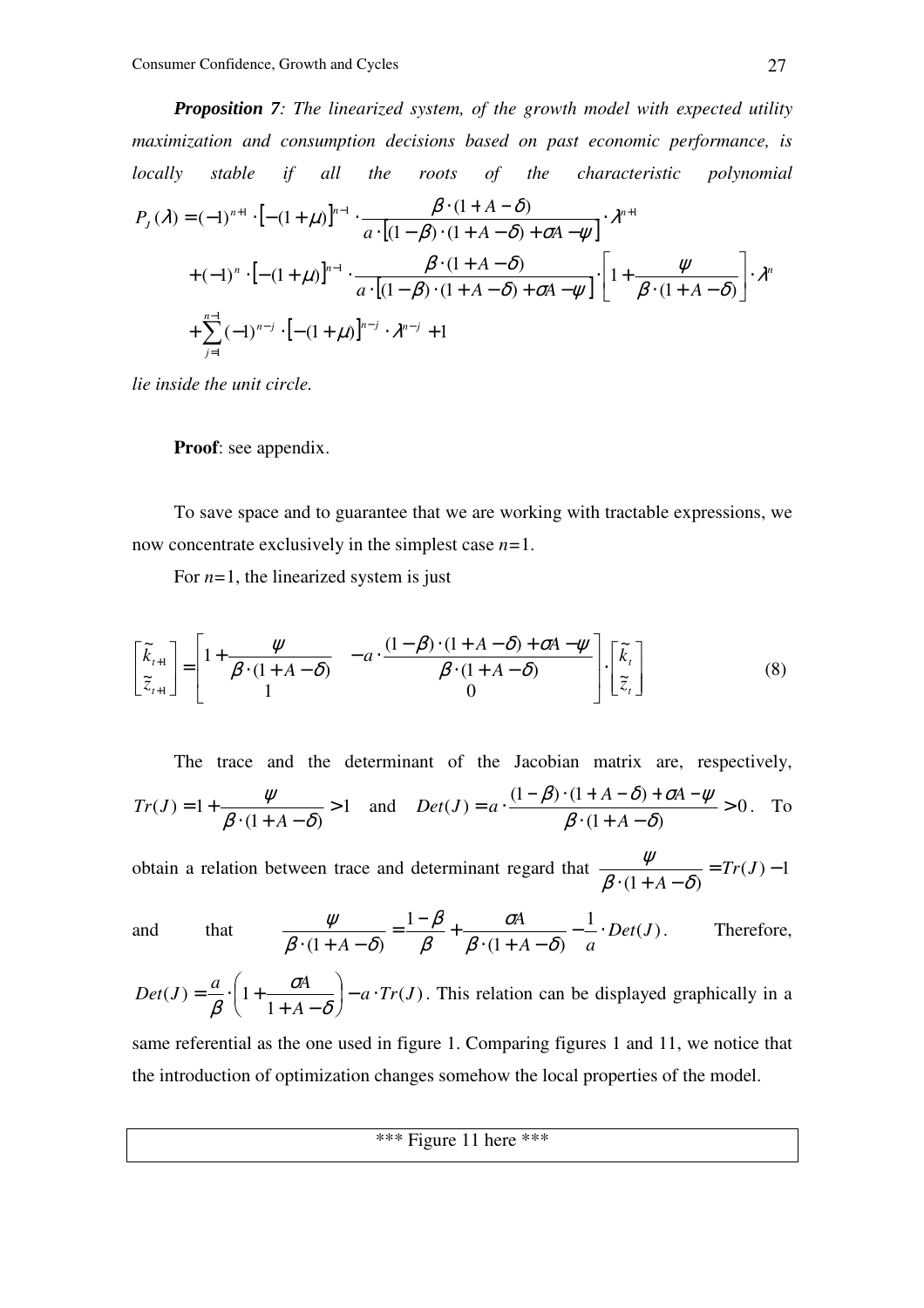Figure 11 allows to realize that optimization enlarges the dynamic possibilities of the model. Although a flip bifurcation continues excluded from the possible outcomes, another bifurcation (fold) besides the Neimark-Sacker one is admissible. Furthermore, if the slope of the dynamic line is low (a low *a*), the Neimark-Sacker bifurcation will not take place, independently of other parameters' values. Proposition 8 synthesizes the stability results.

*Proposition 8:* Consider  $\theta = (1 - \beta) \cdot (1 + A - \delta) + \sigma A$ . In the optimization growth *model with consumers reaction to the previous period business cycle position, stability is guaranteed under the following condition:*  $\theta - \frac{1+A-\delta}{\epsilon} < \psi < \frac{a}{\epsilon}$ . +  $-\frac{1+A-\delta}{\epsilon}<\psi<$ *a a a A* 1  $\frac{1+A-\delta}{\sim} < \psi < \frac{a}{\cdot} \cdot \theta$ .

**Proof**: see appendix.

From proposition 8, one can withdraw several corollaries,

*Corollary 1: Because* ψ*<*θ *is a necessary condition for an economically meaningful steady state, and stability requires*  $\psi < \frac{a}{1 + \phi} \cdot \theta$ +  $\lt$ *a a* 1 *, if the system is stable then the steady state capital value is necessarily economically meaningful (i.e., positive).* 

*Corollary 2: A Neymark-Sacker bifurcation occurs if when Tr(J)=1 then Det(J)*≥*1. Thus, a Neimark-Sacker bifurcation requires a*  $\theta \geq \frac{\beta \cdot (1 + A - \delta)}{\beta}.$ 

*Corollary 3: Besides stability (stable node or stable focus), as identified through proposition 8, other qualitative local results are possible:* 

*i)* Instability (unstable focus): 
$$
\psi < \theta - \frac{1 + A - \delta}{a}
$$
;  
*ii)* Saddle-path stability:  $\psi > \frac{a}{1 + a} \cdot \theta$ .

A numerical example helps to get some further insights on the local dynamics; we consider the same values of the parameters that are common to the non optimization and to the optimization frameworks, i.e.,  $\delta = 0.05$ ,  $\hat{y}^* = 1$ ,  $a = 10$ . To these, we add  $\sigma = 0.1$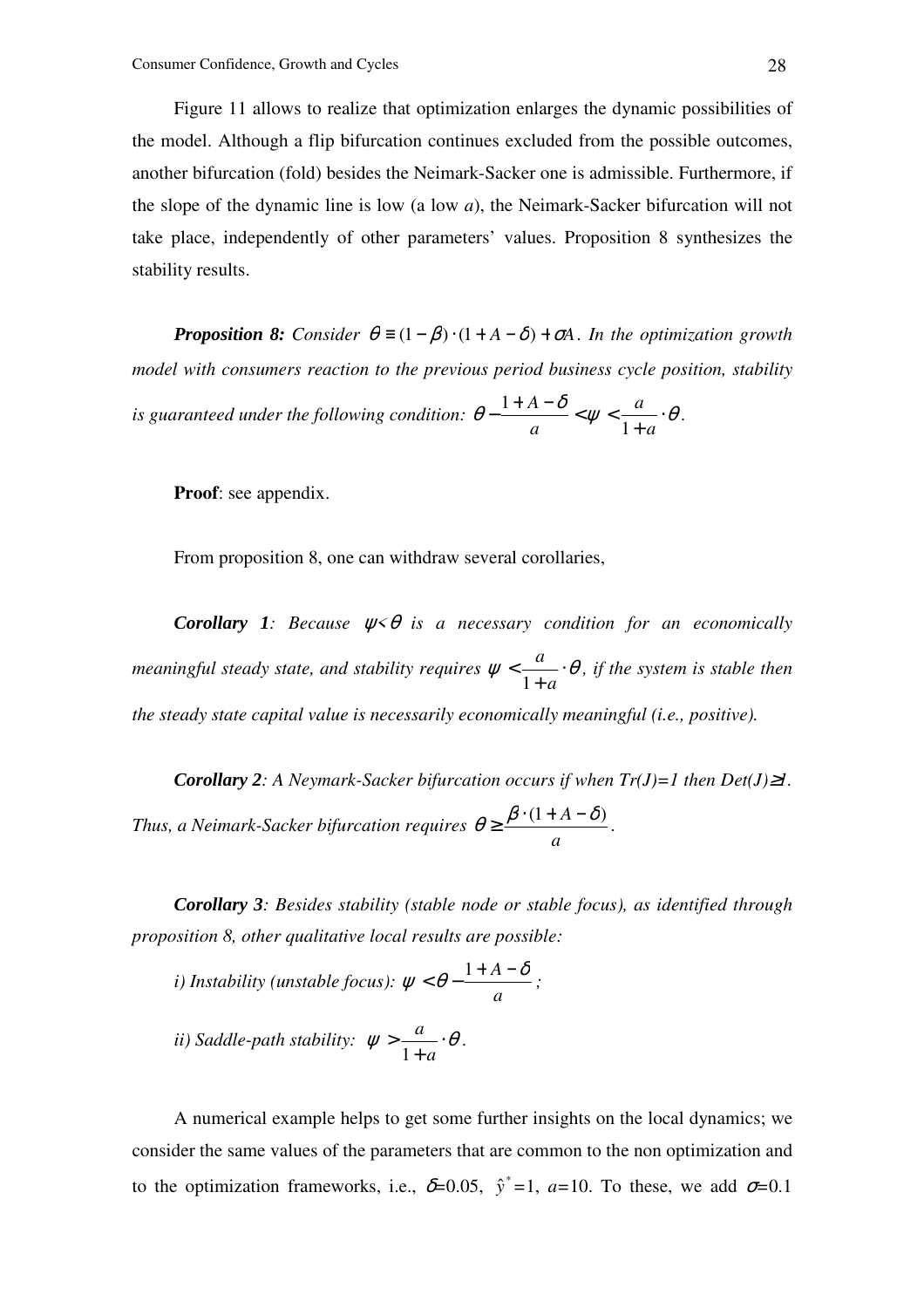(recall that this is a relevant parameter, because it reflects the degree of importance agents give to previous economic conditions when taking their consumption decisions), β*=*0.86 (a value that corresponds to a discount rate equal to 16.28%) and ψ*=*0.04 (in the steady state, the representative agent consumes a value corresponding to 4% of the available stock of capital). As in the non optimization case, we let *A* be the varying parameter.

Given the assumed array of parameters, the trace and the determinant of the Jacobian matrix come: *A*  $Tr(J) = \frac{0.857 + 0.86A}{0.047 - 0.86A}$  $0.817 + 0.86$  $(J) = \frac{0.857 + 0.86}{0.847 - 0.865}$ +  $=\frac{0.857 + 0.86A}{0.047 - 0.06A}$  and *A*  $Det(J) = \frac{1.33 + 2.4A}{0.047 - 0.06}$  $0.817 + 0.86$  $(J) = \frac{1.33 + 2.4}{9.217 - 2.2}$ +  $=\frac{1.33 + 2.4A}{8.047 + 0.064}$ . Condition

 $\psi \leq \theta$ , needed for a positive balanced growth stock of capital, is always satisfied, independently of the value of the positive technology index.

Note that if  $A=0$ , then  $Tr(J)=1.049$  and  $Det(J)=1.628$ ; observe as well that  $\lim_{A \to +\infty} Tr(J) = 1$  and that  $\lim_{A \to +\infty} Det(J) = 2.791$ . These values imply that no bifurcation occurs for a positive technology value; the system will locate in the region where a pair of complex conjugate eigenvalues associated to the Jacobian matrix exist, independently of *A*. However, this does not mean that cycles and chaos cannot occur; even though economically negative values of *A* have no meaning, we should understand that mathematically it is possible to find the point of transition between stable and unstable outcomes (i.e., the bifurcation point; in this case, the determinant of the Jacobian matrix is equal to zero when *A=-*0.333). Figure 12 illustrates local dynamics under the discussed example.

# \*\*\* Figure 12 here \*\*\*

Not all positive values of *A* are meaningful in our analysis. Recall that *A* is an argument in the expression of the steady state growth rate, and thus we must guarantee, through this parameter, a reasonable long run growth rate. Recalling that  $\gamma = \beta \cdot (1 + A - \delta) - 1$ , we will work, on the global analysis that follows, with 0.2≤*A*≤0.3; this allows for a reasonable growth rate -1.1%≤γ≤7.5%. Take in consideration that  $A=0.2$  implies  $[Tr(J), Det(J)] = [1.040, 1.830]$  and that  $A=0.3$  implies [*Tr*(*J*),*Det*(*J*)]=[1.037,1.907]

### **4.2 Global dynamics**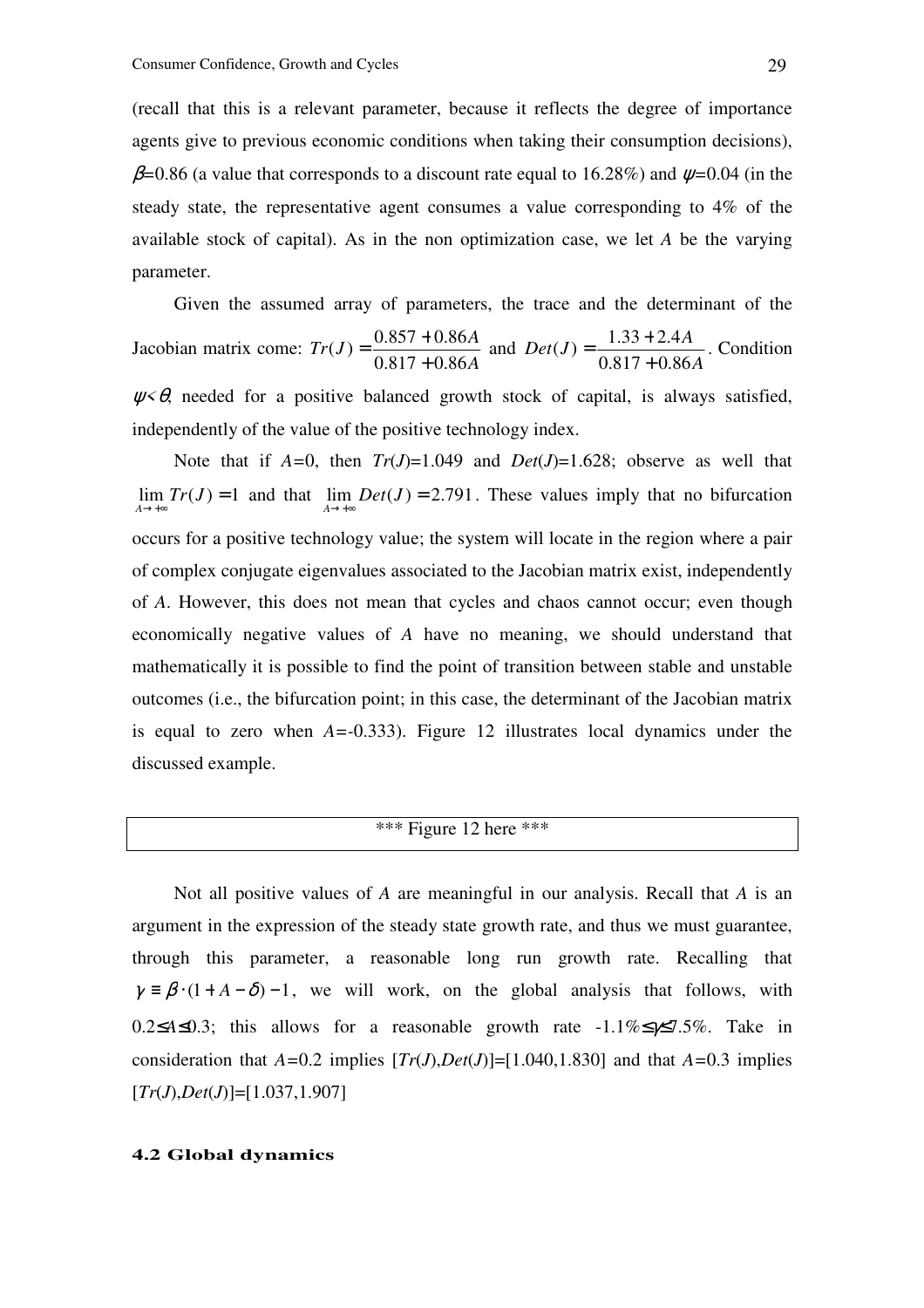To discuss global dynamics, we assume the set of parameter values presented above. The analysis is basically the same one has undertaken for the non optimization case. We study the case *n=*1.

The first step consists in presenting a bifurcation diagram. Figure 13 reveals this diagram, for values of *A* capable of producing a reasonable long term growth rate. In this case, we encounter essentially an a-periodicity result. Recall that we are in the region 'after' the Neimark-Sacker bifurcation that we can locate in the curve of figure 12.

# $\overline{\text{***}}$  Figure 13 here \*\*\*

Figure 14 represents an attracting set for a value of *A* for which a-periodicity is present (in this case, we choose a value of *A* that corresponds to a 4% steady state growth rate); because cycles come from the same type of bifurcation as in the nonoptimization case, one sees some similarities with the attractor in figure 6. The similarities can be regarded also through the time series of the endogenous variable  $\tilde{k}_i$ ; there is no significant difference between the kind of endogenous business cycles in figure 9 and the fluctuations one observes in figure 15.

|  |  | *** Figures 14 and 15 here *** |
|--|--|--------------------------------|
|--|--|--------------------------------|

As in section 3, we complete the analysis with the basin of attraction that indicates the admissible set of initial values in order for the long run attracting set to be reached (figure 16). Note the similarities between this basin and the one in figure 8. This resemblance is an additional element that compels us to state that the optimization of consumption utility thus not change significantly the nature of cycles that arise when the representative agent takes in consideration previous economic performance in the moment of evaluation of consumption decisions (even if the weight of such evaluation is relatively low; recall that the value assumed for parameter  $\sigma$  is close to zero).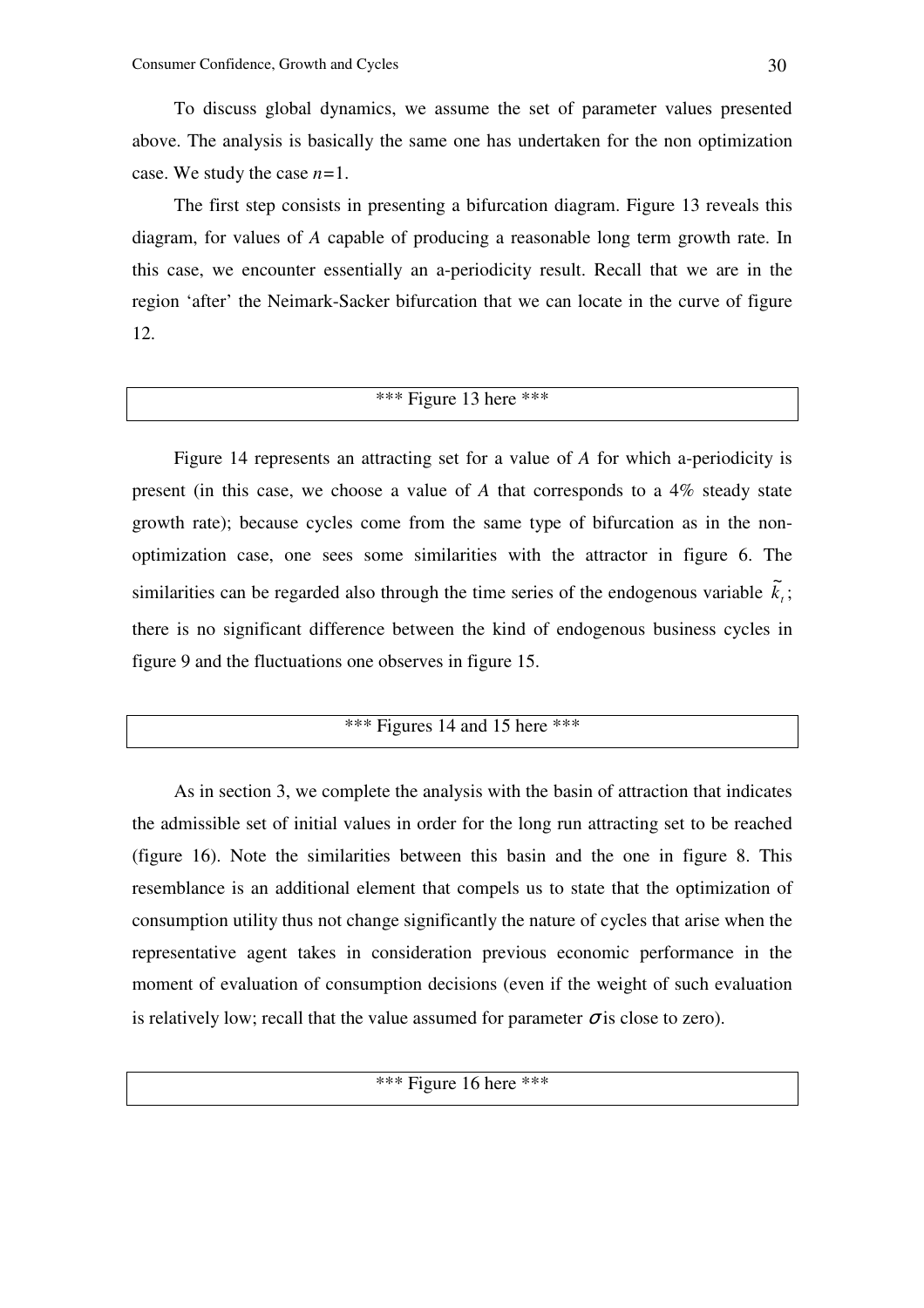Remind that the time series in figure 15 corresponds to a transformed capital variable, and that the original capital variable is  $k_t = (\tilde{k}_t + \bar{k}) \cdot (1 + \gamma)^t$ , with  $\bar{k} = 4.6123$ and  $\not\simeq 0.04$ .

### **4.3 Welfare considerations**

One important doubt that the analysis may raise is whether the inclusion of consumer reaction to short run economic fluctuations is welfare enhancing or not. To clarify this point we should look at time series averages. Our graphics give some clues and essentially point to the inefficiency that the consumers' behaviour may produce.

If one considers the time series generated in our examples, for the assumed parameter values, for *n=*1 and *A=*0.25 (model without optimization) or *A=*0.2593 (model with optimization), the cases depicted in figures 9 and 15, respectively, we find the following: for any reasonable number of observations (e.g., more than 50 iterations), the average of each one of the time series is found to be  $\langle \tilde{k}_t \rangle \approx -0.6$  and  $\langle \tilde{k}_t \rangle \approx -0.2$ , respectively.

 In both cases, the average of the time series is below zero, which is the steady state result in the absence of fluctuations. Thus, one may infer that the cycles are the result of an inefficient response of individuals to the economic conditions they perceive in each moment. The proposed model generates inefficient endogenous business cycles over the benchmark growth models, which do not take in consideration any ability of consumers to respond to the economic behaviour they witness.

### **5. Final remarks**

In this paper, we have asked a simple question: what if agents react to last periods' economic performance when making consumption decisions today? After all, economists unanimously consider that economic performance is directly attached to consumer confidence. If households are optimistic about the ability of the economy to grow above normal standards, they will be more willing to consume, and therefore the marginal propensity to consume out of income rises. If consumers are pessimistic, the opposite effect should be observed. Thus, we contrast the standard growth model under which agents believe that output converges in the long term to its potential level and act according to such belief, with a framework where agents are essentially myopic in the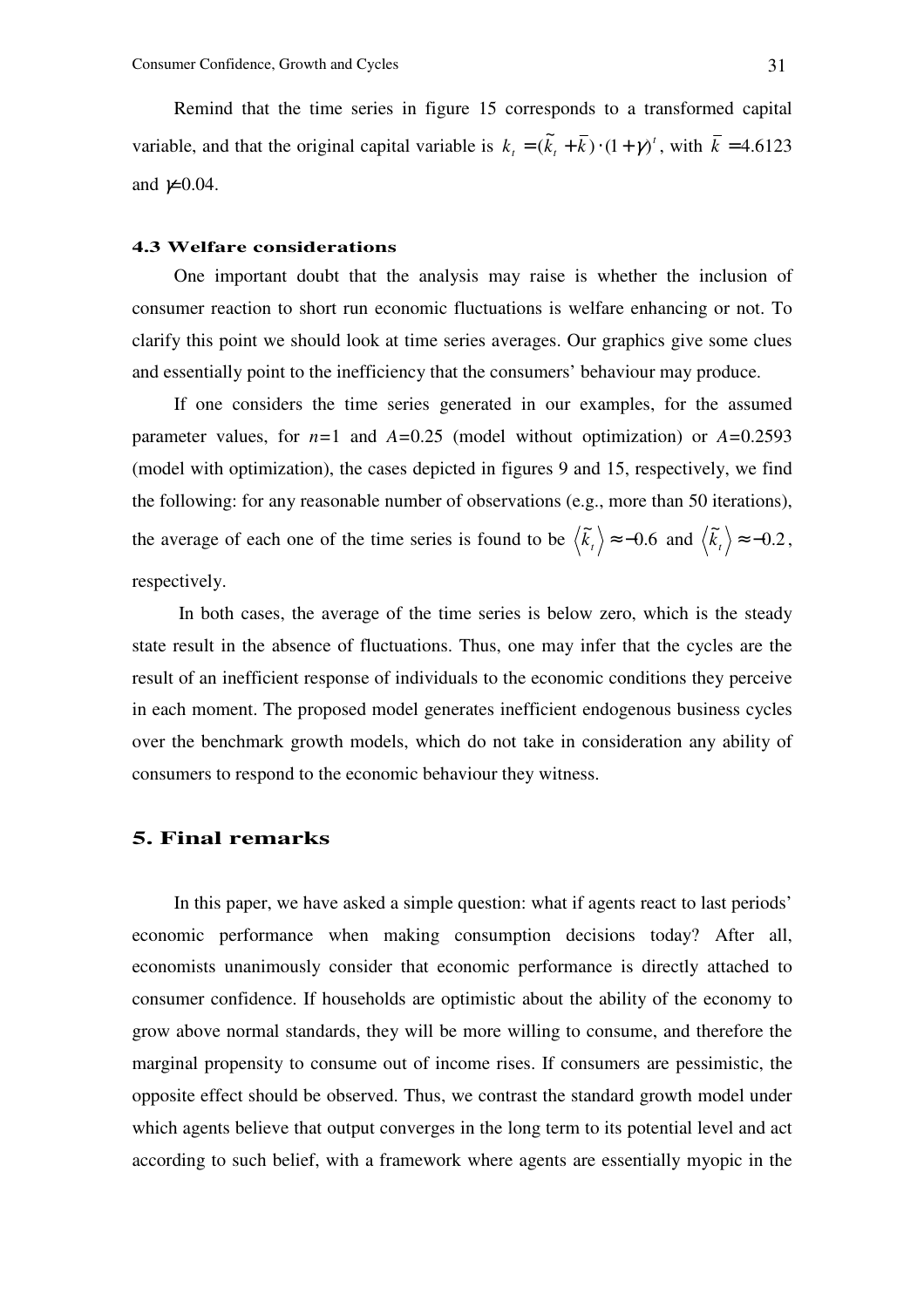sense they react to observable economic results rather than to a far in time benchmark that they do not have any guarantee to hold.

The proposed setup leads to endogenous business cycles that are triggered by households' behaviour; if agents did not respond to cycles, these would just fade out. Taking this argument seriously means that countercyclical economic policy may be adequate to attenuate the persistence of economic fluctuations; if agents do not perceive that the economy departs from the potential output level, then they will adjust savings rates obeying only to requisites of optimality under a frictionless scenario. Another major conclusion is that cycles are inefficient, in the sense that the economy will, on average, be worse off with than without them (our numerical examples point in this direction). Cycles penalize long term welfare, and therefore private agents should be educated not to give a strong response to short run fluctuations with regard to their decisions on the allocation of income between consumption and savings.

# **Appendix**

**Proof of proposition 1:** Section 2 has defined the steady state as the long run locus that satisfies condition  $\bar{k} = \hat{k}_{t+1} = \hat{k}_t = \hat{k}_{t-1} = ... = \hat{k}_{t-n}$ . Applying this condition to

equation (2), one gets 
$$
\bar{k} = \frac{1}{1+\gamma} \left[ f(\bar{k}) - (1-s) \cdot f(\bar{k}) \cdot (f(\bar{k})/\hat{y}^*)^{\sum_{i=1}^{n} [1/(1+\mu)]^{i-1}} + (1-\delta) \cdot \bar{k} \right];
$$
 in our

*AK* framework,  $f(k_t) = Ak_t$ , and thus  $f(k) = Ak$ . To get to the expression in the proposition we just have to solve the above expression in order to  $\overline{k}$ , for the explicit functional form of the production function  $\square$ 

**Proof of proposition 2:** The proposition states a trivial definition of stability; thus, this prove only involves clarifying that the presented characteristic polynomial  $P_J(\lambda)$  is in fact the polynomial under which condition  $P_J(\lambda) = 0$  allows for the determination of the  $n+1$  eigenvalues of matrix  $J(\lambda_j, j=1,...,n+1)$ .

A characteristic polynomial is generically defined as  $(\lambda) = (-1)^{n+1} \cdot \lambda^{n+1} + (-1)^n \cdot Tr(J) \cdot \lambda^n + (-1)^{n-1} \cdot \sum M_{\chi_2}(J) \cdot \lambda^{n-1} + ... + (-1) \cdot \sum M_{\chi_n}(J) \cdot \lambda + Det(J)$  $Q_{J}(\lambda) = (-1)^{n+1} \cdot \lambda^{n+1} + (-1)^{n} \cdot Tr(J) \cdot \lambda^{n} + (-1)^{n-1} \cdot \sum M_{\times 2}(J) \cdot \lambda^{n-1} + ... + (-1) \cdot \sum M_{\times n}(J) \cdot \lambda + Det(J)$ ×  $\lambda$ ) = (-1)<sup>n+1</sup>  $\cdot \lambda$ <sup>n+1</sup> + (-1)<sup>n</sup>  $\cdot$   $Tr(J) \cdot \lambda$ <sup>n</sup> + (-1)<sup>n-1</sup>  $\cdot \sum M_{\chi_2}(J) \cdot \lambda$ <sup>n-1</sup> + ... + (-1) $\cdot \sum M_{\chi_1}(J) \cdot \lambda$  + Det(J). Dividing all terms by the determinant, we continue to have a polynomial that allows for finding exactly the same  $n+1$  solutions; thus, we define  $(J)$  $(\lambda)$  $(\lambda)$ *Det J Q*  $P_{J}(\lambda) \equiv \frac{\mathcal{Q}_{J}}{D_{J}}$  $\lambda$ ) =  $\frac{Q_{J}(\lambda)}{R_{J}(\lambda)}$ , and present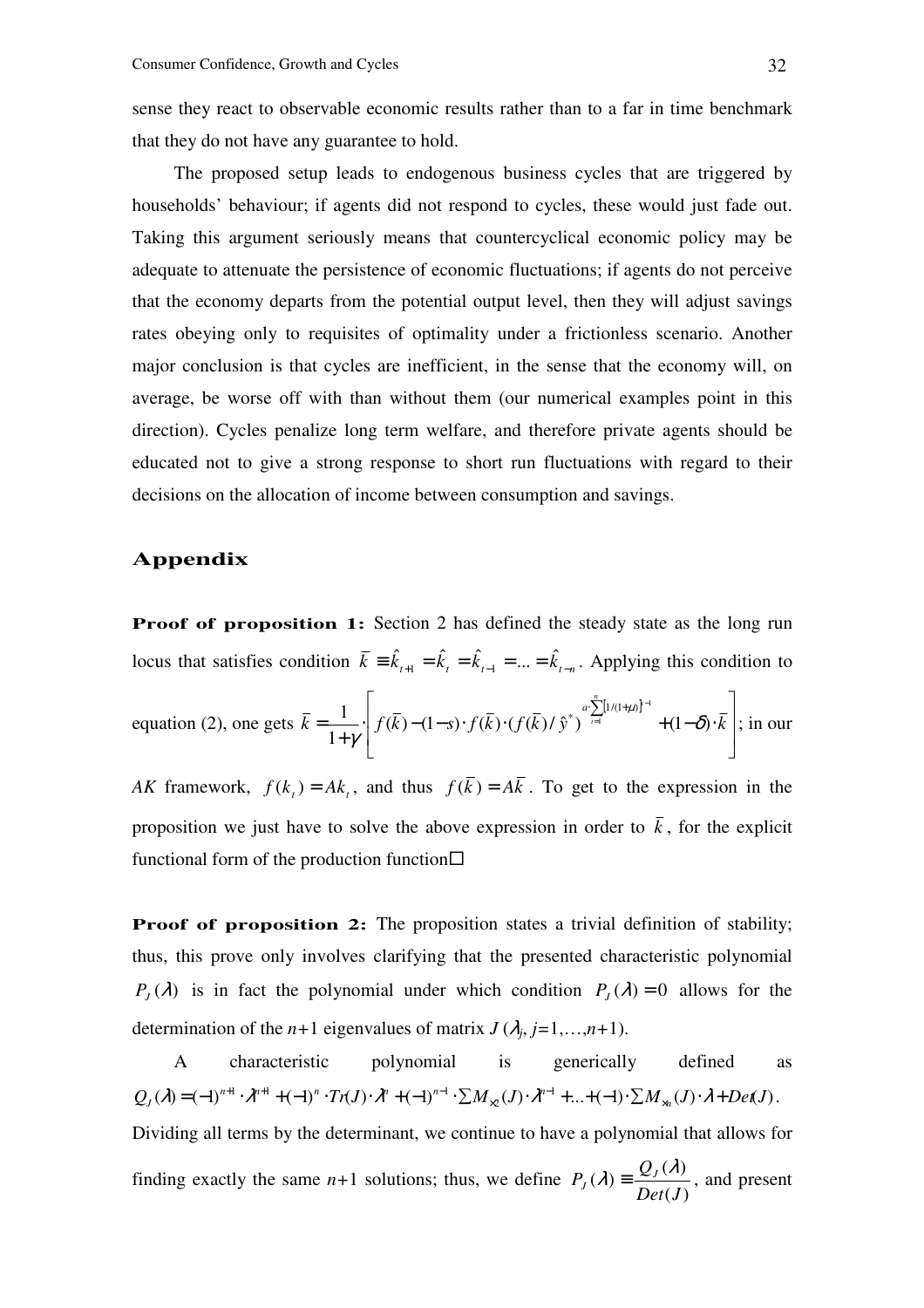$$
P_{J}(\lambda) = \frac{(-1)^{n+1}}{De(J)} \cdot \lambda^{n+1} + \frac{(-1)^{n} \cdot Tr(J)}{De(J)} \cdot \lambda^{n} + \frac{(-1)^{n-1} \cdot \sum M_{\times 2}(J)}{De(J)} \cdot \lambda^{n-1} + \dots + \frac{(-1) \cdot \sum M_{\times n}(J)}{De(J)} \cdot \lambda + 1.
$$

Replacing the trace, the sums of the principal minors and the determinant that we have computed for our linearized system in the above polynomial, we find the expression in the proposition $\square$ 

**Proof of proposition 3:** Given the values of the trace and determinant of *J*, one verifies that  $1+Tr(J)+Det(J) \geq 0$  and  $1-Tr(J)+Det(J) \leq 0$ , independently of parameter values. Relatively to the condition  $1-Det(J)=0$ , that defines a Neimark-Sacker bifurcation, this is equivalent to the expression in item *a*) of the proposition. Local stability and local instability conditions are obtained by solving, respectively, *Det*(*J*)*<*1 and  $Det(J) > 1\square$ 

**Proof of proposition 4:** For  $n=2$ , the trace of the Jacobian matrix is equal to 1 (and, thus, the three eigenvalues associated with the Jacobian matrix cannot be all negative values); the determinant is negative (what implies that an odd number of negative eigenvalues exists). The two previous conditions imply with certainty that  $\lambda_1 < 0$ ,  $\lambda_2 > 0$ ,  $\lambda_3 > 0$  are the eigenvalues of matrix *J*.

With these eigenvalues signs, condition  $(1 + \lambda_1) \cdot (1 + \lambda_2) \cdot (1 + \lambda_3) > 0$  holds only if  $\lambda_1 > -1 \wedge \lambda_2 > -1 \wedge \lambda_3 > -1$ ; condition  $(1 - \lambda_1) \cdot (1 - \lambda_2) \cdot (1 - \lambda_3) > 0$  will be a true condition if, alternatively,  $\lambda_1 < 1 \wedge \lambda_2 < 1 \wedge \lambda_3 < 1$  or  $\lambda_1 < 1 \wedge \lambda_2 > 1 \wedge \lambda_3 > 1$ . Furthermore,  $(1 - \lambda_1 \cdot \lambda_2) \cdot (1 - \lambda_1 \cdot \lambda_3) \cdot (1 - \lambda_2 \cdot \lambda_3) > 0$  is a condition that requires  $\lambda_1 \cdot \lambda_2 < 1 \wedge \lambda_1 \cdot \lambda_3 < 1 \wedge \lambda_1 \cdot \lambda_3 < 1$ .

Considering simultaneously the three above conditions implies that all the eigenvalues will lie inside the unit circle, that is, we guarantee stability. The three conditions may be rewritten as

(a) 
$$
1+Tr(J) + \sum M_{\times 2}(J) + Det(J) > 0
$$
;

- $(b)$  1−*Tr*(*J*) +  $\sum M_{\times 2}(J)$  *Det*(*J*) > 0;
- $(c) \ 1 \sum M_{\times 2}(J) + Det(J) \cdot [Tr(J) + Det(J)] > 0.$

Conditions (*a*) and (*b*) correspond to relations that hold for any admissible combination of parameter values, while condition (*c*) requires the inequality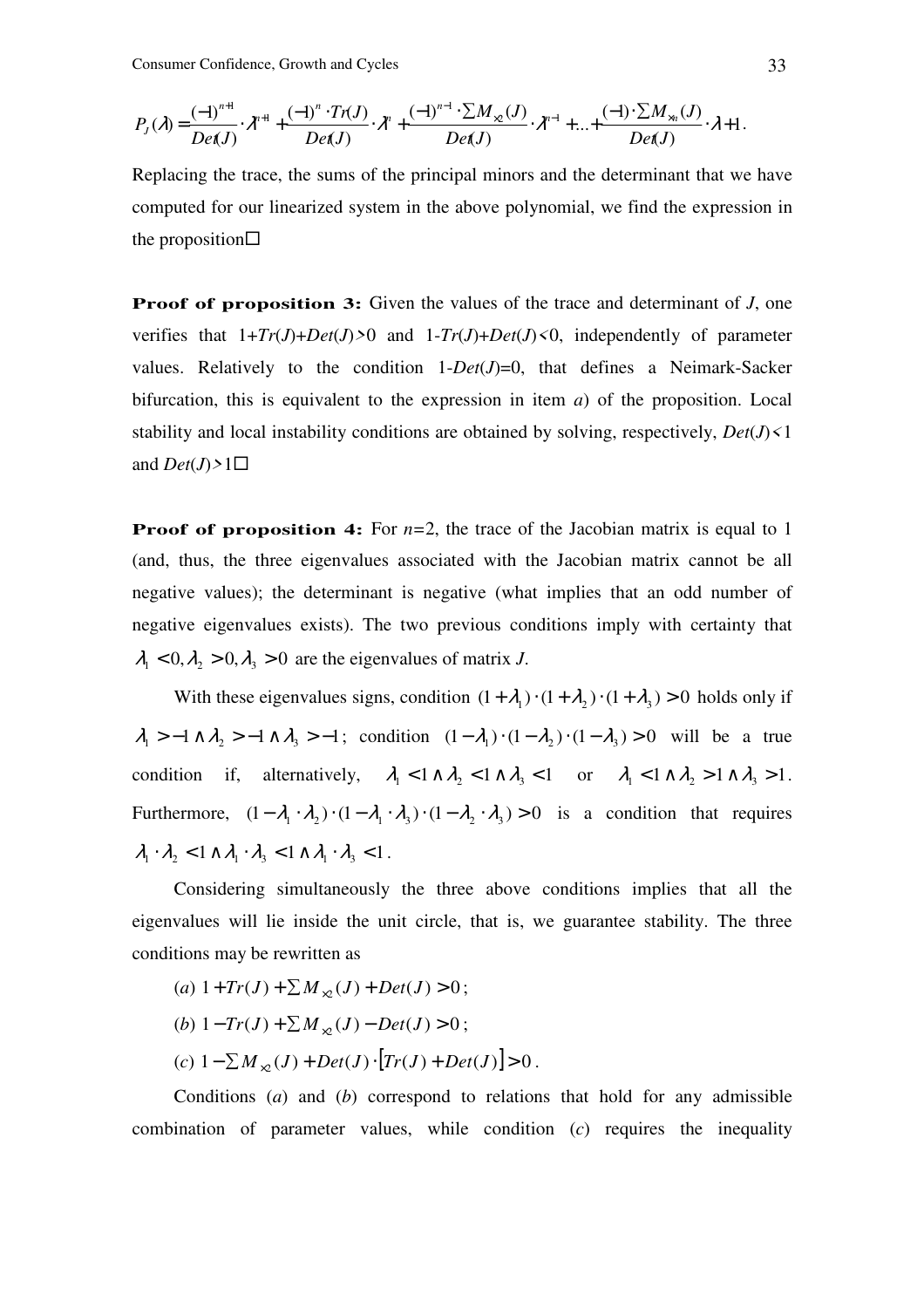Consumer Confidence, Growth and Cycles 34

$$
\frac{1}{(1+\mu)^2} \cdot \left( a \cdot \frac{A-\gamma-\delta}{1+\gamma} \right)^2 + \left( \frac{2+\mu}{1+\mu} \right) \cdot \left( a \cdot \frac{A-\gamma-\delta}{1+\gamma} \right) - 1 < 0 \quad \text{to hold. Solving this}
$$

inequality, one gets:

$$
-(1+\mu)\cdot\left[\sqrt{\left(\frac{2+\mu}{2}\right)^2+1}+\frac{2+\mu}{2}\right] < a\cdot\frac{A-\gamma-\delta}{1+\gamma} < (1+\mu)\cdot\left[\sqrt{\left(\frac{2+\mu}{2}\right)^2+1}-\frac{2+\mu}{2}\right];
$$

the first inequality of this solution is an universal condition, given the boundaries on parameters values; the second relation can be rearranged to give place to the stability inequality in proposition 4.

A Neimark-Sacker bifurcation will occur when the following equality is observed:  $1 - \sum M_{\times 2}(J) + Det(J) \cdot [Tr(J) + Det(J)] = 0$ . In such circumstance, we will have a pair of complex conjugate eigenvalues equal to unity:  $\lambda_2 \cdot \lambda_3 = 1$ . This condition is equivalent to the expression presented in proposition 4 respecting the bifurcation point. Finally, if the system is not stable and we are not over a bifurcation point, then the system will be locally unstable, as referred through point *c*) of proposition  $4\Box$ 

**Proof of proposition 5:** In the case  $n=3$ , one has realized that two of the eigenvalues of matrix *J* are positive while the other two are negative. This observation allows to compile a set of inequalities that if jointly satisfied imply that local stability holds. These conditions are the following:

i) 
$$
(1 + \lambda_1) \cdot (1 + \lambda_2) \cdot (1 + \lambda_3) \cdot (1 + \lambda_4) > 0
$$
;  
\nii)  $(1 - \lambda_1) \cdot (1 - \lambda_2) \cdot (1 - \lambda_3) \cdot (1 - \lambda_4) > 0$ ;  
\niii)  $(1 - \lambda_1 \cdot \lambda_2) \cdot (1 - \lambda_1 \cdot \lambda_3) \cdot (1 - \lambda_1 \cdot \lambda_4) \cdot (1 - \lambda_2 \cdot \lambda_3) \cdot (1 - \lambda_2 \cdot \lambda_4) \cdot (1 - \lambda_3 \cdot \lambda_4) > 0$ ;  
\niv)  $1 - \lambda_1 \cdot \lambda_2 \cdot \lambda_3 \cdot \lambda_4 > 0$ .

Note that condition i) is satisfied under  $\lambda_1 > -1 \wedge \lambda_2 > -1$  or  $\lambda_1 < -1 \wedge \lambda_2 < -1$ . Likewise, condition ii) requires  $\lambda_3 > 1 \wedge \lambda_4 > 1$  or  $\lambda_3 < 1 \wedge \lambda_4 < 1$ . Condition iii) is true for  $\lambda_1 \cdot \lambda_2 > 1 \wedge \lambda_3 \cdot \lambda_4 > 1$  or  $\lambda_1 \cdot \lambda_2 < 1 \wedge \lambda_3 \cdot \lambda_4 < 1$ . Finally, inequality iv) says that  $\lambda_1 \cdot \lambda_2 > 1 \wedge \lambda_3 \cdot \lambda_4 > 1$  is not a feasible condition, and thus  $\lambda_1 \cdot \lambda_2 < 1 \wedge \lambda_3 \cdot \lambda_4 < 1$  holds; this last expression guarantees that all eigenvalues are inside the unit circle, given the first two conditions (i and ii).

The stability conditions may be transformed, after some calculus (that is particularly tedious for the third condition), into the following:

i) 
$$
1+Tr(J)+\sum M_{\times 2}(J)+Det(J) > 0;
$$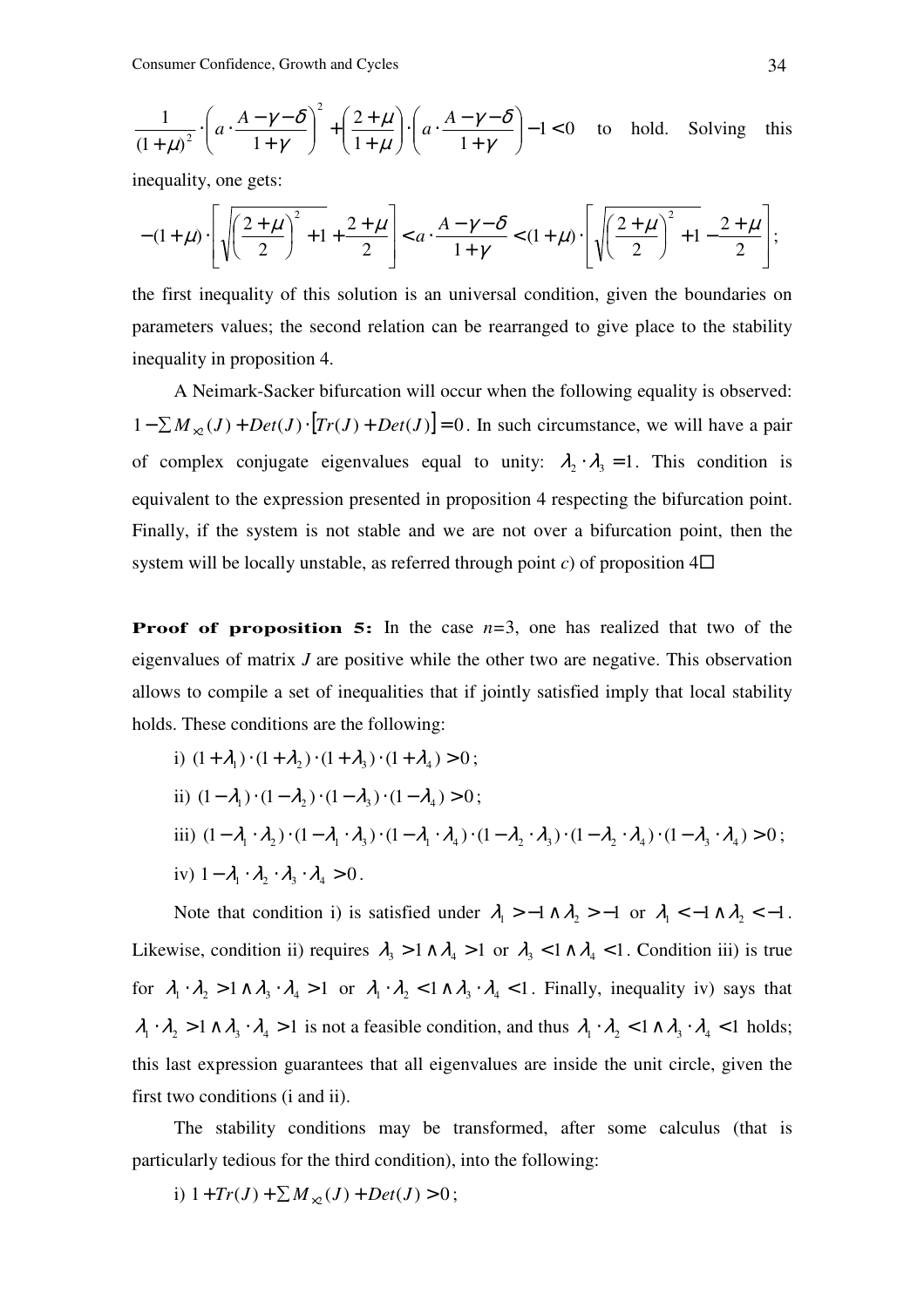ii) 
$$
1 - Tr(J) + \sum M_{\times 2}(J) - Det(J) > 0
$$
;  
iii)

$$
1 - \sum M_{\times 2}(J) - \left[\sum M_{\times 3}(J)\right]^2 + \left[2\sum M_{\times 2}(J) - (Tr(J))^2\right] \cdot Det(J)
$$
  
+ 
$$
\left[Tr(J) \cdot \sum M_{\times 3}(J) - Det(J)\right] \cdot \left[1 + Det(J)\right] - \sum M_{\times 2}(J) \cdot \left(Det(J)\right)^2 + \left(Det(J)\right)^3 > 0
$$
  
iv) 
$$
1 - Det(J) > 0.
$$

The first two conditions hold under the system's assumptions; condition iv) is true

for 
$$
a \cdot \frac{A - \gamma - \delta}{1 + \gamma} < (1 + \mu)^2
$$
 and condition iii) is compatible with

$$
\frac{\mu\cdot(2+\mu)}{\left(1+\mu\right)^6}\cdot\left(a\cdot\frac{A-\gamma-\delta}{1+\gamma}\right)^3+\left(\frac{1-\mu-\mu^2}{\left(1+\mu\right)^4}\right)\cdot\left(a\cdot\frac{A-\gamma-\delta}{1+\gamma}\right)^2+\frac{4+3\mu+\mu^2}{\left(1+\mu\right)^2}\cdot\left(a\cdot\frac{A-\gamma-\delta}{1+\gamma}\right)<1.
$$

These are the conditions for stability; instability prevails if one of them is not fulfilled. A Neimark-Sacker bifurcation requires once again the product of eigenvalues to be equal to one, that is,  $\lambda_1 \cdot \lambda_2 = 1$  or  $\lambda_3 \cdot \lambda_4 = 1$  (or both)  $\Box$ 

**Proof of proposition 6:** It is straightforward to verify that the balanced growth path is unique and that it corresponds to the capital value in the proposition. For such, just solve the following equation in order to  $\overline{k}$ ,

$$
\overline{k} = \frac{1}{\beta \cdot (1 + A - \delta)}.
$$
\n
$$
\left[ (1 + \sigma) \cdot f(\overline{k}) - \psi \cdot \overline{k} - \sigma \cdot (1/\hat{y}^*)^{\alpha \sum_{i=1}^n [1/(1+\mu)]^{i-1}} \cdot f(\overline{k}) \cdot \prod_{i=1}^n \left[ f(\overline{k})^{\alpha \cdot [1/(1+\mu)]^{i-1}} \right] + (1 - \delta) \cdot \overline{k} \right] \Leftrightarrow
$$
\n
$$
\overline{k} = \frac{1}{\beta \cdot (1 + A - \delta)} \cdot \left[ (1 + \sigma) \cdot A\overline{k} - \psi \cdot \overline{k} - \sigma \cdot (A\overline{k}/\hat{y}^*)^{\alpha \sum_{i=1}^n [1/(1+\mu)]^{i-1}} \cdot A\overline{k} + (1 - \delta) \cdot \overline{k} \right] \square
$$

**Proof of proposition 7:** By solving equation  $P_J(\lambda) = 0$ , we obtain the  $n+1$ eigenvalues of the system, if  $P_J(\lambda)$  is the characteristic polynomial of the system or any equivalent relation. The notion of stability requires those eigenvalues to be above -1 and below 1. Thus, since the expression in the proposition corresponds to 1  $(J)$  $(-1)\cdot \sum M_{\times n}(J)$ ...  $(J)$  $(-1)^{n-1} \cdot \sum M_{\chi_2}(J)$  $(J)$  $(-1)^n \cdot Tr(J)$  $(J)$  $(\lambda) = \frac{(-1)^{n+1}}{n} \cdot \lambda^{n+1} + \frac{(-1)^n \cdot Tr(J)}{n} \cdot \lambda^n + \frac{(-1)^{n-1} \cdot \sum M_{\times 2}(J)}{n} \cdot \lambda^{n-1}$ 1  $1$   $2n+1$  $\cdot \lambda +$  $-1) \cdot \sum$  $\cdot \lambda^{n-1} + ... +$  $(-1)^{n-1} \cdot \sum$  $=\frac{(-1)^{n+1}}{n} \cdot \chi^{n+1} + \frac{(-1)^n \cdot Tr(J)}{n} \cdot \chi^n + \frac{(-1)^{n-1} \cdot \sum M_{\times 2}(J)}{n} \cdot \chi^{n-1} + \dots + \frac{(-1)^{\cdot} \sum M_{\times 2}(J)}{n}$ −  $^{+1}$   $^{2n+}$  $\lambda = \frac{1}{2} \lambda^{n+1} + \frac{1}{2} \frac{1}{2} \frac{1}{2} \lambda^{n} + \frac{1}{2} \frac{1}{2} \frac{1}{2} \frac{1}{2} \frac{1}{2} \lambda^{n-1} + \ldots + \frac{1}{2} \frac{1}{2} \frac{1}{2} \frac{1}{2} \frac{1}{2} \lambda^{n} + \ldots$ *Det J*  $M_{\times n}^{\parallel}(J$ *Det J*  $M_{\times 2} (J$ *Det J*  $Tr(J$ *Det J*  $P_{I}(\lambda) = \frac{(1)}{n} \cdot \lambda^{n+1} + \frac{(1)}{n} \cdot \lambda^{n} + \frac{(1)}{n} \cdot \lambda^{n} + \frac{(1)}{n} \cdot \frac{(1)}{n} \cdot \lambda^{n-1} + ... + \frac{(1)}{n} \cdot \frac{(1)}{n} \cdot \frac{(1)}{n}$ *n*  $\int_{2^{n+1}}^{n+1} (-1)^n \cdot Tr(J)$ *J* we

can assert that, as in proposition 2, the eigenvalues of *J* can be found through the referred expression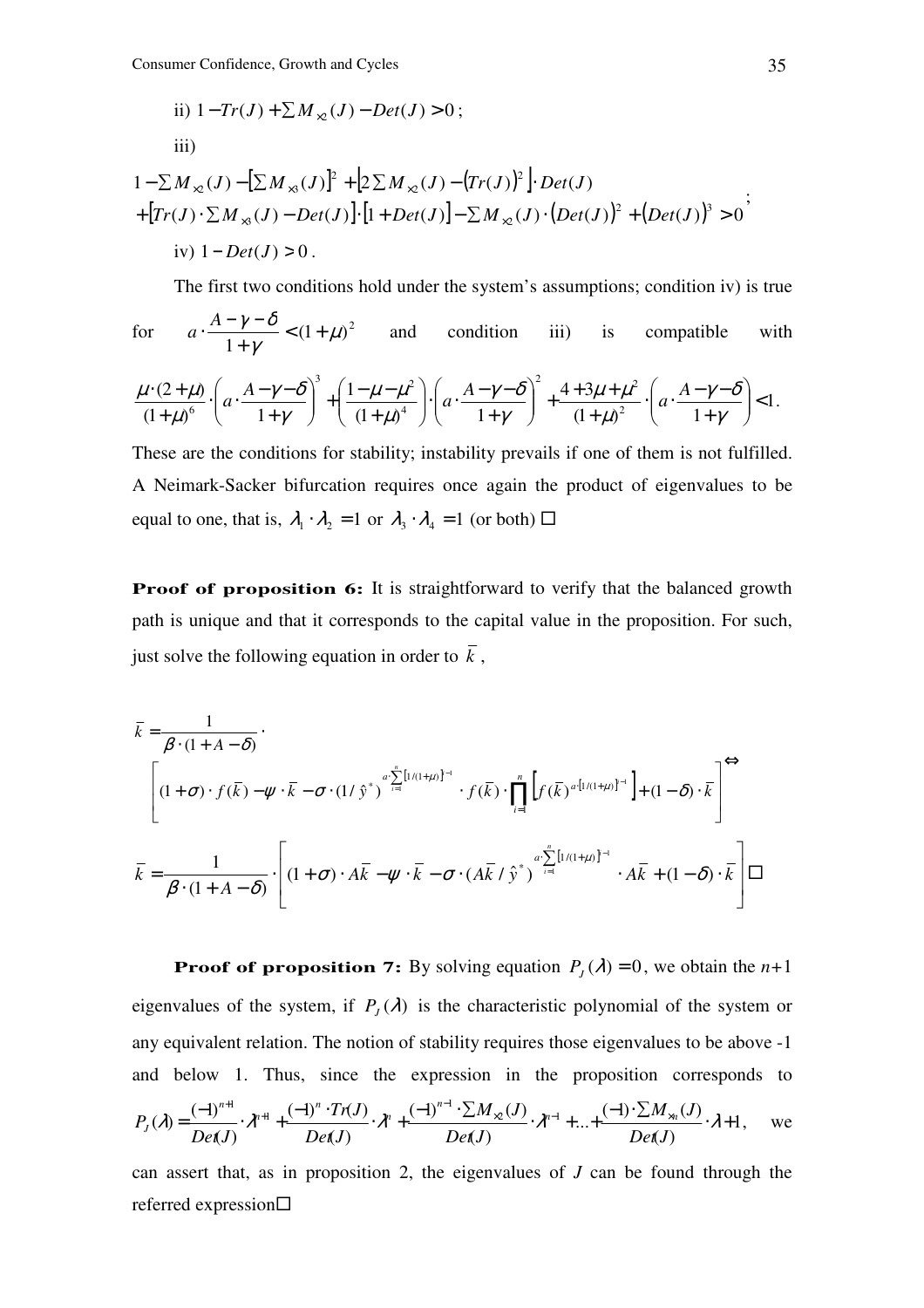**Proof of proposition 8:** Just note that the stability condition  $1+Tr(J)+Det(J)$ <sup>2</sup> is always guaranteed; the left inequality in the proposition  $\overline{\phantom{a}}$ J  $\left(\theta - \frac{1+A-\delta}{\epsilon}, \psi\right)$ l ſ  $\theta - \frac{1+A-\delta}{\gamma} < \psi$ *a*  $\frac{1+A-\delta}{\gamma}$  >  $\psi$  holds under 1-*Det*(*J*)<sup>20</sup> and the right inequality in the proposition  $\overline{\phantom{a}}$ J  $\left(\psi < \frac{a}{a} \cdot \theta\right)$  $\setminus$ ſ ⋅ +  $\psi < \frac{u}{1} \cdot \theta$ *a a* 1 is satisfied for 1-*Tr*(*J*)+*Det*(*J*)*>*0, given the values of the trace and the determinant of the matrix in linearized system  $(8)\Box$ 

### **References**

- Alligood, K. T.; T. D. Sauer and J. A. Yorke (1997). *Chaos an Introduction to Dynamical Systems*. New York: Springer-Verlag.
- Aloi, M.; H. D. Dixon and T. Lloyd-Braga (2000). "Endogenous Fluctuations in an Open Economy with Increasing Returns to Scale", *Journal of Economic Dynamics and Control*, vol. 24, pp. 97-125.
- Asada, T. and W. Semmler (1995). "Growth and Finance: an Intertemporal Model." *Journal of Macroeconomics*, vol. 17, pp. 623-649.
- Benhabib, J. and R. H. Day (1981). "Rational Choice and Erratic Behaviour." *Review of Economic Studies*, vol. 48, pp. 459-471.
- Boldrin, M. and L. Montrucchio (1986). "On the Indeterminacy of Capital Accumulation Paths.", *Journal of Economic Theory*, vol. 40, pp. 26-39.
- Bram, J. and S. Ludvigson (1998). "Does Consumer Confidence Forecast Household Expenditure? A Sentiment Index Horse Race." *Federal Reserve Bank of New York Economic Policy Review*, vol. 4, pp. 59-79.
- Brock, W. A. and C. H. Hommes (1997). "A Rational Route to Randomness." *Econometrica*, vol. 65, pp.1059-1095.
- Brock, W. A. and C. H. Hommes (1998). "Heterogeneous Beliefs and Routes to Chaos in a Simple Asset Pricing Model." *Journal of Economic Dynamics and Control*, vol. 22, pp. 1235-1274.
- Cazavillan, G.; T. Lloyd-Braga and P. Pintus (1998). "Multiple Steady-States and Endogenous Fluctuations with Increasing Returns to Scale in Production." *Journal of Economic Theory*, vol. 80, pp. 60-107.
- Cazavillan, G. and P. Pintus (2004). "Robustness of Multiple Equilibria in OLG Economies." *Review of Economic Dynamics*, vol. 7, pp. 456-475.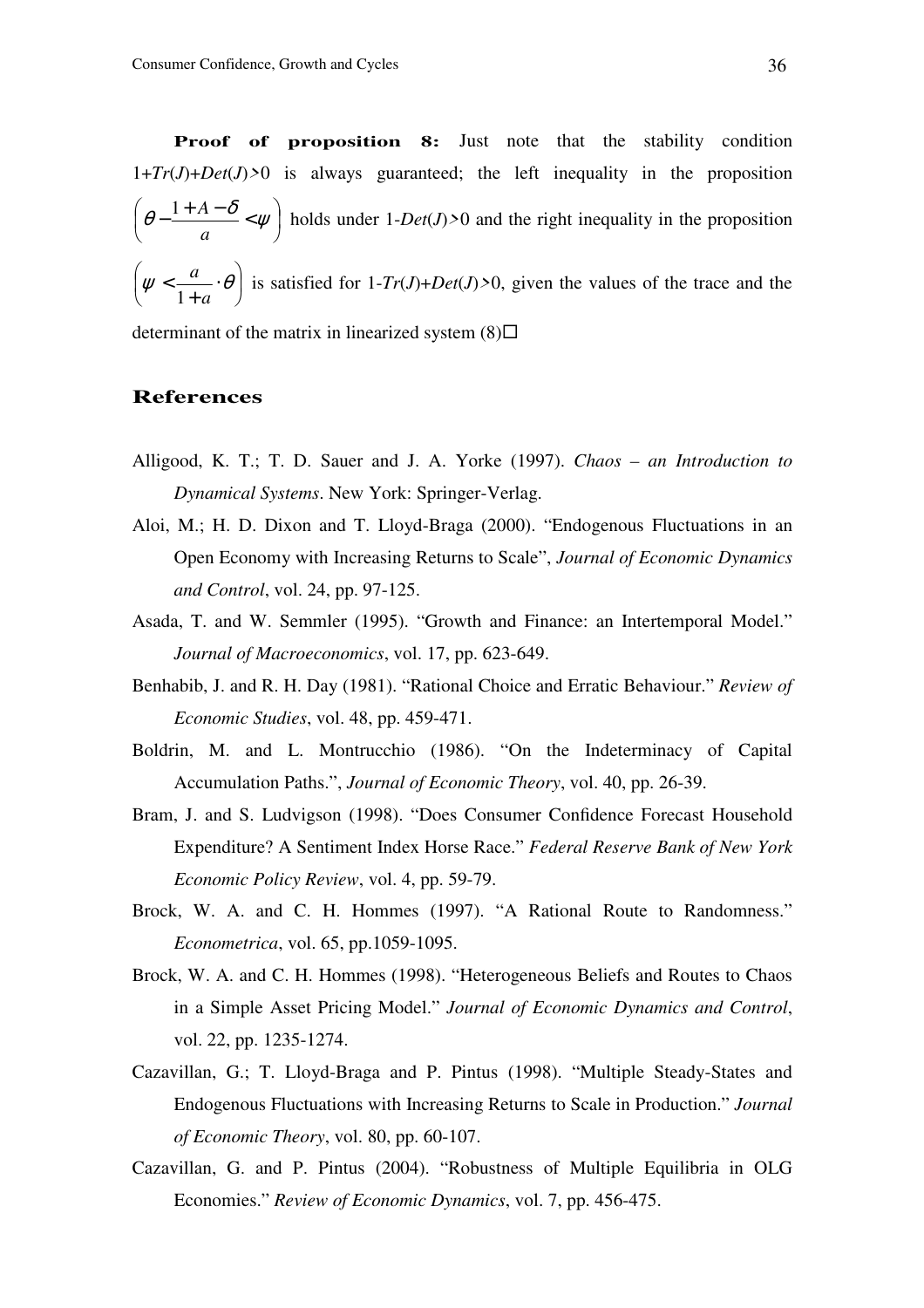- Cellarier, L. (2006). "Constant Gain Learning and Business Cycles." *Journal of Macroeconomics*, vol. 28, pp. 51-85.
- Chiarella, C.; R. Dieci and L. Gardini (2002). "Speculative Behaviour and Complex Asset Price Dynamics: a Global Analysis." *Journal of Economic Behaviour and Organization*, vol. 49, pp. 173-197.
- Chiarella, C. and X.-Z. He (2003). "Heterogeneous Beliefs, Risk and Learning in a Simple Asset Pricing Model with a Market Maker." *Macroeconomic Dynamics*, vol. 7, pp. 503-536.
- Christiano, L. and S. Harrison (1999). "Chaos, Sunspots and Automatic Stabilizers." *Journal of Monetary Economics*, vol. 44, pp. 3-31.
- Croushore, D. (2005). "Do Consumer-Confidence Indexes Help Forecast Consumer Spending in Real Time?" *The North American Journal of Economics and Finance*, vol. 16, pp. 435-450.
- Coury, T. and Y. Wen (2005). "Global Indeterminacy and Chaos in Standard RBC Models." *University of Oxford and Cornell University working paper*.
- Day, R. H. (1982). "Irregular Growth Cycles." *American Economic Review*, vol. 72, pp.406-414.
- De Grauwe, P. and M. Grimaldi (2005). "Heterogeneity of Agents, Transactions Costs and the Exchange Rate." *Journal of Economic Dynamics and Control*, vol. 29, pp. 691-719.
- Deneckere, R. and S. Pelikan (1986). "Competitive Chaos." *Journal of Economic Theory*, vol. 40, pp. 13-25.
- Dion, D. P. (2006). "Does Consumer Confidence Forecast Household Spending? The Euro Area Case." *MPRA Paper*, University Library of Munich, Germany.
- Dosi, G.; G. Fagiolo and A. Roventini (2006). "An Evolutionary Model of Endogenous Business Cycles." *Computational Economics*, vol. 27, pp. 3-34.
- Elaydi, S. (2000). *Discrete Chaos*. Boca Raton, FL: Chapman & Hall / CRC Press.
- Gaunersdorfer, A. (2000). "Endogenous Fluctuations in a Simple Asset Pricing Model with Heterogeneous Agents." *Journal of Economic Dynamics and Control*, vol. 24, pp. 799-831.
- Goenka, A. and O. Poulsen (2004). "Factor Intensity Reversal and Ergodic Chaos." *Working paper 04-13*, Aarhus School of Business, Department of Economics.
- Goeree, J. K. and C. H. Hommes (2000). "Heterogeneous Beliefs and the Non-linear Cobweb Model. Complex Nonlinear Dynamics and Computational Methods." *Journal of Economic Dynamics and Control*, vol. 24, pp. 761-798.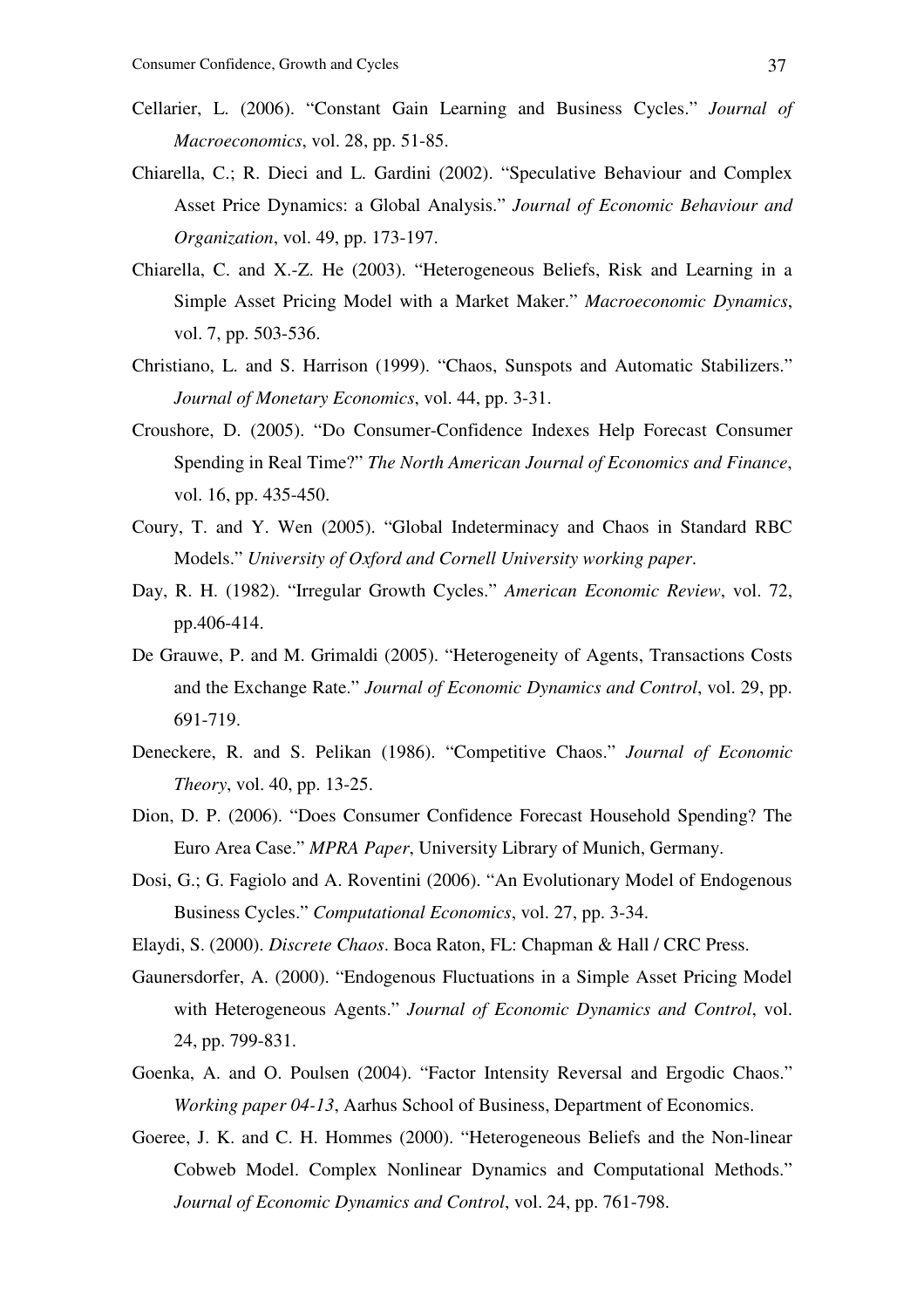- Goh, K. L. (2003). "Does Consumer Confidence Forecast Consumption Expenditure in New Zealand?" *Treasury Working Paper Series* 03/22, New Zealand Treasury.
- Grandmont, J. M. (1985). "On Endogenous Competitive Business Cycles." *Econometrica*, vol. 53, pp. 995-1045.
- Guo, J. T. and K. J. Lansing (2002). "Fiscal Policy, Increasing Returns and Endogenous Fluctuations." *Macroeconomic Dynamics*, vol. 6, pp. 633-664.
- Hommes, C. H.; J. Sonnemans; J. Tuinstra and H. van de Velden (2005). "A Strategy Experiment in Dynamic Asset Pricing." *Journal of Economic Dynamics and Control*, vol. 29, pp. 823-843.
- Huang, W. (2005). "On the Statistical Dynamics of Economics." *Journal of Economic Behavior and Organization*, vol. 56, pp. 543-565.
- Huang, W. and R. H. Day (2001). "On the Statistical Properties of Ergodic Economic Systems." *Discrete Dynamics in Nature and Society*, vol. 6, pp. 181-189.
- Li, T. and J. Yorke (1975). "Period Three Implies Chaos." *American Mathematical Monthly*, vol. 82, pp. 985-992.
- Lloyd-Braga, T.; C. Nourry and A. Venditti (2006). "Indeterminacy in Dynamic Models: When Diamond Meets Ramsey." *Journal of Economic Theory*, forthcoming.
- Lorenz, H.-W. (1997). *Nonlinear Dynamical Economics and Chaotic Motion*, 2<sup>nd</sup> edition, Berlin and New York: Springer-Verlag.
- Lux, T. and M. Marchesi (2000). "Volatility Clustering in Financial Markets: a Micro-Simulation of Interacting Agents." *International Journal of Theoretical and Applied Finance*, vol. 3, pp. 675-702.
- Manfredi, P. and L. Fanti (2004). "Cycles in Dynamic Economic Modelling." *Economic Modelling*, vol. 21, pp. 573-594.
- McNabb, B. and K. Taylor (2002). "Business Cycles and the Role of Confidence: Evidence from Europe." *Discussion Papers in Economics* nº 02/3, University of Leicester.
- Medio, A. and M. Lines (2001). *Nonlinear Dynamics: a Primer*. Cambridge, UK: Cambridge University Press.
- Mitra, T.; K. Nishimura and G. Sorger (2005). "Optimal Cycles and Chaos." Cornell University, Kyoto University and University of Vienna *working paper*.
- Nishimura, K.; G. Sorger and M. Yano (1994). "Ergodic Chaos in Optimal Growth Models with Low Discount Rates." *Economic Theory*, vol. 4, pp. 705-717.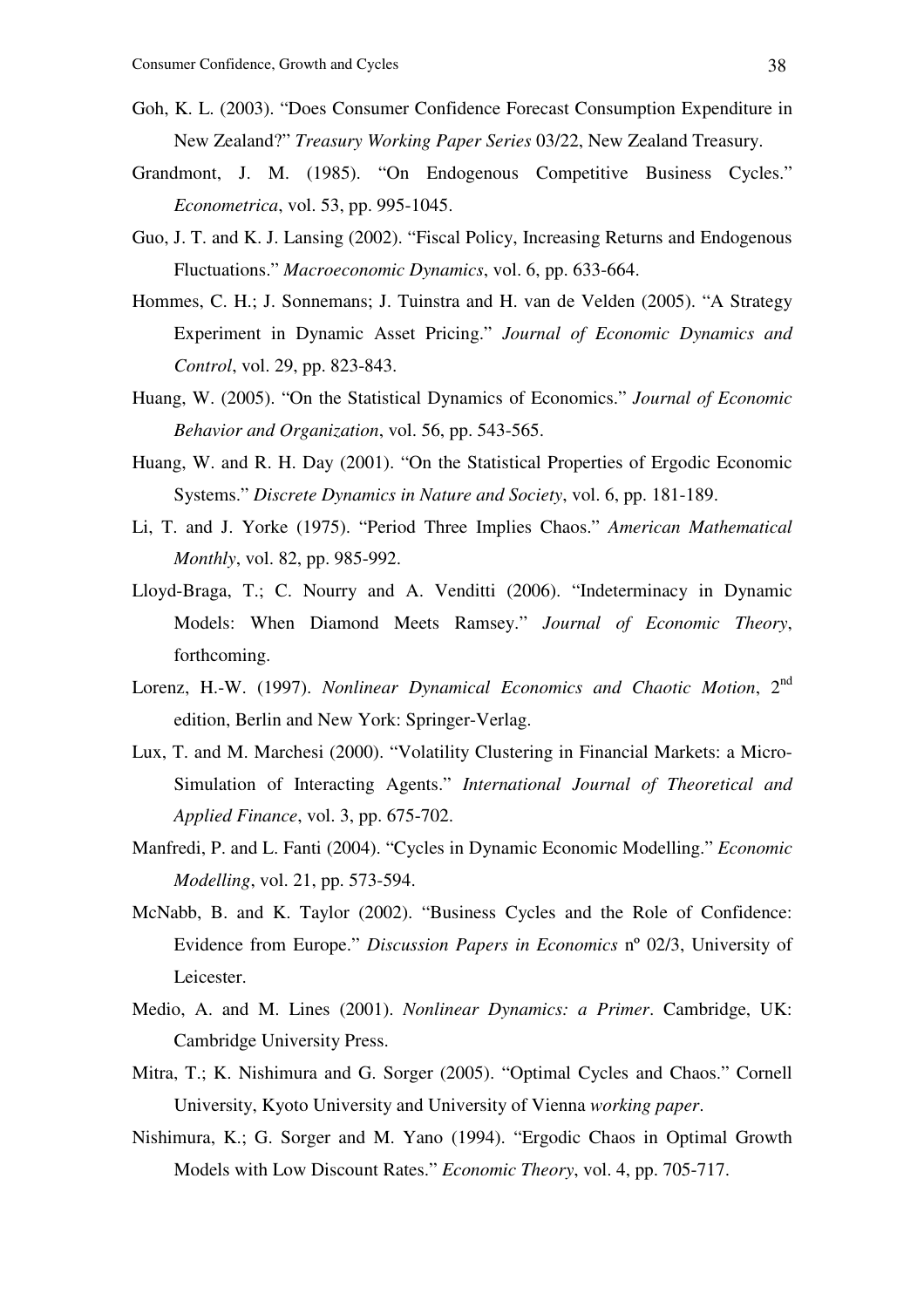- Nishimura, K. and M. Yano (1994). "Optimal Chaos, Nonlinearity and Feasibility Conditions." *Economic Theory*, vol. 4, pp. 689-704.
- Nishimura, K. and M. Yano (1995). "Nonlinear Dynamics and Chaos in Optimal Growth: an Example." *Econometrica*, vol. 63, pp. 981-1001.
- Onozaki, T.; G. Sieg and M. Yokoo (2000). "Complex Dynamics in a Cobweb Model with Adaptive Productive Adjustment." *Journal of Economic Behavior and Organization*, vol. 41, pp. 101-115.
- Onozaki, T.; G. Sieg and M. Yokoo (2003). "Stability, Chaos and Multiple Attractors: a Single Agent Makes a Difference." *Journal of Economic Dynamics and Control*, vol. 27, pp. 1917-1938.
- Sarkovskii, A. N. (1964). "Coexistence of Cycles of a Continuous Map of a Line Into Itself." *Ukranichkii Matematicheskii Zhurnal*, vol. 16, pp. 61-71.
- Schmitt-Grohé, S. (2000). "Endogenous Business Cycles and the Dynamics of Output, Hours, and Consumption." *American Economic Review*, vol. 90, pp. 1136-1159.
- Semmler, W. (1994). *Business Cycles: Theory and Empirical Methods*. Dordrecht: Kluwer.
- Souleles, N. S. (2004). "Expectations, Heterogeneous Forecast Errors, and Consumption: Micro Evidence from the Michigan Consumer Sentiment Surveys." Journal of Money, Credit and Banking, vol. 36, pp. 39-72.
- Stutzer, M. J. (1980). "Chaotic Dynamics and Bifurcations in a Macro-Model." *Journal of Economic Dynamics and Control*, vol. 2, pp. 353-376.
- Westerhoff, F. H. (2004). "Multiasset Market Dynamics." *Macroeconomic Dynamics*, vol. 8, pp. 596-616.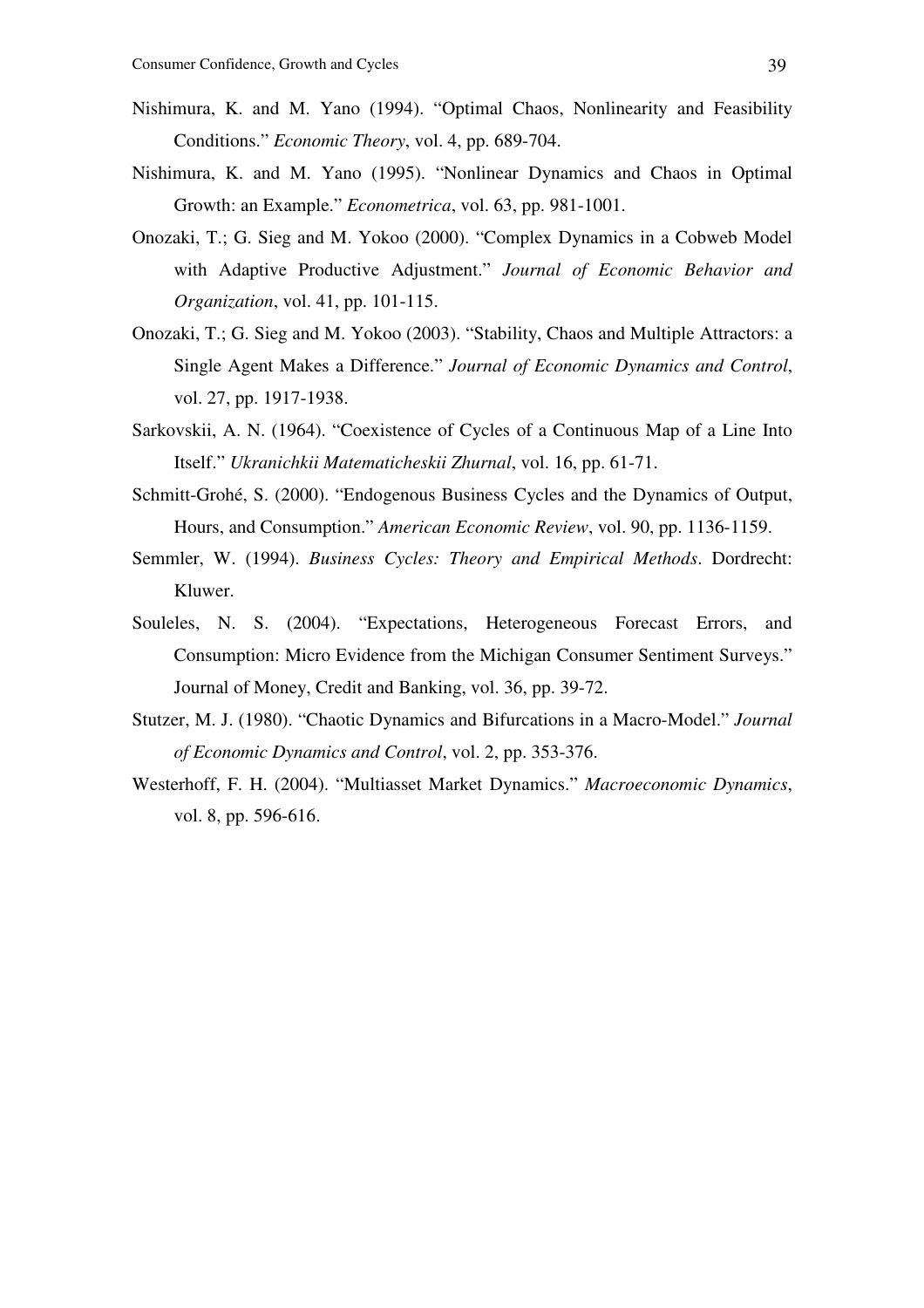# **Figures**



**Figure 1 – Local dynamics in the model without optimization (***n=***1).** 



**Figure 2 – Local dynamics in the model without optimization (***n=***2).**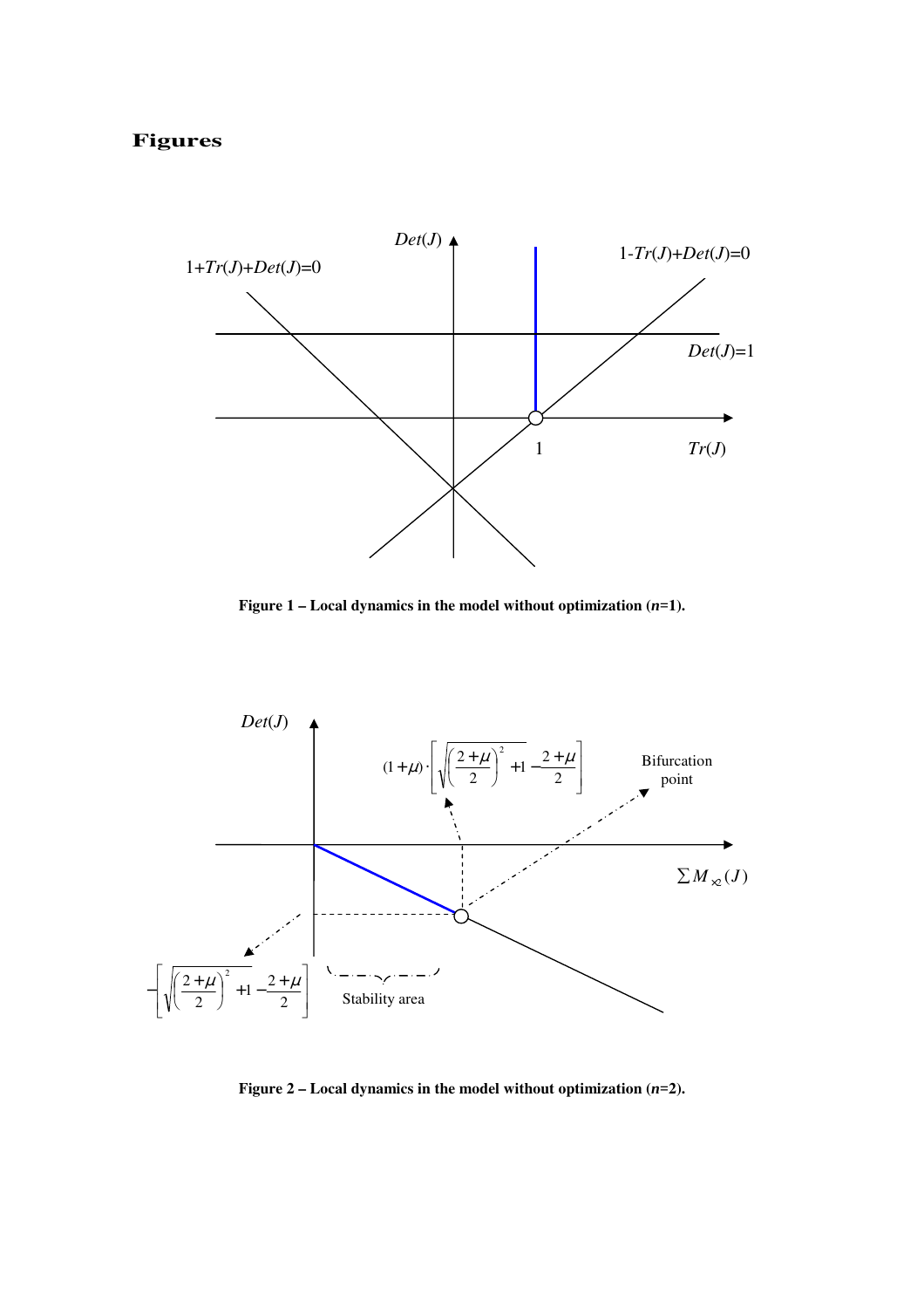

**Figure 3 – Bifurcation diagram** (*A*,  $\widetilde{k}_t$ ) for the model without optimization (*n*=1).



Figure 4 – Bifurcation diagram  $(A, \tilde{k}_t)$  for the model without optimization. **A closer look, for 0.253***<A<***0.276 (***n=***1).**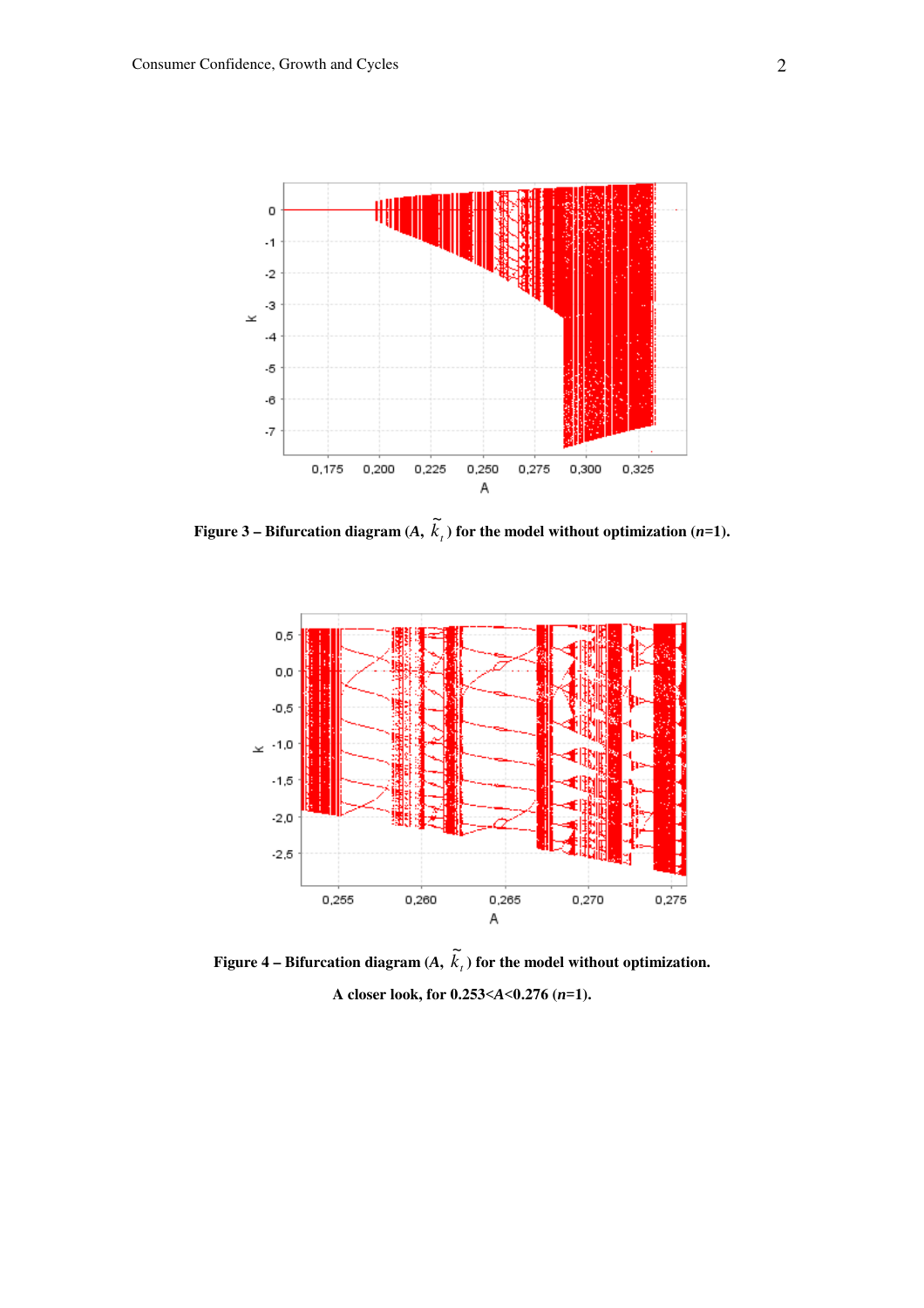

**Figure 5 – Lyapunov exponents in the model without optimization (***n=***1).** 



**Figure 6 – Attractor for the model without optimization (***A=***0.25;** *n=***1).**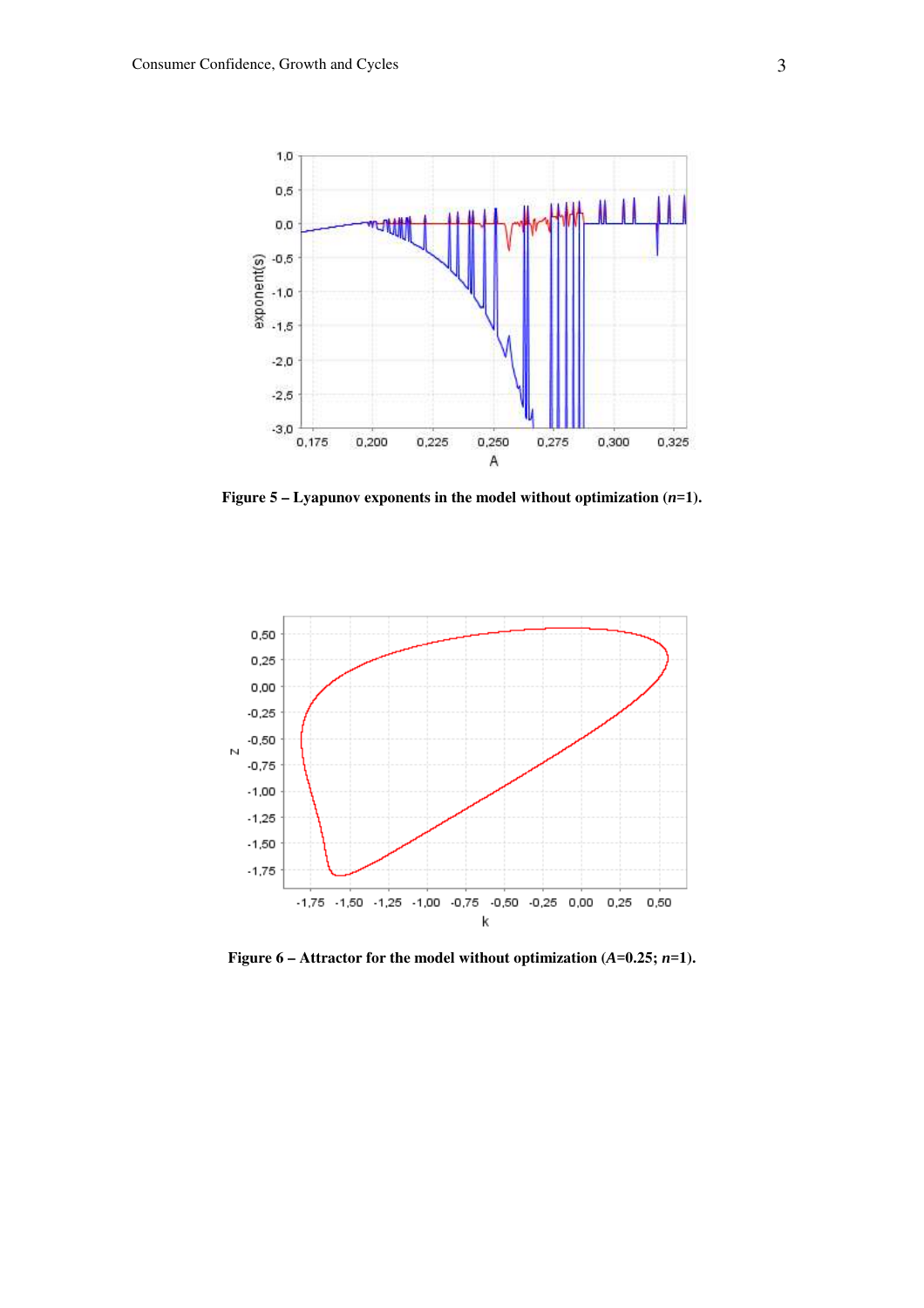

**Figure 7 – Attractor for the model without optimization (***A=***0.33;** *n=***1).** 



**Figure 8 – Basin of attraction for the model without optimization (***A=***0.33;** *n=***1). The area in black is the basin.**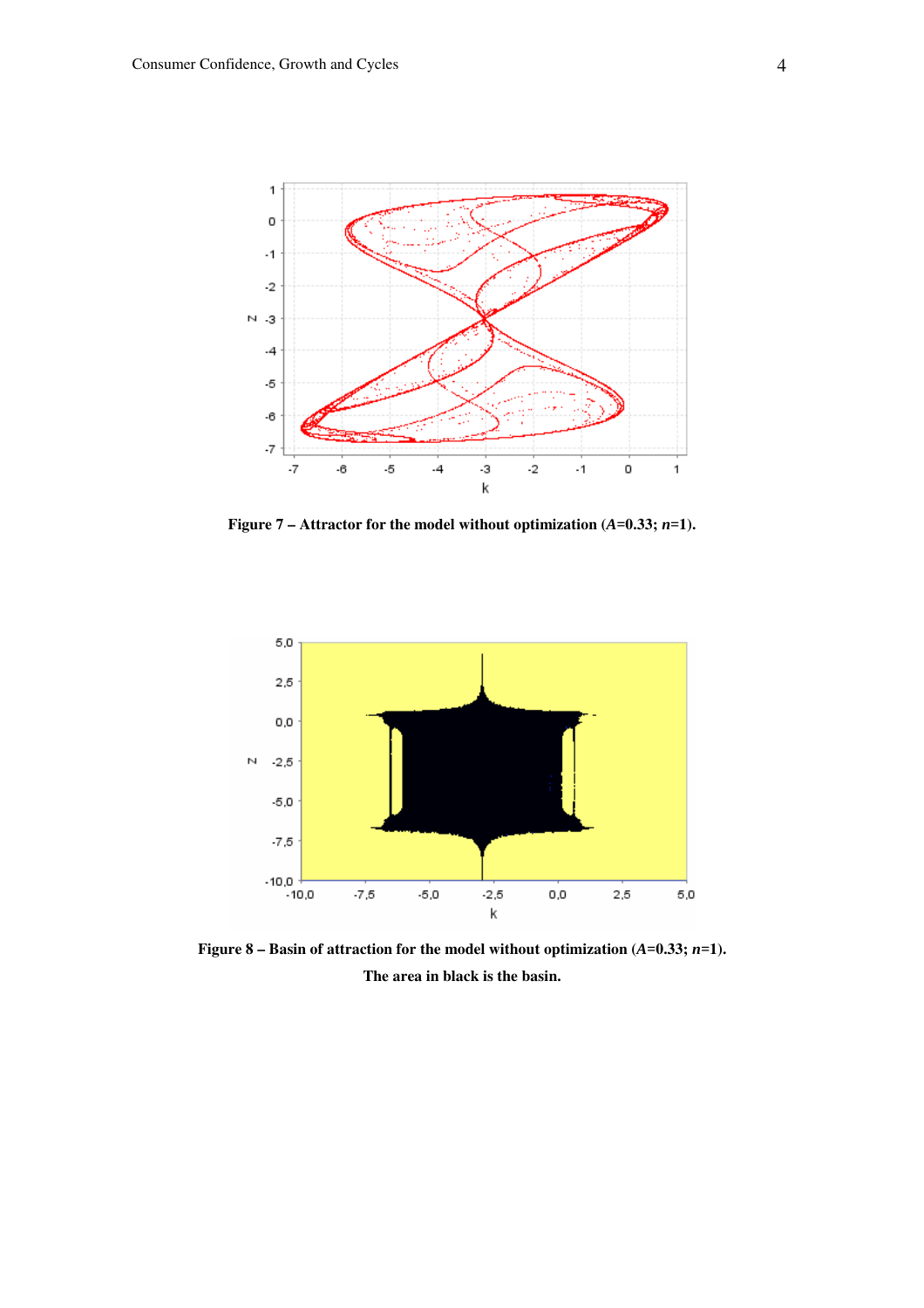

**Figure 9 – Time series of**  $\widetilde{k}_t$  **for the model without optimization (***A***=0.25;** *n***=1).** 



**Figure 10 – Bifurcation diagram**  $(A, \tilde{k}_t)$  for the model without optimization (*n*=4).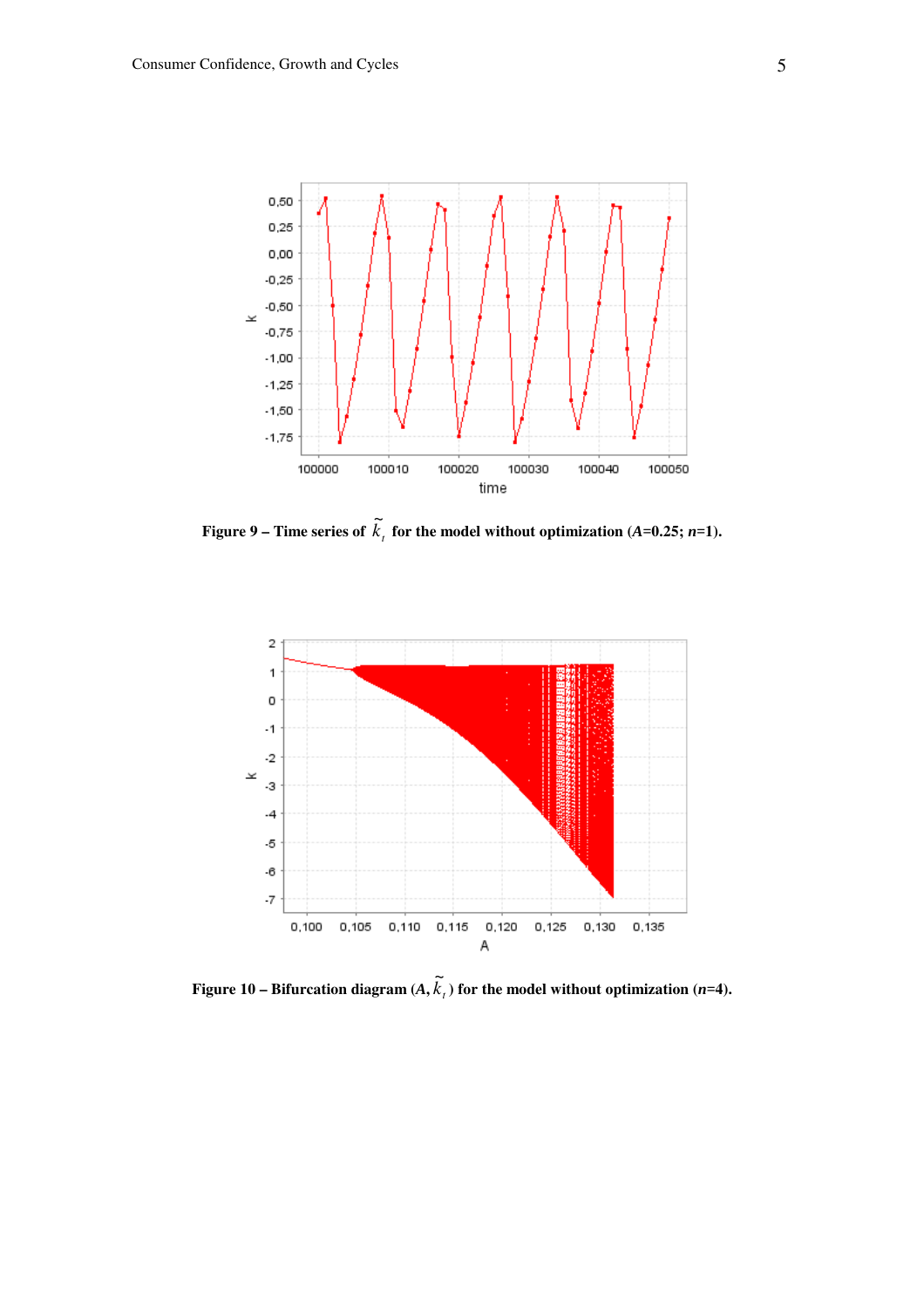

**Figure 11 – Local dynamics in the model with optimization (***n=***1).** 



**Figure 12 – Local dynamics in the model with optimization,**  for a selected array of parameter values and a varying  $A$   $(n=1)$ .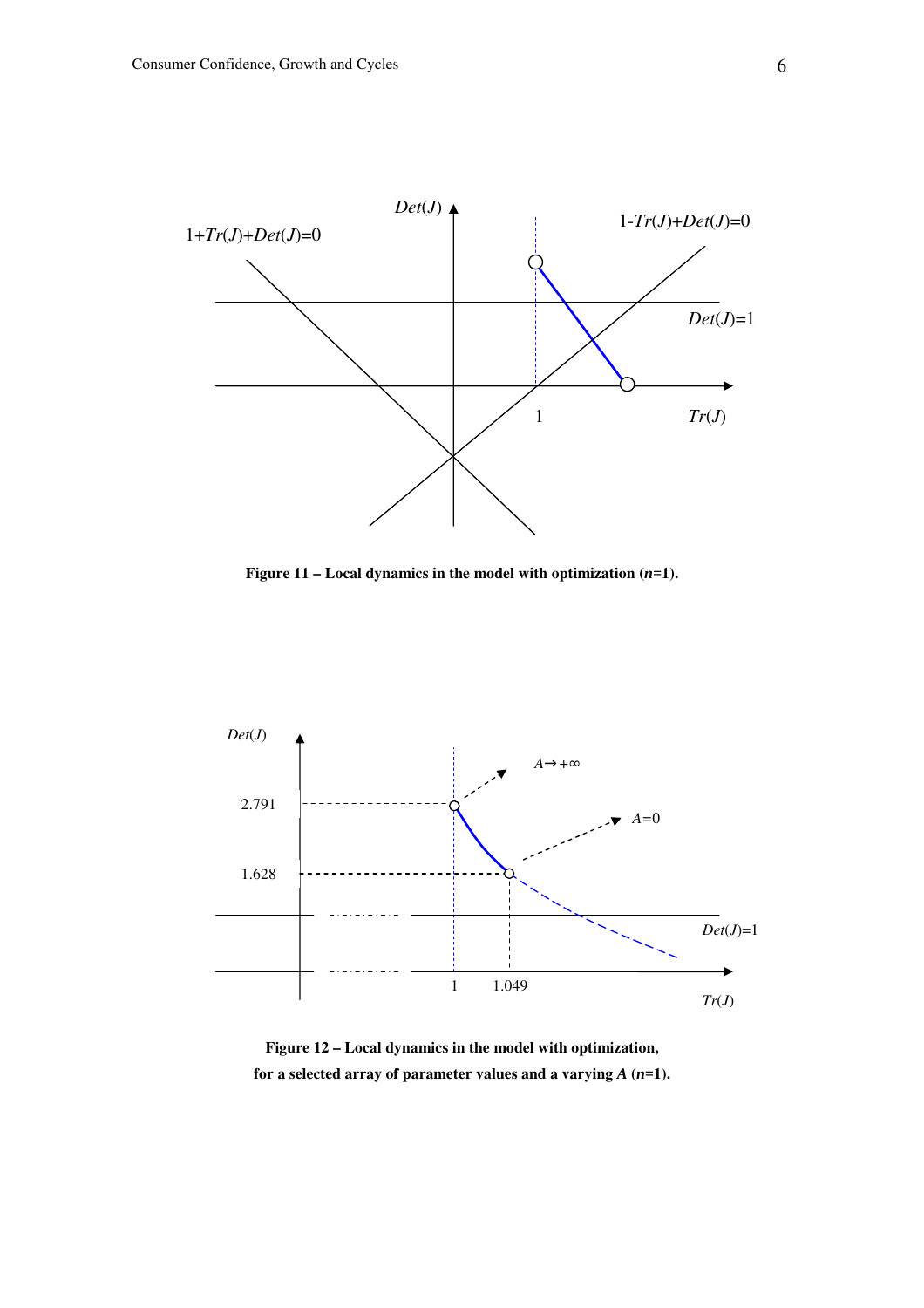

**Figure 13 – Bifurcation diagram**  $(A, \tilde{k}_t)$  for the model with optimization (*n*=1).



**Figure 14 – Attractor for the model with optimization**  $(A=0.2593; n=1)$ **.**